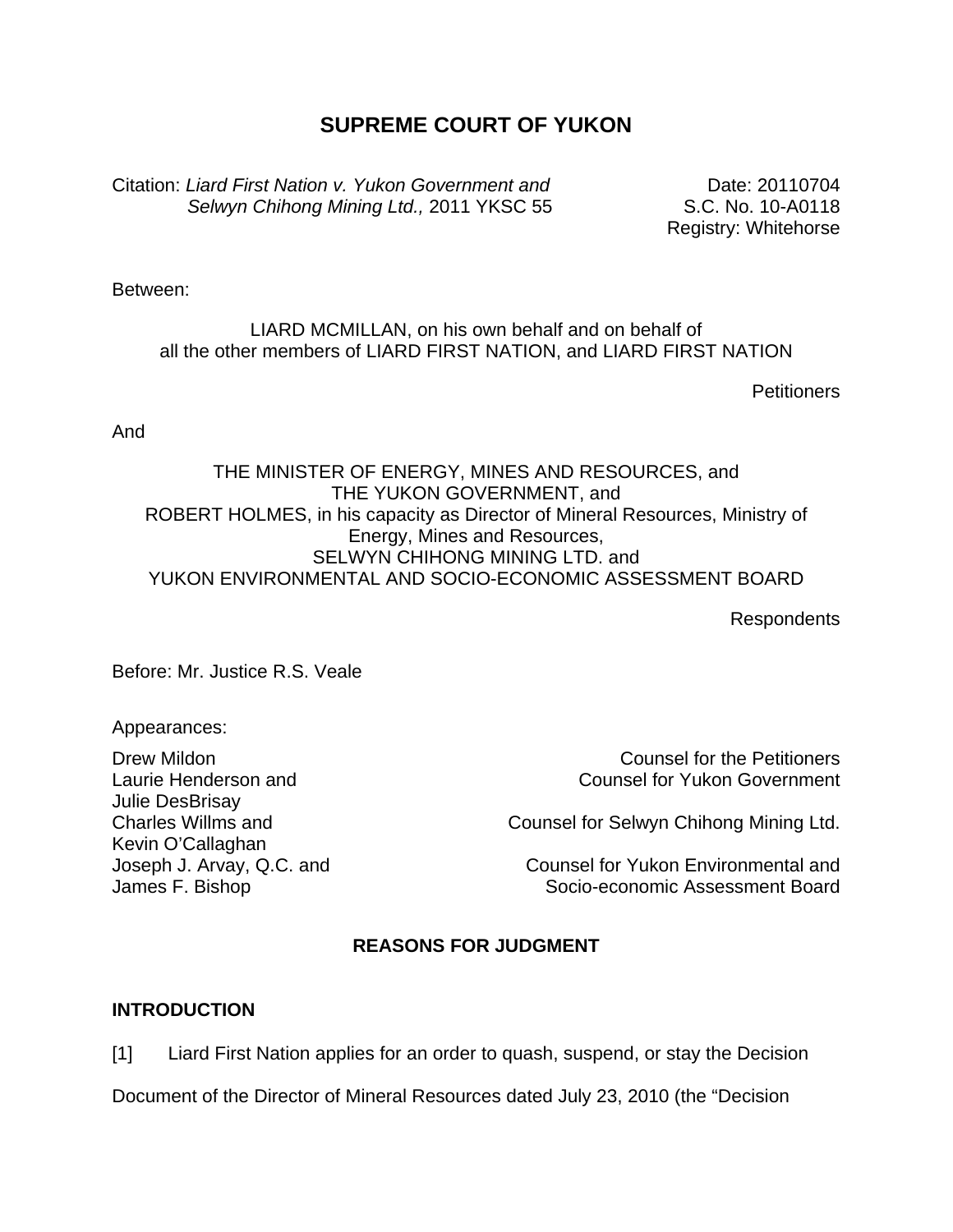Document"), stating that the Selwyn Resources Underground Exploration Program (the "Selwyn Project") be allowed to proceed subject to recommended terms and conditions. The Decision Document accepts the recommendation from the Watson Lake Designated Office (the "Designated Office") in the Designated Office Evaluation Report dated June 16, 2010 (the "Evaluation Report") with some variation of the recommendations. The Decision Document permits Selwyn Chihong Mining Ltd. ("Selwyn Chihong") to proceed to apply for a water licence from the Yukon Water Board, which had been applied for but not yet decided at the time of this hearing.

[2] Liard First Nation submits that the Evaluation Report prepared by the Designated Office is incomplete, deficient and fails to comply with the statutory requirements of the *Yukon Environmental and Socio-economic Assessment Act,* S.C. 2003, c. 7 ("*YESAA*"). Liard First Nation also submits that the Decision Document fails to address the deficiencies and incompleteness of the Evaluation Report as well as meet the statutory requirements in *YESAA*. The First Nation also claims the Director breached the duty of fairness, natural justice and the duty to consult Liard First Nation.

[3] Liard First Nation seeks its remedy against the Director and not against the Designated Office. In *Liard First Nation v. Yukon Government and Selwyn Chihong Mining Ltd.,* 2011 YKSC 29, I granted the Yukon Environmental and Socio-economic Assessment Board ("YESAB") party status to address the alleged deficiencies in the Evaluation Report. YESAB hires the staff of the designated offices and makes rules for the conduct of evaluations.

[4] This Court has already considered the relationship between a Decision Document and the Yukon Water Board in *Western Copper Corporation v. Yukon Water*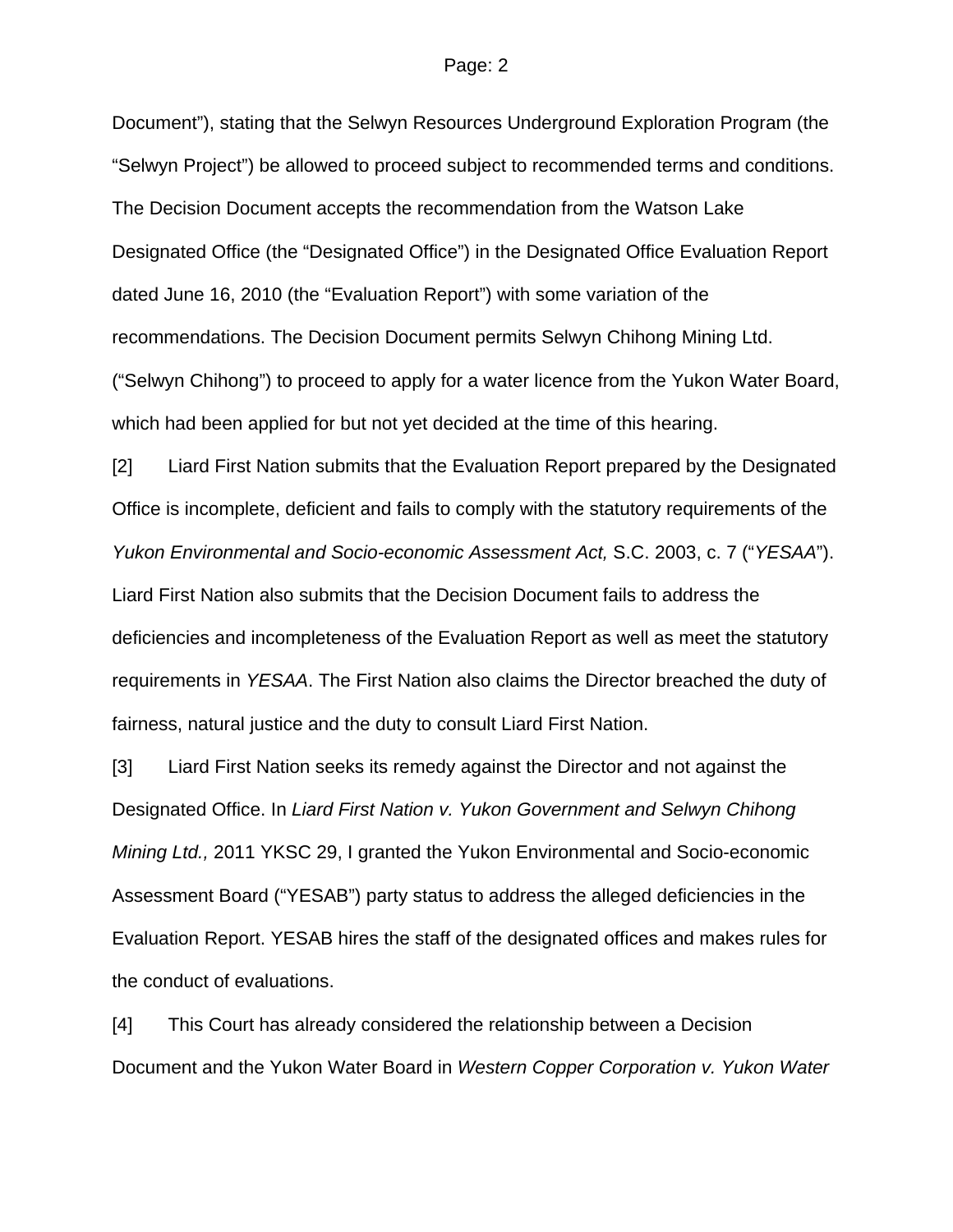*Board,* 2011 YKSC 16. This judgment considers, among other issues, the relationship between an Evaluation Report and the Decision Document that is based upon it. While *YESAA* requires a consideration of both environmental and socio-economic matters, this judgment will focus on the environmental issues raised by Liard First Nation.

[5] This judgment, necessarily mired in legal and environmental terminology, speaks to the relationship between the Liard First Nation, the Yukon Government and Selwyn Chihong in determining how a mining project should proceed. It is but a snapshot of a sometimes adversarial assessment process. But in the context of the duty to consult, long after the last ounce of zinc has been mined, the Yukon Government and the Liard First Nation will have a continuing relationship as they search for common ground.

### **BACKGROUND**

[6] Liard First Nation is a Kaska First Nation for which no final agreement is in effect. There are 14 Yukon First Nations, and 11 have signed final land claims agreements and self-government agreements based upon the Umbrella Final Agreement dated May 29, 1993. The environmental assessment procedure set out in *YESAA* gives effect to terms of the Umbrella Final Agreement negotiated by Canada, Yukon and Yukon First Nations.

[7] Liard First Nation's traditional territory lies in the southeast part of Yukon. The Selwyn Project is located in Kaska Traditional Territory. This application is brought by Chief Liard McMillan and Liard First Nation. The members of the Liard First Nation reside in and around Watson Lake, Yukon. Ross River Dena Council, the other First Nation consulted about the Selwyn Project, is also a Kaska First Nation.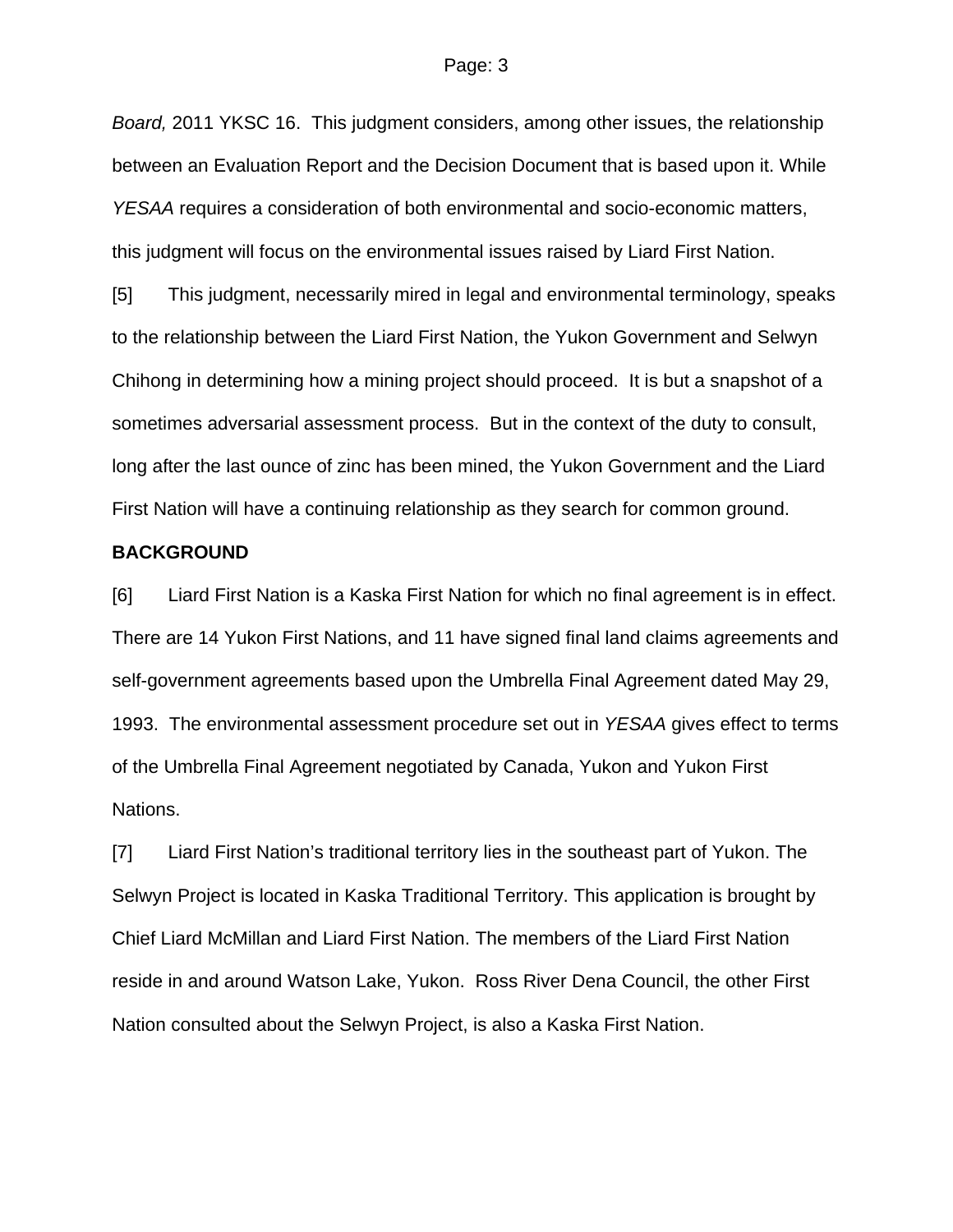[8] Selwyn Chihong is developing a zinc-lead formation in the Howard's Pass area, which straddles the border of Yukon and Northwest Territories, approximately 260 kilometres north of Watson Lake. The border is defined by the watershed divide between the Yukon and MacKenzie Rivers. The watershed of the Yukon portion of the Selwyn Project drains westward via Don Creek to the Pelly River and then to the Yukon River.

[9] Selwyn Chihong has claims and leases covering 32,130 hectares, the majority of which are situated in Yukon. Selwyn Chihong is a joint venture of Selwyn Resources Ltd. and Chihong Canada Mining Ltd.

[10] Although the zinc-lead formation was discovered in the 1970s, no appreciable development work was done on the formation from 1983 – 1999, owing to low zinc prices. However, activity included surface trenching, the collection of soil samples, diamond drilling at 218 sites, construction of two camps, airstrips and an 80-kilometre access road. During this period, approximately 100,000 tonnes of ore and waste rock were brought to the surface and stockpiled. Recent diamond drilling exploration activities took place between 2005 and 2010.

[11] The current infrastructure includes two fully-permitted 50-person camps. The scope of the proposed Selwyn Project includes expansion of the existing camps and infrastructure to support a larger workforce. The underground development or test adit will include 2,340 metres of underground drifting, 500 metres of crosscuts and the extraction and surface storage of up to 200,000 tonnes of ore and development rock. [12] The Selwyn Project is not described as an operating mine but includes the following activities which are anticipated to operate for a period of 10 years: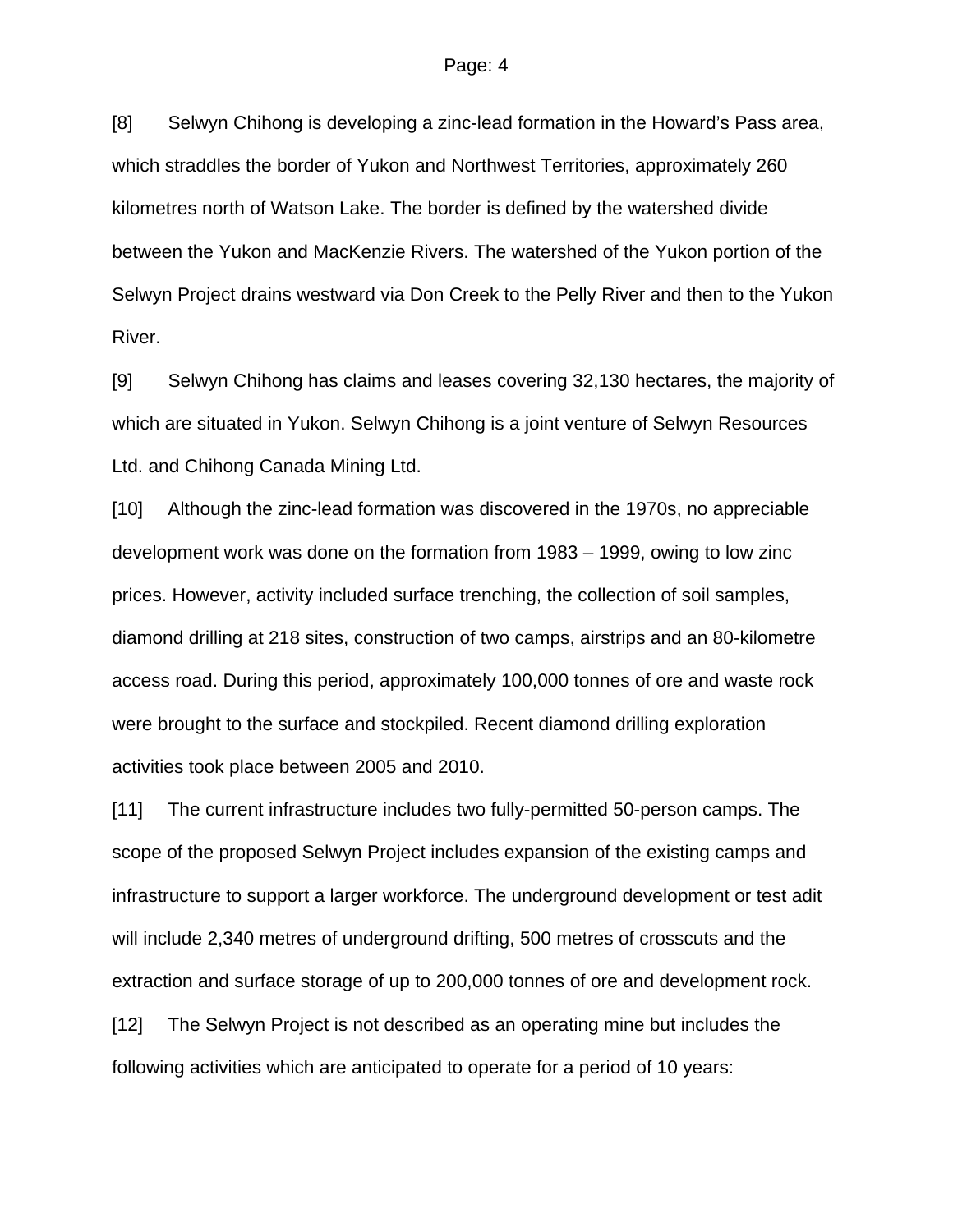- Extraction and surface storage of 200,000 tonnes of development rock
- Extraction of 30 tonnes of bulk samples for testing
- 60,000m of underground diamond drilling
- Construction of a water treatment plant
- Use of explosives
- Rock stockpile storage
- Construction of surface laydown area
- Mechanized Trenching
- Diamond drilling helicopter and Cat support drill pads
- Trail upgrading, construction and maintenance
- Line Cutting
- Road upgrading, construction and maintenance
- Reclamation/Closure
- Installation of underground well for XY camp
- Operation and maintenance of XY camp and expansion of capacity from 50 to 100 persons
- Operation and maintenance of Don Camp and expansion from 50 to 60 persons
- Dewatering activities and storage, treatment and discharge of water
- Solid waste incinerator
- Sewage treatment plant
- Fuel storage, use and transportation
- Airport maintenance and upgrading, including extension of the XY airstrip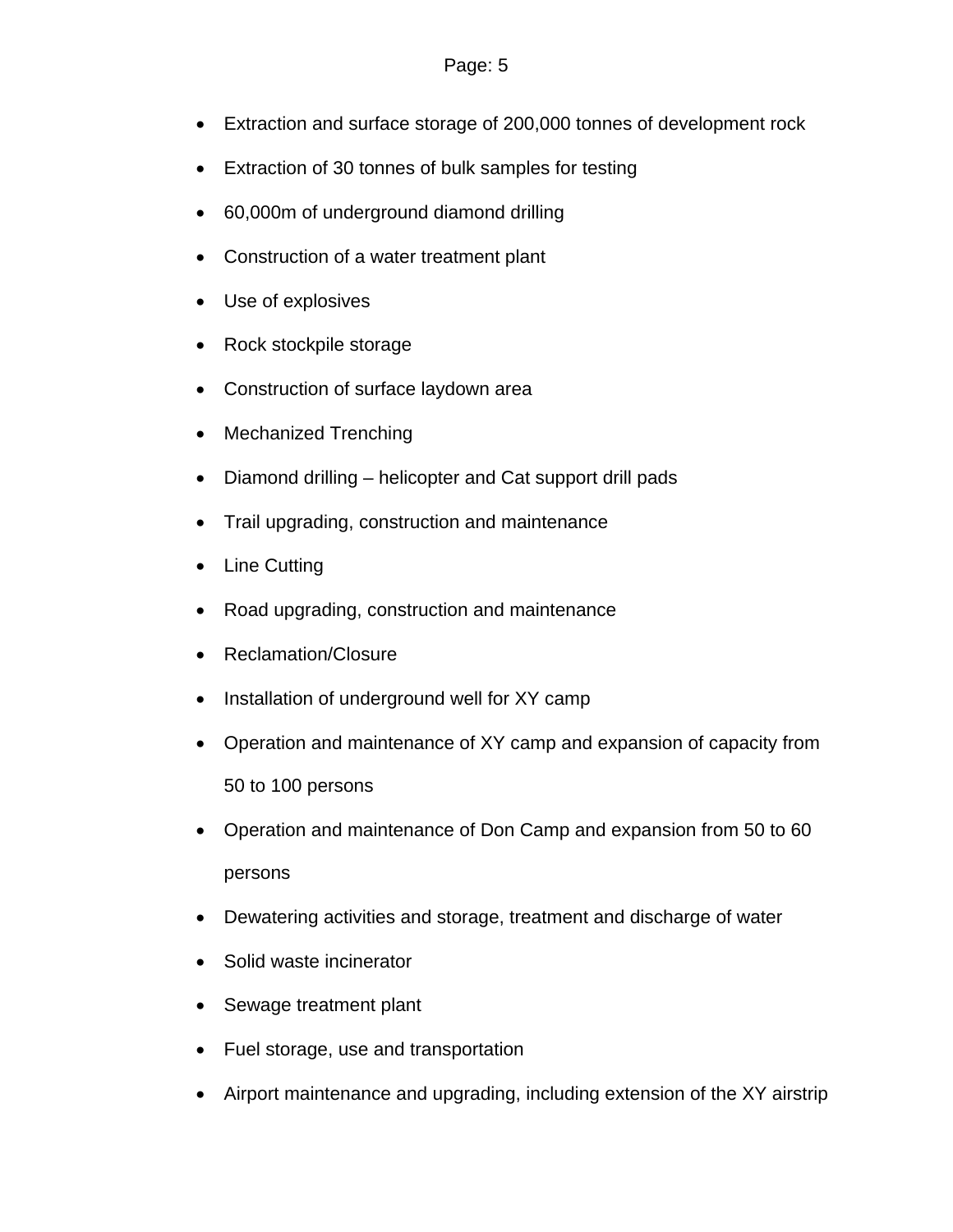• Waste management for camp, solid waste and special waste [13] The primary focus of this court application is the environmental impact of the Selwyn Project on Yukon's water and aquatic resources and the proposed treatment of water in the traditional territory of Liard First Nation. Acid rock drainage and metal leaching, for example, is of particular concern to Liard First Nation. Water consumption for camp usage and underground development activities may require approximately 296,900 litres of water per day. Water will come from Don Creek for both the camps and the initial underground development. Eventually, it is anticipated that groundwater inflows to the underground working area will supplant the Don Creek source for the underground development. The proposed water management system involves surface water and seepage movement, underground waste water from underground development activities, rock stockpile seepage, water storage in up to 8 contingency storage ponds and a proposed water treatment plant.

[14] The Selwyn Project is a quartz mining activity. It is one of approximately 1170 project proposals that have been assessed under *YESAA* since November 2005. The Watson Lake Designated Office has completed 132 assessments, of which 31 relate to quartz mining. This compares to 36 quartz mining assessments at the Dawson City Designated Office and 53 at the Mayo Designated Office. No annual breakdown has been provided but the pace of mining, exploration and development activity has increased in the 2010 – 2011 period. It is sometimes referred to colloquially as the second goldrush.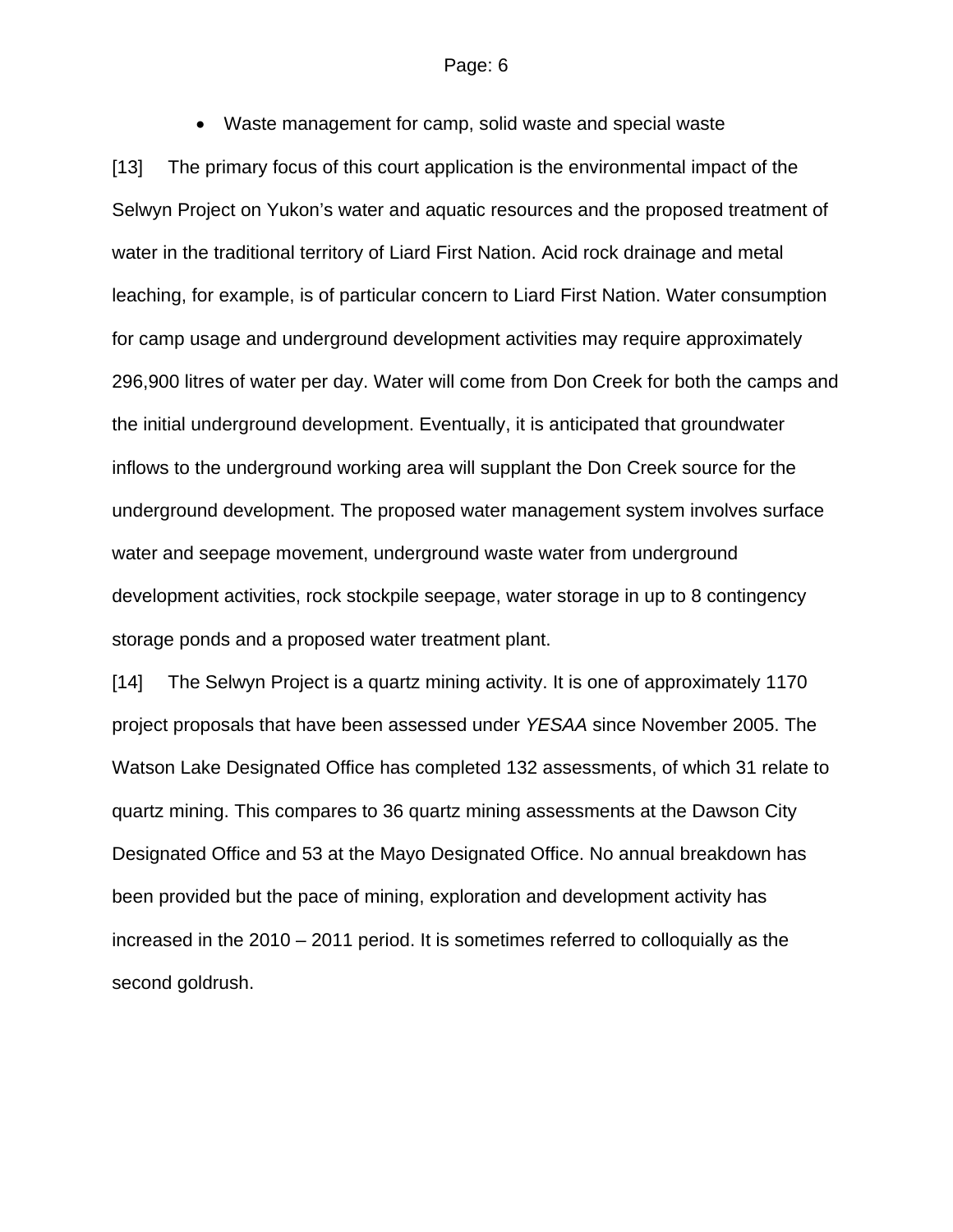# **The** *YESAA* **Process**

[15] The Selwyn Project proposal was first submitted to the Designated Office on November 25, 2009. YESAB maintains an Online Registry for each project to allow public access to proposals and documents generated during the assessment process. The Court used the Online Registry during the hearing.

[16] The initial information provided for the Selwyn Project consists of some 400 pages and includes:

- Underground Exploration Program Report
- Hydrometeorology Report
- Estimated Ground Inflow to Proposed XY Test Underground Mine
- Water Treatment Plant Conceptual design
- Comprehensive Water Management Plan
- Description of Natural Features
- Predicted Water Chemistry Associated with Development Drifting at the XY Deposit
- Baseline Water Quality Data
- Standard Operating Procedures for Work in and Around Water

[17] The Designated Office identified a number of information deficiencies in December 2009 and required supplementary information before it considered the Selwyn Project proposal sufficiently complete to begin the assessment.

[18] On December 23, 2009, the Designated Office commenced the assessment. The Designated Office notified the proponent, the Yukon Government's Director of Mineral Resources (the "Decision Body"), Liard First Nation, and Ross River Dena Council of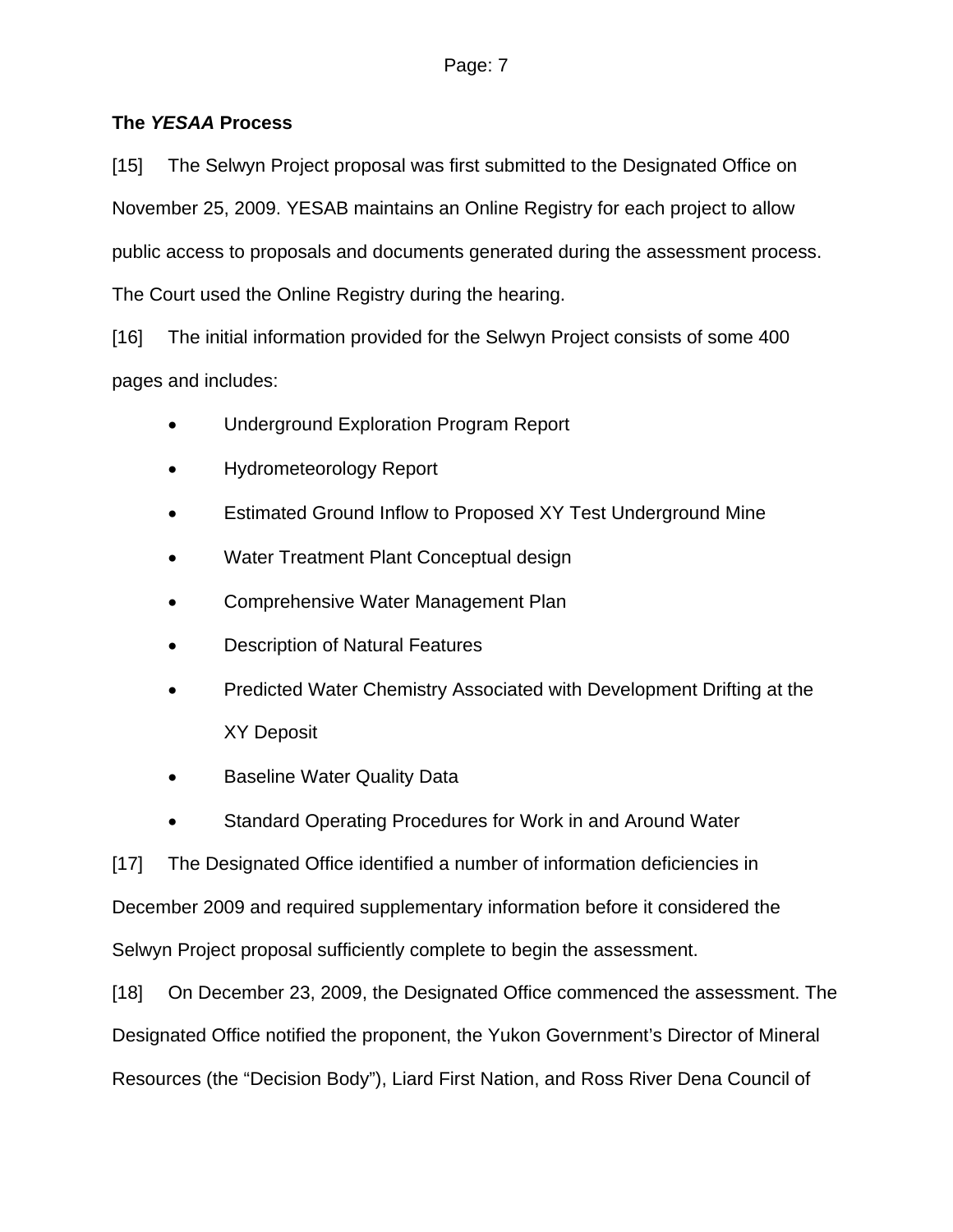the assessment and invited them to submit comments. Liard First Nation and Ross River Dena Council are both First Nations with claims to aboriginal rights and title but with no final agreements in effect. They were advised that the Selwyn Project may have significant environmental or socio-economic effects in their respective traditional territories.

[19] On January 4, 2010, the Designated Office issued a public notice of the Selwyn Project proposal and invited comments.

[20] The Designated Office Rules provide for an initial period of 35 days for submissions. At the request of the Yukon Government, Liard First Nation and Ross River Dena Council, the comment period was extended an additional 35 days and finally to March 16, 2010, the maximum extension allowed. During the extension period, Environment Canada and the Yukon Government (Environment) filed extensive comments.

[21] Liard First Nation submitted a letter dated March 16, 2010, from Chief Liard McMillan referencing their claimed aboriginal rights and title and the potential for the project to cause serious negative impacts on them. The letter raised the duty to consult "from the earliest stages through to the end of the life of the project." The letter also raised a concern about insufficient financial resources available to the First Nation to adequately assess the Selwyn Project.

[22] At the end of the submission period, extensive comments had been received which required additional information from the proponent. Selwyn Chihong agreed to withdraw the Selwyn Project proposal and resubmit it on March 17, 2010, thereby starting the clock again for submissions.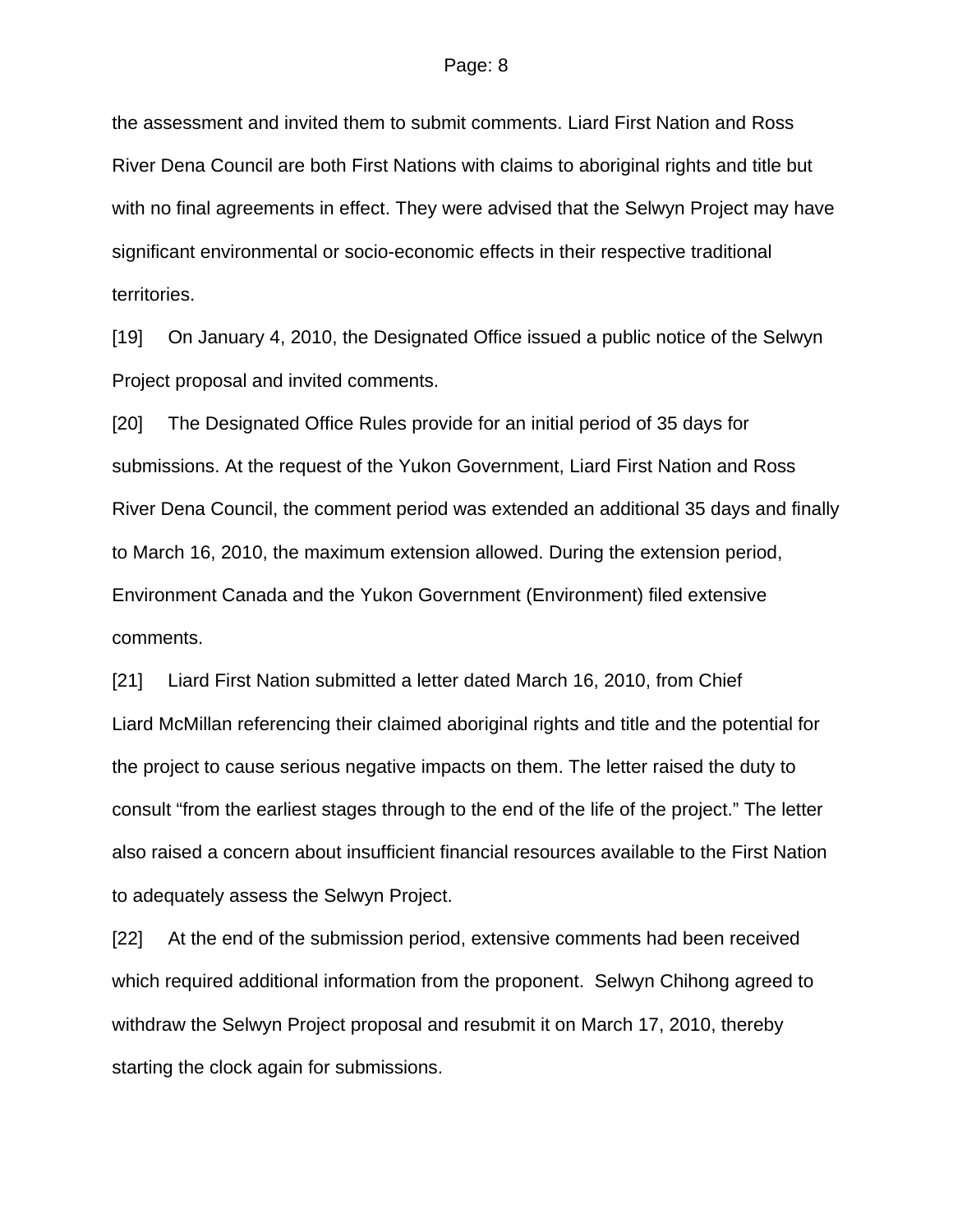[23] On March 18, 2010, the Designated Office issued another request in writing to the Yukon Government, Liard First Nation and Ross River Dena Council for their views. On March 19, 2010, a second public notice was issued requesting comments.

[24] An additional Information Request was sent on March 22, 2010 to the proponent based on comments from Yukon Government departments and Environment Canada, raising many but not all of the government's comments. The information provided in response to the Information Request became part of the proponent's proposal.

[25] On March 22, 2010, the Watson Lake Mining Recording Office, on behalf of the Chief Mining Land Use of the Yukon Government, sent a letter to the Chief and Council of Liard First Nation informing them of the Selwyn Project proposal. The letter was specifically intended to initiate consultation with the First Nation pursuant to s. 74(2) of *YESAA,* which requires the Decision Body to consult with First Nations without a final agreement. The letter proposed consultation on any potential adverse effects on the aboriginal rights of Liard First Nation arising from the Selwyn Project. The letter invited Liard First Nation to participate in the *YESAA* evaluation and provide views or comments to the Designated Office by April 6, 2010. The specific wording in the March 22, 2010 letter is as follows:

> ... This letter is to make sure that you know about the proposed project and to initiate consultation with your First Nation about any potential adverse effects on your asserted aboriginal rights that may arise in respect of this project, as well as to initiate consultation pursuant to s. 74(2) of the *Yukon Environmental and Socio-economic Act*.

[26] On April 6, 2010, the Designated Office extended the time for submissions to April 27, 2010.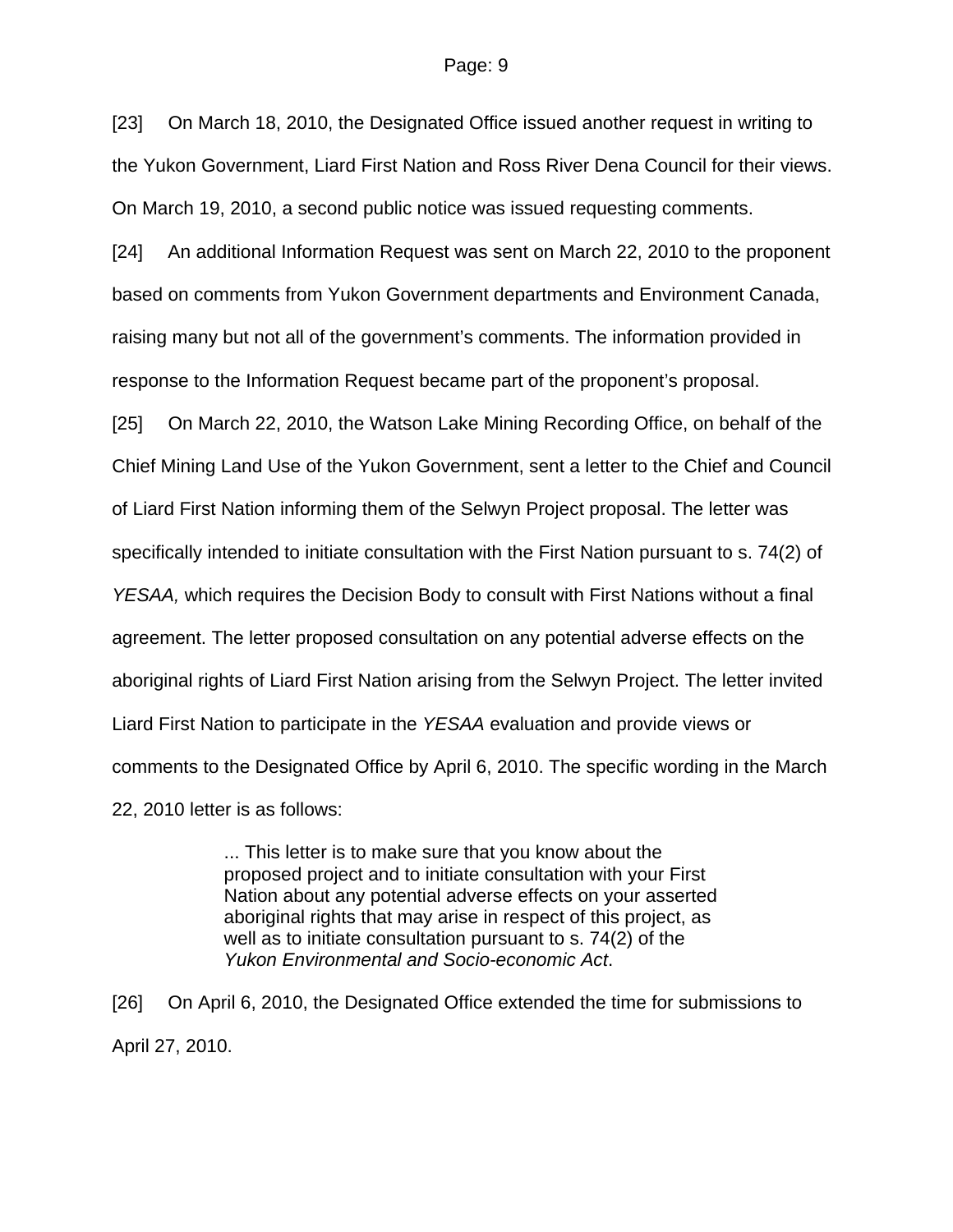[27] The Director of Mineral Resources, Yukon Government, received a review of additional information on the Selwyn Project proposal from its consultant, SLR Consulting, dated April 22, 2010. The Yukon Government provided the Designated Office with its further review comments from the Department of Environment and the Water Resources Branch.

[28] On May 18, 2010, the Designated Office granted a final extension for submissions to June 1, 2010, specifically at the request of Liard First Nation as it advised that it had put resources towards providing views and information on the Selwyn Project proposal.

[29] The Liard First Nation filed a letter dated May 30, 2010, and attached a detailed Review Report prepared by Bill Slater Environmental Consulting dated May 9, 2010 ("Slater Report # 1"). The letter raised the lack of financial resources for the First Nation to review the project, YESAB statutory failures and included nine main issues identified in the Slater Report # 1 relating to water management.

[30] The Designated Office issued a 122-page Evaluation Report on June 16, 2010, recommending that the Selwyn Project proceed subject to 52 terms and conditions to mitigate the significant adverse affects that the Designated Office determined the Project will have.

[31] On June 29, 2010, the Watson Lake Mining Recording Office, on behalf of the Decision Body, faxed Liard First Nation a letter enclosing a Draft # 1 Decision Document dated July 23, 2010, the latter date being the 37-day deadline for issuing its Decision Document.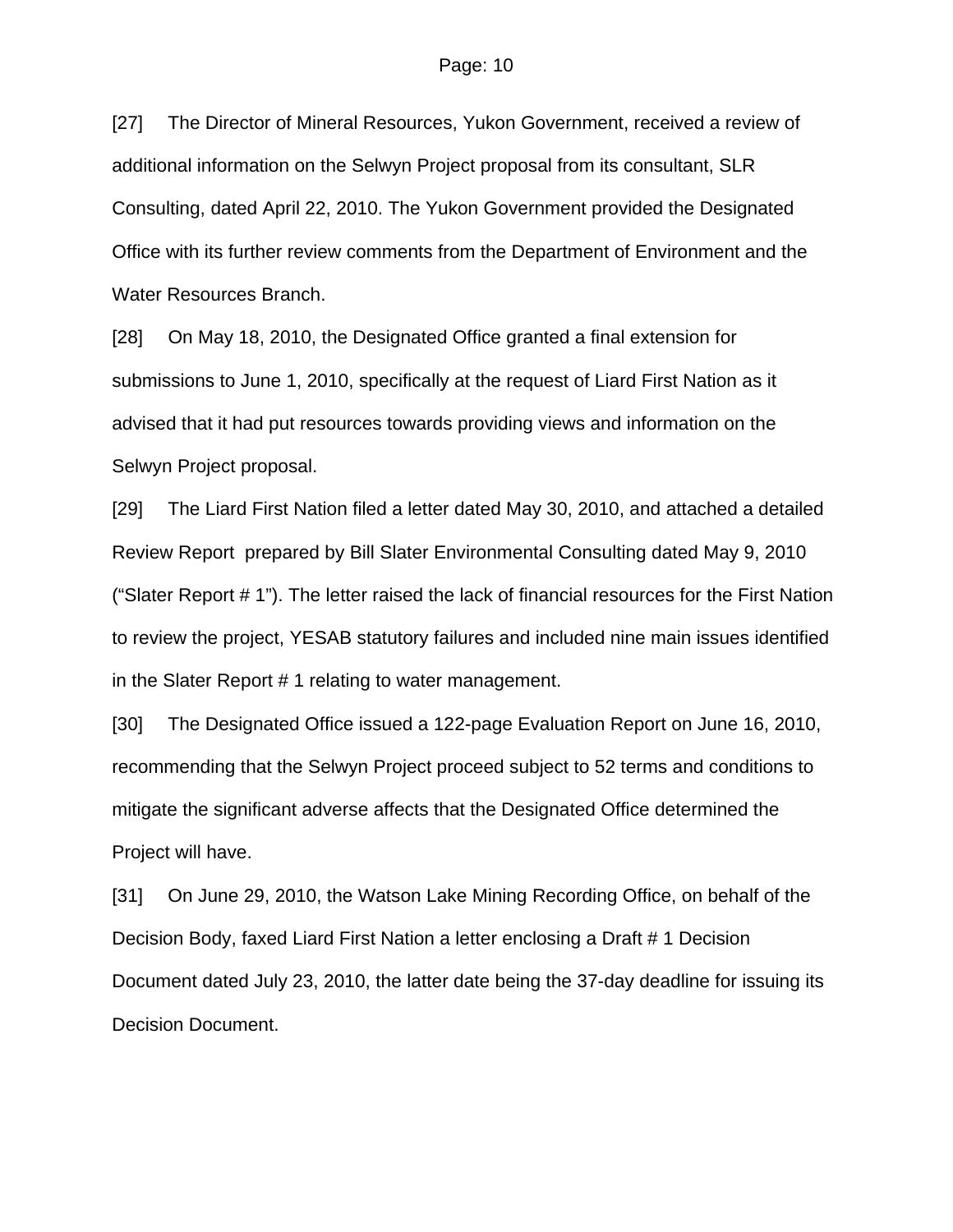[32] The June 29, 2010 letter indicated that the Decision Body was conducting a technical review of the Evaluation Report. The letter invited Liard First Nation's comments on the Draft # 1 by July 13, 2010, as part of the consultation pursuant to s. 74(2) of *YESAA*.

[33] The Decision Body faxed a further letter dated July 9, 2010, following the technical review, and enclosed Draft # 2 for comments by July 13, 2010.

[34] On July 14, 2010, a Liard First Nation advisor e-mailed the Decision Body referencing the tight time frame and requesting clarification of the changes from Draft # 1 to Draft # 2 of the Decision Document. The changes were e-mailed to the advisor on July 15, 2010.

[35] On July 22, 2010, the Director of Mineral Resources, eight Yukon Government employees and two SLR Consultants met with Chief Liard McMillan, Bill Slater, and four other representatives of the First Nation in Watson Lake. Six Yukon Government representatives were in person and five were via teleconference. Four of the First Nation representatives were in person and two by teleconference.

[36] The July 22, 2010 meeting was set for the specific purpose of consulting the Liard First Nation on the Evaluation Report and Draft # 2 of the Decision Document. The Slater Report # 2 was presented at the meeting. It addressed the Evaluation Report Document and the Draft Decision Document in the context of whether the concerns raised in Slater Report # 1 had been met. The Yukon Government representatives were given time to review the report before the meeting started. Bill Slater took the meeting attendees through the Slater Report # 2 and advised that there were serious potential impacts that had not been addressed or assessed in the Evaluation Report. Some of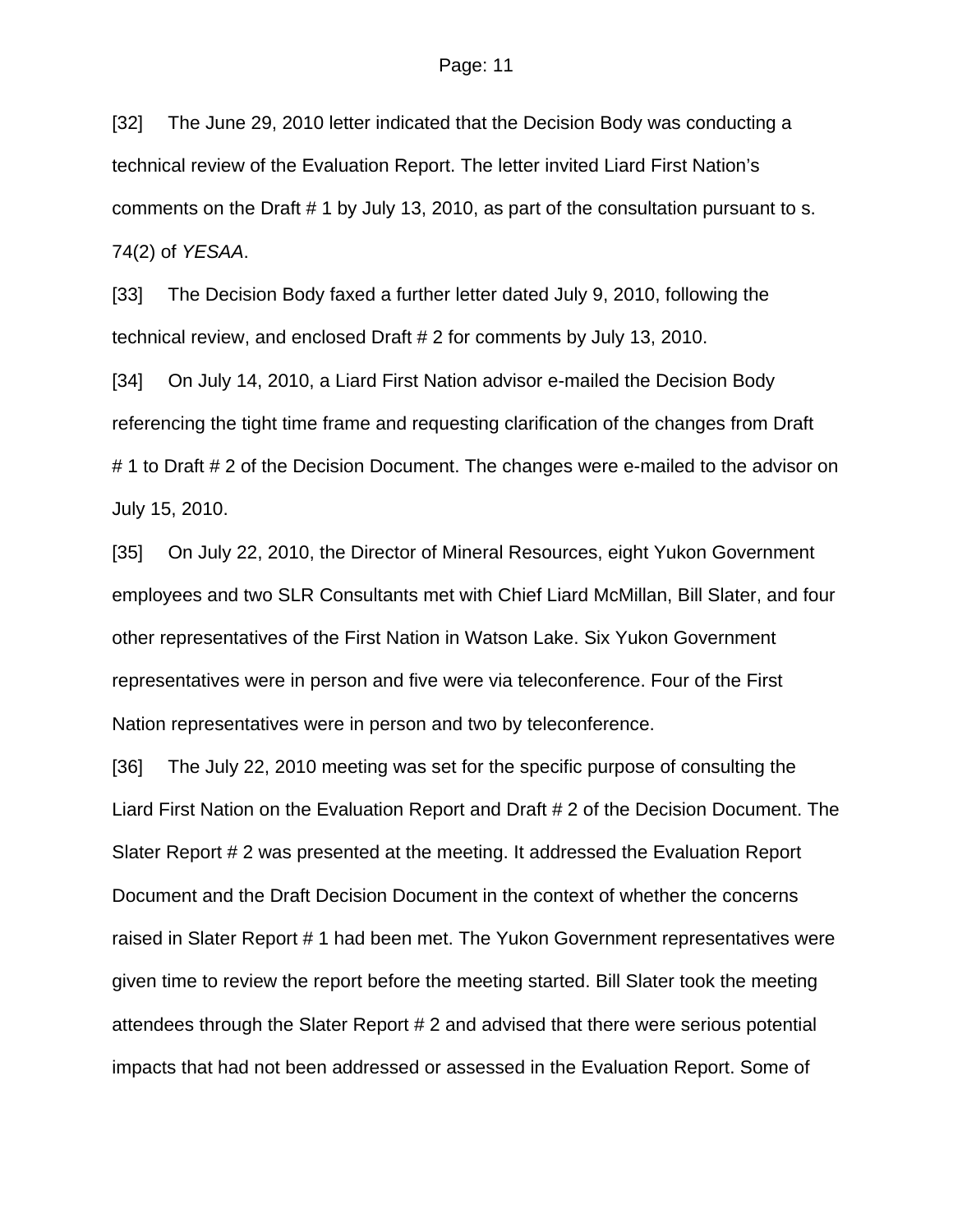the Yukon Government consultants and scientists present at the July 22, 2010 meeting agreed that some of the issues raised by the Slater Report # 2 needed to be addressed by the proponent. However, they did not consider the Decision Document to be final authority for the Selwyn Project to proceed and believed some matters could be addressed at the Yukon Water Board after the Decision Document was issued. Liard First Nation considered the Selwyn Project had significant environmental problems that were not properly assessed, making the Draft # 2 Decision Document premature.

[37] The Decision Body issued the Decision Document on July 23, 2010, with some changes arising out of the July 22, 2010 meeting with Liard First Nation.

## **The Evaluation Report for the Selwyn Project**

[38] As noted, on June 16, 2010, the Designated Office, pursuant to s. 56(1)(b) of

*YESAA,* recommended to the Decision Body that the Selwyn Project be allowed to

proceed, subject to specified terms and conditions as the Designated Office determined

that the project will have "significant adverse environmental or socio-economic effects"

that can be mitigated by those terms and conditions.

[39] The Designated Office summarized as follows:

Views and information on this project were submitted by Liard First Nation, Ross River Dena Council, Yukon Government, Environment Canada, Department of Fisheries and Oceans and Yukon Conservation Society. Four valued components were identified for consideration in this assessment: aquatic resources; wildlife and wildlife habitat; environmental quality; and health and safety. The Designated Office considered the mitigation measures proposed by the proponent as well as existing legislation. We determined that the project would have significant adverse effects to all of these values. We have recommended mitigation measures that will adequately eliminate, reduce or control these significant adverse effects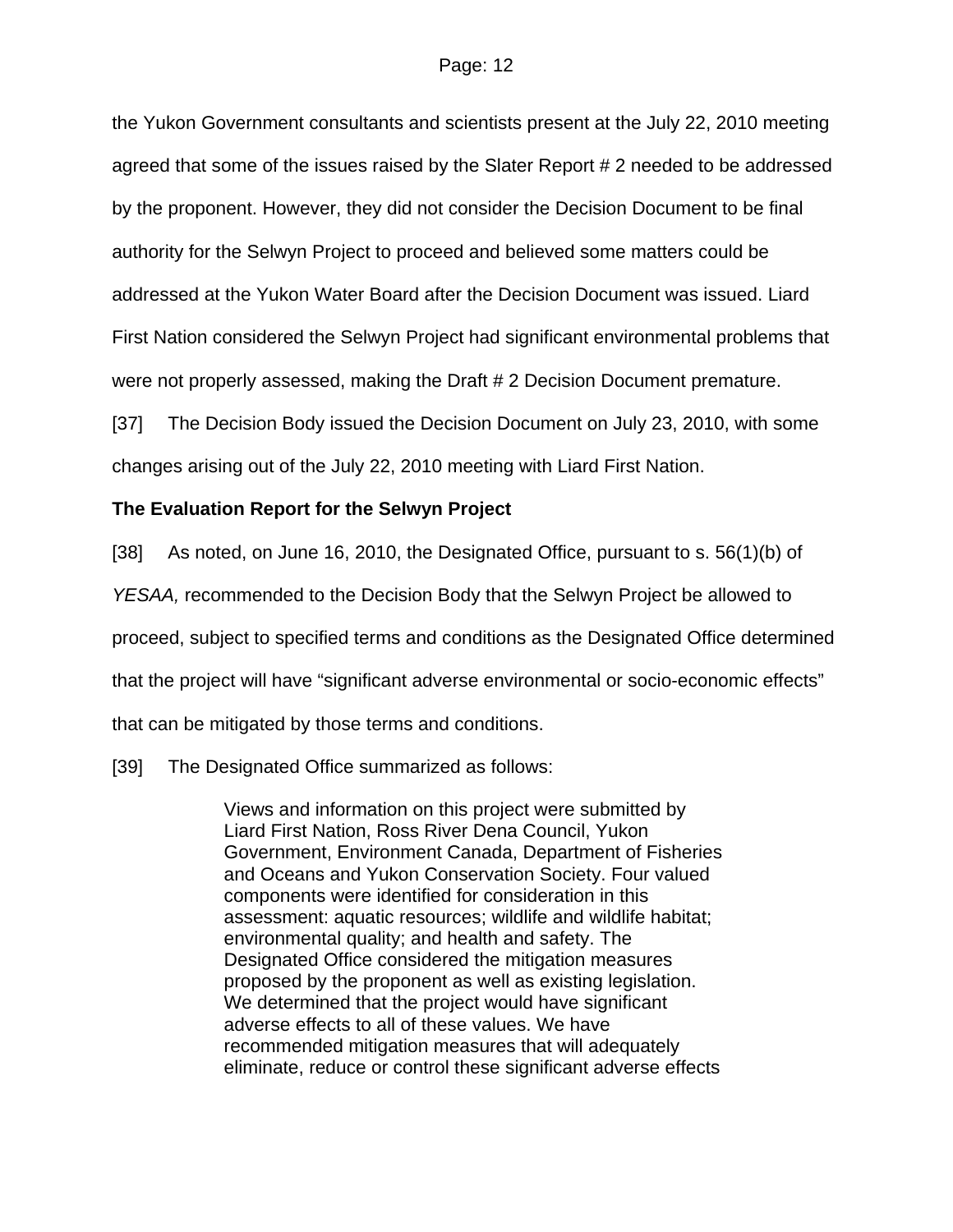so that they are no longer considered significant. The project is recommended to proceed on this basis.

[40] The submission of counsel for Liard First Nation is that the Designated Office

has, in effect, provided no environmental assessment of the Selwyn Project at all

because of insufficient information or evidence on volume, contaminants and treatment

of water. In other words, Liard First Nation submits that extensive background data is

required so that the Designated Office can actually make an assessment on an

evidentiary basis. The lack of sufficient background data was also raised earlier in the

written submissions of Environment Canada and Yukon Government to the Designated

Office.

[41] The Director of Mineral Resources retained external expertise to assist the

Yukon Government in evaluating the additional information. The SLR Report dated April

22, 2010, raised concerns at p. 2 as follows:

Our primary comment is the need for the proponent to acknowledge the uncertainties of likely water volumes and water quality, and provide a clear demonstration of the contingency plans to deal with these uncertainties.

In general, the hydrogeologic characterization of the site is incomplete. There is no understanding of ground water pathways or existing ground water chemistry. Rather, the proponent has elected to be reactive to what may transpire as the mine develops. For example, they expect to drill ahead of the adit and evaluate ground water inflow as they proceed, and then mitigate inflows as they are found. While this is a pragmatic and common method in mining applications, the lack of any prior definition of what might be found raises the risk of unforeseen circumstances considerably. Therefore it is not unreasonable for the review agencies to ask for a higher level of contingency planning and concrete commitments in place in order to be comfortable that the mine can be operated without major environmental issues developing.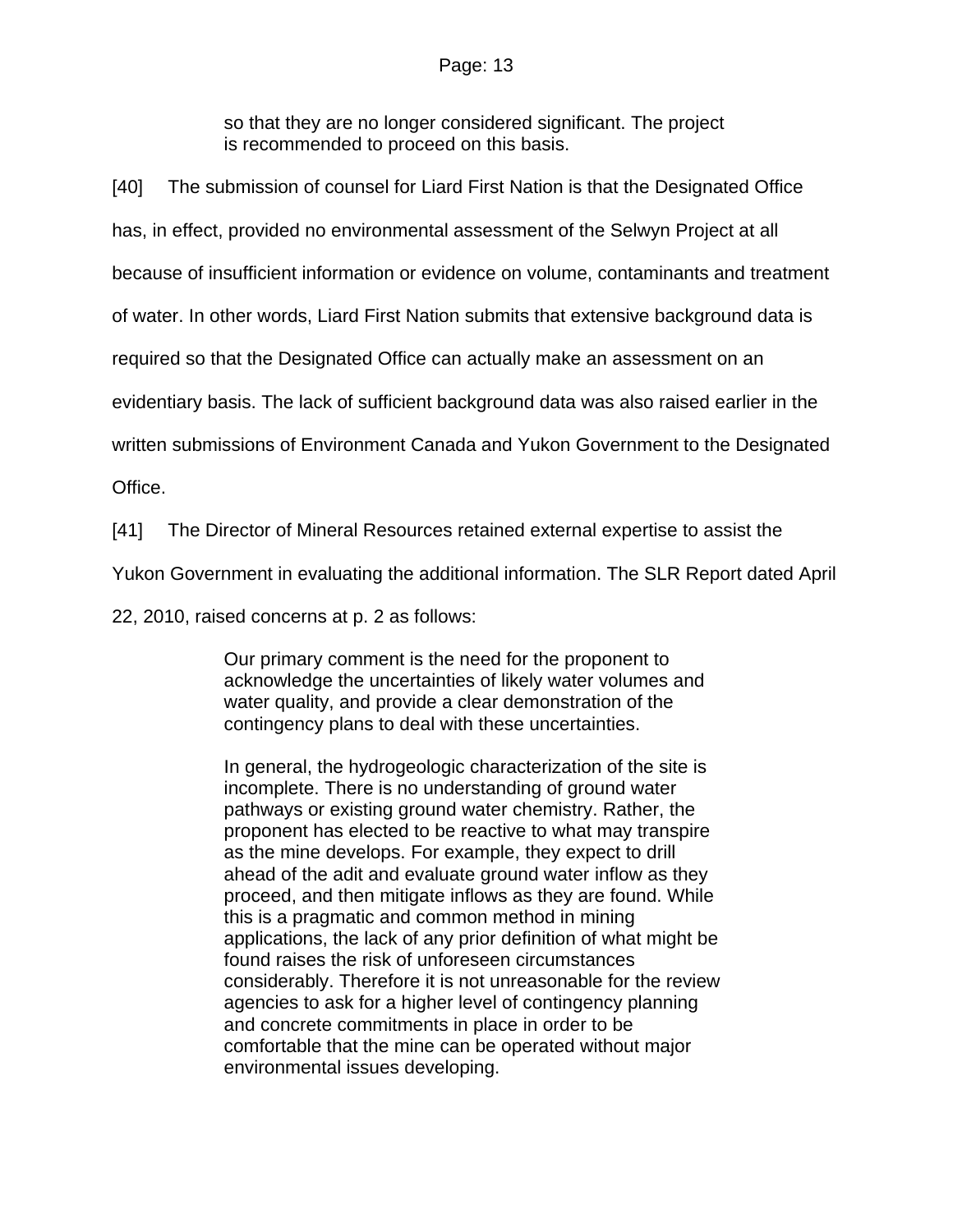[42] The Yukon Department of Environment did not receive answers to all its

questions about the Selwyn Project and concluded that the hydrogeologic

characterization of the site was incomplete. Nevertheless, Environment stated on April

26, 2010:

In summary, the application seems feasible and there are no critical technical flaws that would prevent the undertaking from proceeding, provided the key issues of water volumes, storage and treatment capacity are addressed.

[43] I am not going to address every detail covered in the Evaluation Report. Rather, I

will consider how it approached some of the main water issues raised by Liard First

Nation with the assistance of its environmental assessment expert.

[44] The following concerns, based upon the Slater Report # 1, are found at para. 33

of the Liard First Nation Outline filed in court. After each bolded submission, I set out the

response in the Evaluation Report, as presented by counsel for YESAB.

**33(a) The company used an inappropriate location (W10) to model the impacts of its proposed effluent discharge limits. The location it chose of its analysis is upstream on Don Creek from a barrier to fish migration (i.e., no fish present) and where background water quality is of already poor quality (i.e., natural loadings of contaminant metals are already high).** 

[45] According to YESAB, this submission was approached in the Evaluation Report

at p. 69 as follows:

Some concerns were raised over the appropriateness of using water quality data for station H10W10 to determine the background water quality characteristics used to calculate release criteria given that:

• H10W10 is downstream of three mineralized streams whereas the underground exploration site is upstream of these natural tributaries;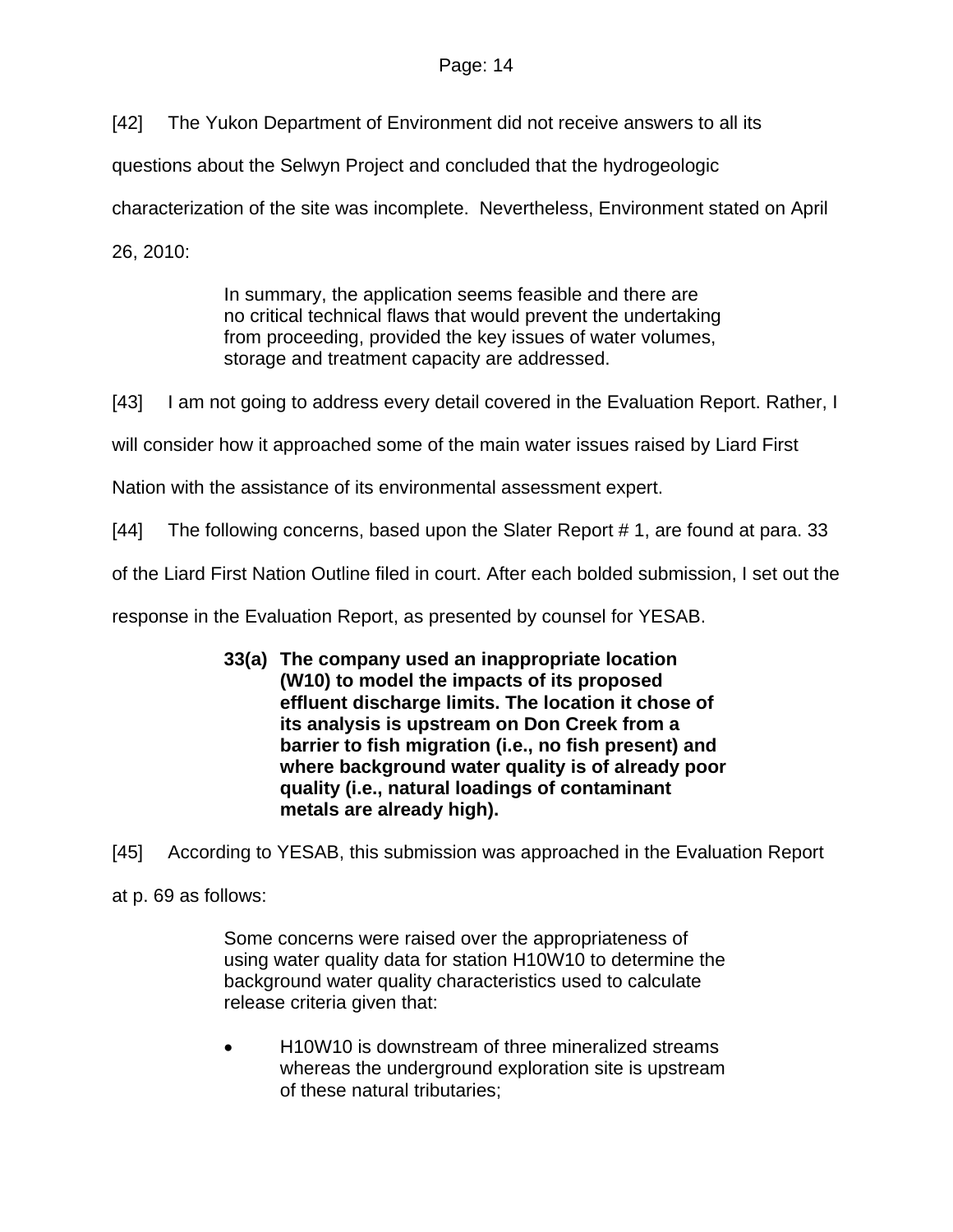- Effluent discharged from the historic adit reports to Don Creek upstream of W10H10 and is therefore represented in the background concentrations for COCs [presumably Contaminants of Concern];
- Data for Don Creek, upstream of the work area is available (station w56) that monitors background water quality conditions prior to inputs from historical or new underground development.

As mentioned above, these concerns, although valid from an effects monitoring viewpoint, are not considered to be limitations to establishing discharge criteria.

[46] On this issue, the Evaluation Report concluded at p. 72:

The proponent's assessment of effects to aquatic resources in fish bearing water indicates that effluent discharge criteria that were developed to be protective of aquatic life at station H10W10 are likely to be protective of aquatic resources farther downstream. However, taking into account the concerns and recommendations previously discussed in this section, the discharge criteria should be updated prior to licensing and modeled to reassess the potential effects at H5W5.

- [47] The Liard First Nation says at para. 33(b) of its Outline:
	- **33(b) The volumes of water flowing from the mine could be greater than predicted, and insufficient information is available about groundwater flows under the site. Contaminant loads downstream in Don Creek could be much greater than estimated as a result.**

[48] This concern was also expressed by Environment Canada, Yukon Government

(Environment), Liard First Nation and Ross River Dena Council. The Evaluation Report

discussed the concern and concluded as follows at p. 57:

The proposed activities will impact the groundwater regime in the vicinity of the underground development however there is very little background data available to understand groundwater flow rates, pathways and quality. The project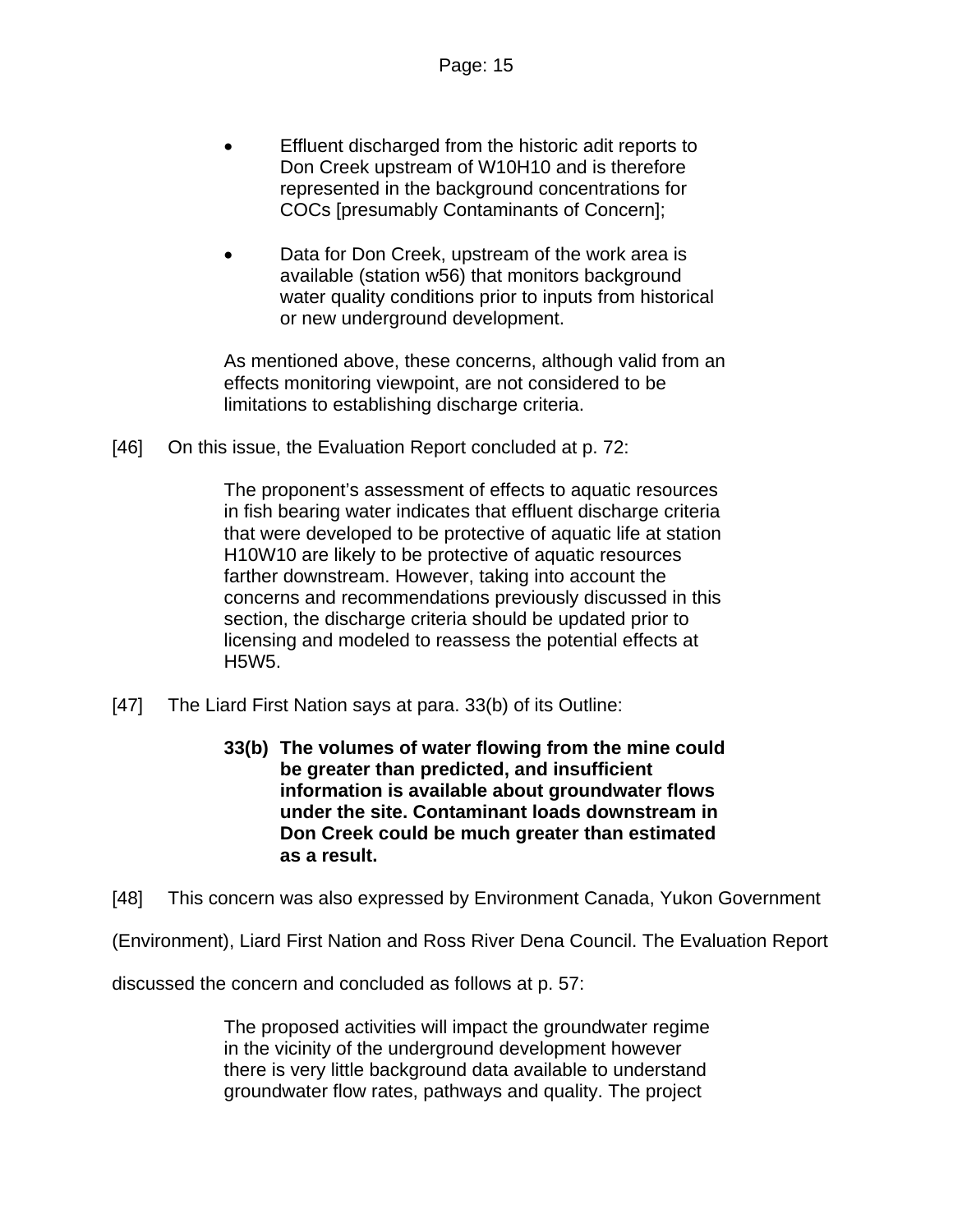would benefit from an increased understanding of the site's groundwater regime through a comprehensive ground water monitoring program that would characterized (sic) the background condition prior to the underground development activities, as discussed in section 5.3.7 of this report. This monitoring program could then be used to monitor effects to the groundwater from all project activities during operation and decommissioning.

- [49] The Liard First Nation says at para. 33(c) of its Outline:
	- **33(c) There is insufficient information about the proposed water treatment plant to determine if it is economically and technically feasible, and will remove all potential contaminants to the levels proposed by the company to ensure safety to the downstream aquatic environment. Copper may become very challenging to manage at the concentrations proposed.**
- [50] According to YESAB, the Evaluation Report addressed this concern as follows in
- section 5.6.7 entitled "Water Treatment Plant" at p. 78:

The proposed effluent criteria for many of the main potential metal contaminants (lead, zinc, nickel and cadmium) fall within the range of expected performance of a lime treatment system. For copper, as seen in table 5.6.7-1, the proposed criterion is equal to the maximum predicted concentration in the untreated seepage and no additional removal is anticipated. Comments provided by Bill Slater, prepared on behalf of the Liard First Nations (Document no. 052-1), underline the challenge of treating this element beyond 0.01mg/L for mine effluents with elevated copper concentrations. Therefore, if copper were to become a contaminant of concern for the underground development site, given the level of detail provided in the project proposal, it is uncertain whether the proposed water treatment system could meet the proposed discharge criteria.

Given the theoretical nature of the proposed water treatment technologies and the predicted effluent that will require treatment, we consider that the proponent should provide demonstrated evidence that the proposed water treatment plant will perform as described. The results of bench-scale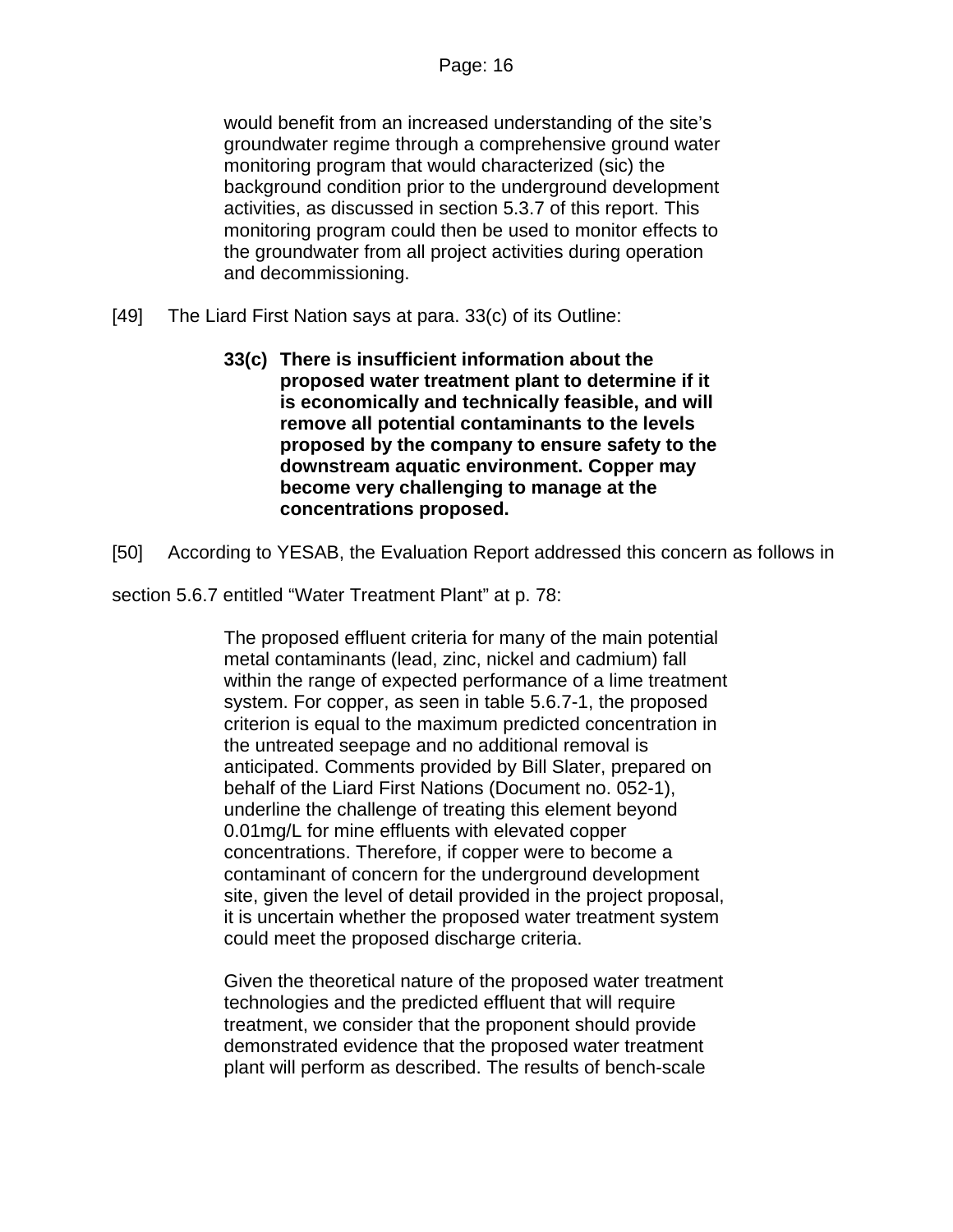tests on site water should be required prior to licensing for all licence parameters.

- [51] The Liard First Nation says at para. 33(d) of its Outline:
	- **33(d) The geochemistry test-work done for the project may significantly underestimate the concentrations of acid drainage and some metals that will be released. Most of the rock being mined is either 'potentially acid generating' or 'uncertain', but the study concludes that the overall rock mass is 'net acid consuming' and therefore not likely to generate acid drainage. A number of assumptions are made in the company's analysis which are biased toward underestimating the resultant concentrations of acid and/or metals – these could be much higher than predicted. This has serious post-closure implications.**

[52] YESAB says that the Evaluation Report addresses this issue in section 7.4

("Project Effect – Potential for Acid Rock Drainage and Metal Leaching") at pp. 113 –

116.

[53] It concluded that the evidence to date indicated "low potential for acid rock

generation and potential for metal leaching".

[54] Further, the Evaluation Report stated that "Considering the high volume of rock

contemplated for extraction, we have determined that this would result in significant

adverse effects". Thus a number of mitigations were recommended, including the

following one:

The proponent shall ensure that no ARD/ML [acid rock drainage/metal leaching] is released to the environment except as dictated by a water use license.

[55] The Evaluation Report acknowledged that appropriate implementation,

monitoring and enforcement would be required.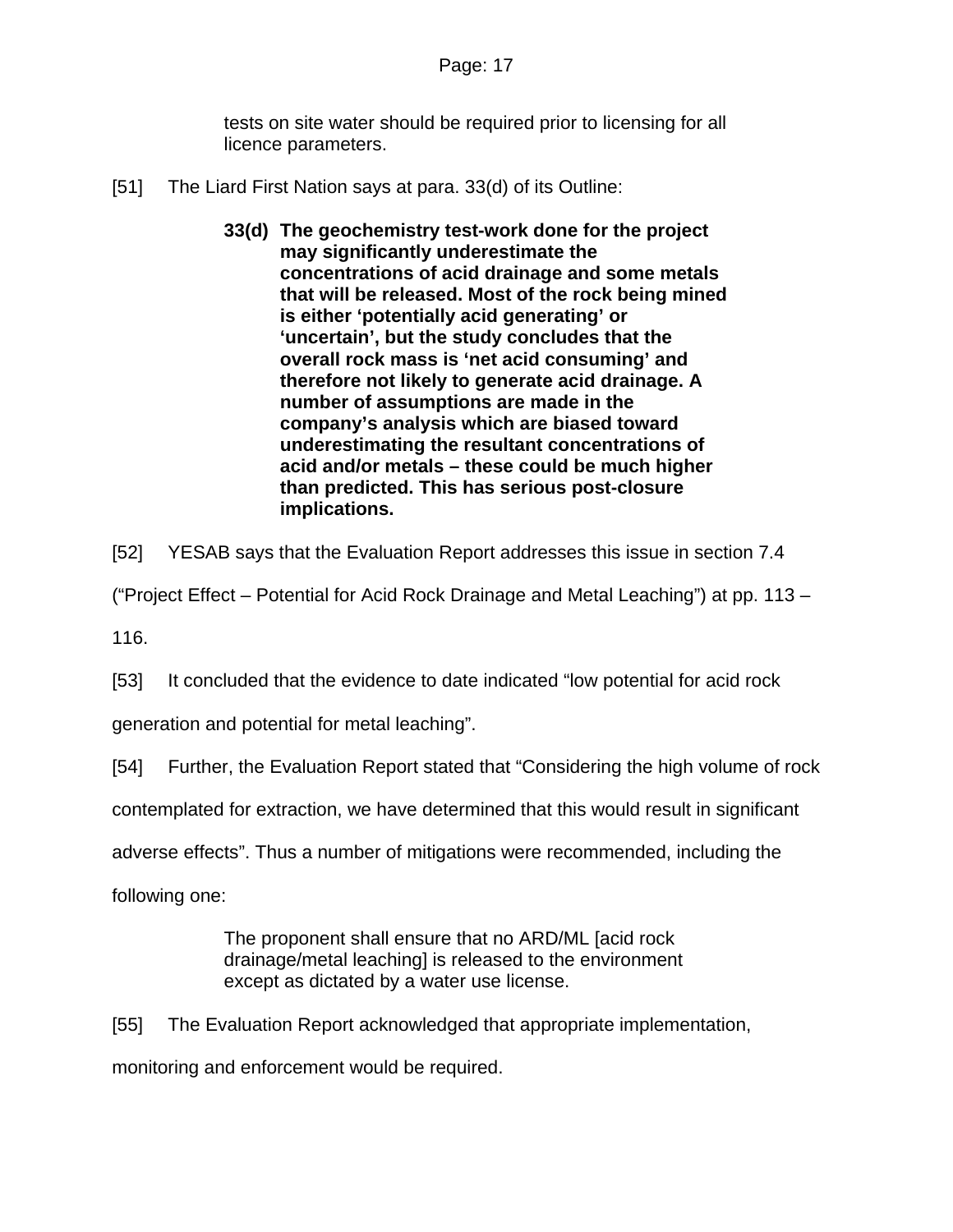[56] The Liard First Nation says at para. 33(e) of its Outline:

**33(e) Mine drainage from the wasterock storage piles is not adequately characterized, either in terms of concentrations or potential pathways of release to the environment. The company assumes that drainage volumes can be controlled and collected for treatment where necessary, but there is no clear analysis, for example, of drainage into the groundwater system below the rock storage pile and where this might end up.** 

[57] According to YESAB, this concern is addressed in section 5.5 of the Evaluation

Report entitled "Project Effects – Rock Stockpile Storage Facility". It concluded at p. 66:

The potential effects to water resources will be irreversible under temporary or permanent closure plans since the rock stockpile remains under these scenarios. Therefore the potential risk to groundwater is considered to constitute a significant adverse effect and requires further mitigation.

[58] The recommendation of the Evaluation Report is to require that ponds, ditches

and storage areas be constructed with engineered liners prior to placement of rock in

the rock stockpile storage facility.

[59] I attach as Schedule 1 a summary of issues raised by Liard First Nation and how

they were addressed in the Evaluation Report and the Decision Document. Schedule 1

was prepared by counsel for the Government of Yukon. While Schedule 1 cannot be

considered as a factual finding of satisfaction with the Evaluation Report or Decision

Document, it does indicate how and to what extent issues raised in the environmental

assessment were addressed.

# **Decision Document**

[60] The Decision Document essentially accepts the Evaluation Report's recommendation that the Selwyn Project be allowed to proceed, subject to specified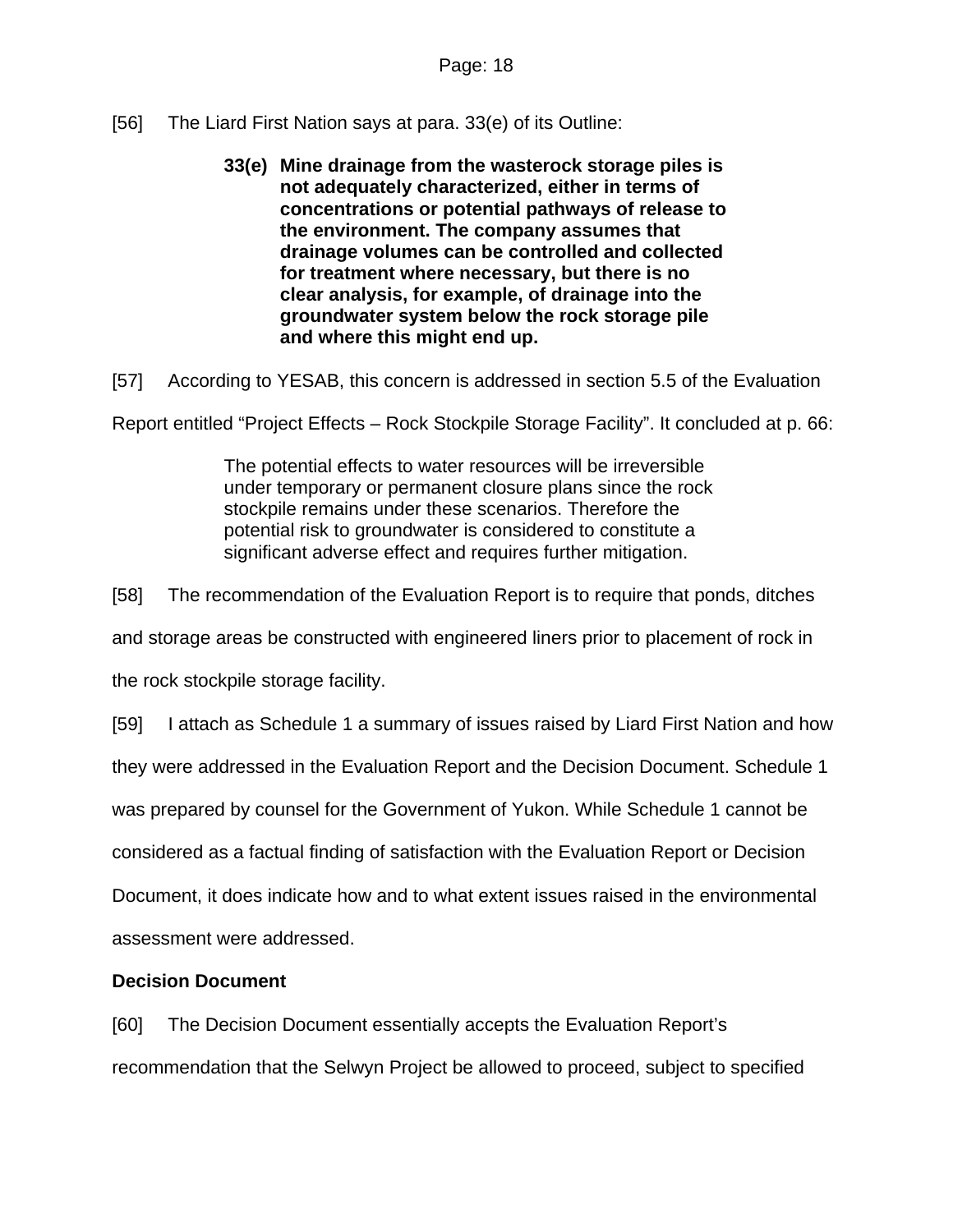terms and conditions. Some conditions are accepted as-is and some are varied. Under

the heading "Yukon Government Decision", the Decision Body stated as follows:

Liard First Nation did offer specific comments, particularly with respect to the need to protect aquatic resources, including fish, in lower Don Creek, downstream of the proposed project location. Several of the identified concerns led to changes in the draft decision document and are reflected in the attached final decision document. Of particular note are recommendations 7, 11, 14, 29, 34 and 36.

Issuance of the decision document does not end the review of the proposed project. As the proposed project proceeds to the next stage of the regulatory process the Yukon Government will continue to consult with Liard First Nation and the Ross River Dena Council as required.

[61] The Liard First Nation acknowledged that the Decision Document dated July 23,

2010, incorporated some of its stated concerns and some recommendations from its

Slater Report # 2, which was presented at the consultation on July 22, 2010.

Nevertheless, Liard First Nation says that the Decision Document failed to address the

incompleteness of the assessment and deferred the assessment of significant

environmental effects of the Selwyn Project until after project is underway.

[62] For example, Liard First Nation points out that in Recommendation 1 of the

Decision Document, baseline groundwater quality will be defined "prior to construction"

rather than before a decision to allow the project to proceed.

[63] Also, in Recommendation 8, the Decision Document accepted the

recommendation of the Evaluation Report as follows:

The proponent will provide demonstrated evidence that the proposed water treatment plant will perform as described. This demonstration could be done through bench-scale testing or alternatively through initial treatment of waters from the existing adit and seepage/runoff collected from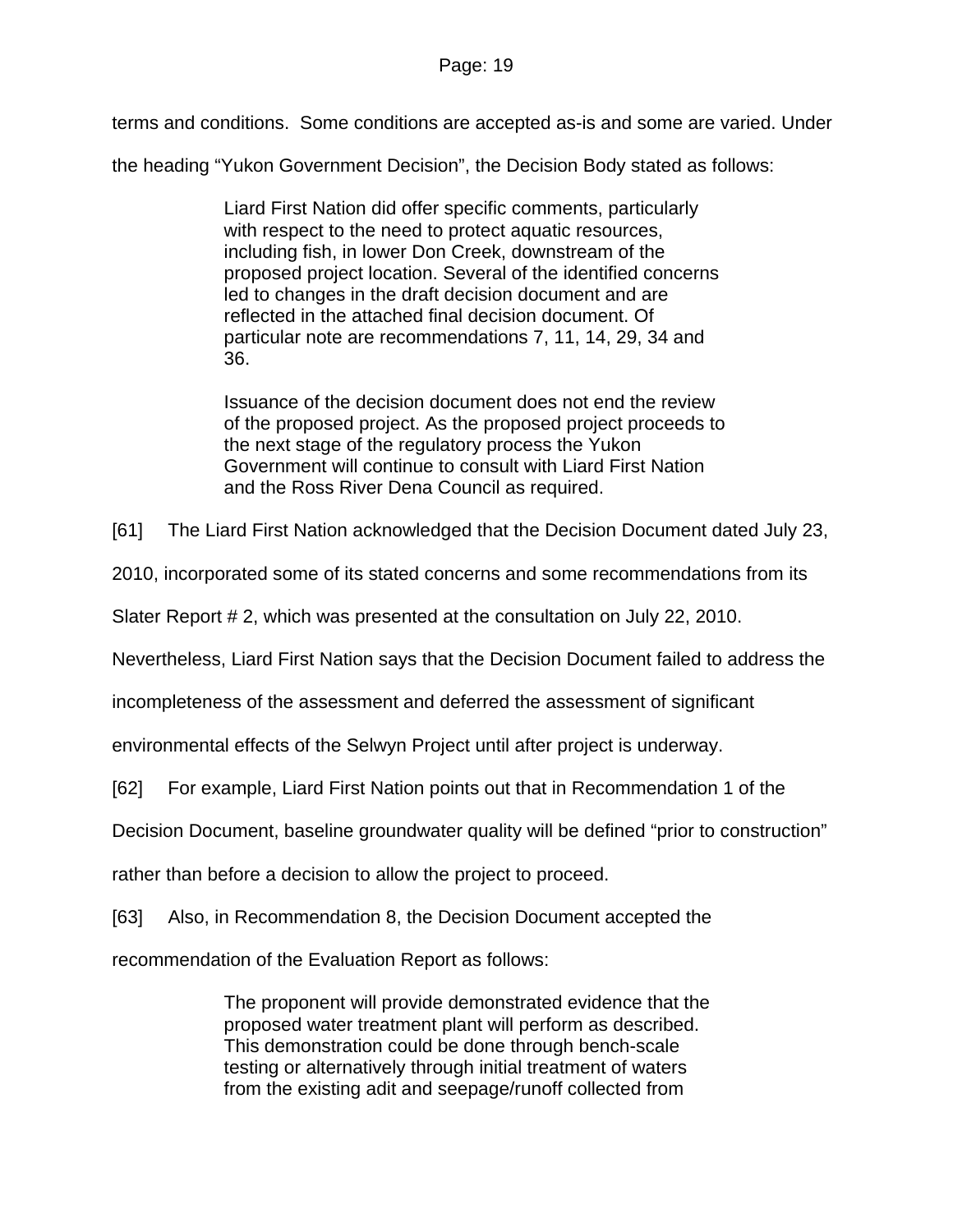existing rock stockpiles. Testing will be completed prior to receiving flows and the proposed underground development.

[64] The Decision Body also varied Recommendations 5, 6 and 7 of the Evaluation Report on the justification that the recommended mitigations were "too prescriptive and have been reworded to broaden the mitigations to better reflect the role and responsibilities of the Yukon Water Board."

# **ISSUES**

[65] The following issues will be addressed:

- 1. What is the appropriate standard of review to be applied by the court in reviewing the Evaluation Report, the Decision Document, the duty to consult and the duty of fairness?
- 2. Did the Designated Office in its Evaluation Report meet the statutory requirements of *YESAA,* and did it reasonably assess the environmental impacts of the Selwyn Project?
- 3. Did the Decision Document of the Director of Mineral Resources meet the statutory requirements of *YESAA,* and did it reasonably accept, reject or vary the recommendations?
- 4. Did the Yukon Government breach its duty to consult, consider and respond to Liard First Nation's concerns as required by *YESAA*, the Constitution and the common law?

# **The Legislative Framework**

[66] *YESAA* gives effect to the Umbrella Final Agreement negotiated in 1993 by Yukon First Nations, Canada and the Yukon Government, which provides for an assessment process of environmental and socio-economic effects (s.5).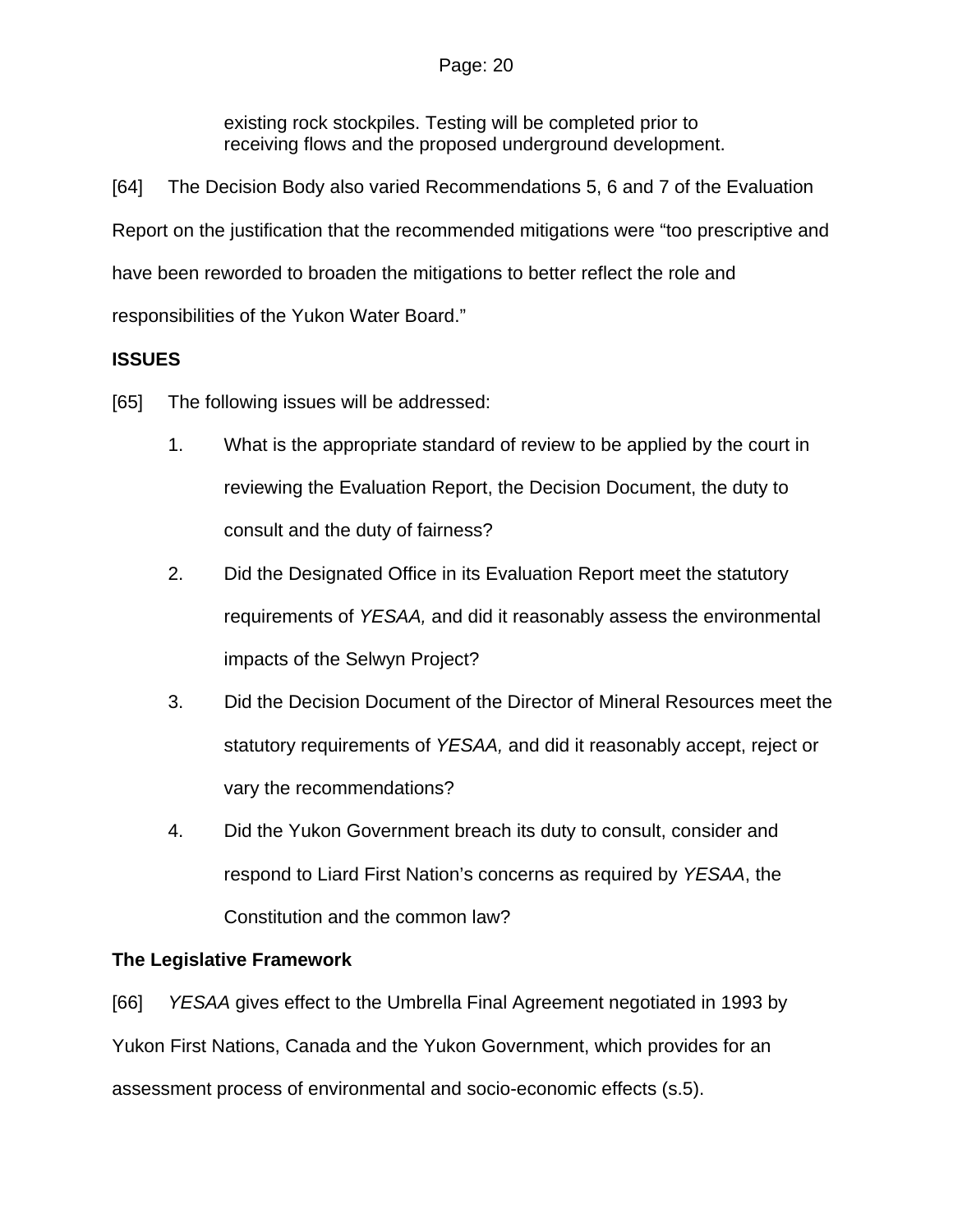[67] Assessment is defined by *YESAA* as an evaluation, in this case, by a designated

office (s.2(1)).

[68] The purposes of the *YESAA* are set out under s. 5(2)(a) to (j) as follows:

(a) to provide a comprehensive, neutrally conducted assessment process applicable in Yukon;

(b) to require that, before projects are undertaken, their environmental and socio-economic effects be considered;

(c) to protect and maintain environmental quality and heritage resources;

(d) to protect and promote the well-being of Yukon Indian persons and their societies and Yukon residents generally, as well as the interests of other Canadians;

(e) to ensure that projects are undertaken in accordance with principles that foster beneficial socio- economic change without undermining the ecological and social systems on which communities and their residents, and societies in general, depend;

(f) to recognize and, to the extent practicable, enhance the traditional economy of Yukon Indian persons and their special relationship with the wilderness environment;

(g) to guarantee opportunities for the participation of Yukon Indian persons - and to make use of their knowledge and experience - in the assessment process;

(h) to provide opportunities for public participation in the assessment process;

(i) to ensure that the assessment process is conducted in a timely, efficient and effective manner that avoids duplication; and

(j) to provide certainty to the extent practicable with respect to assessment procedures, including information requirements, time limits and costs to participants.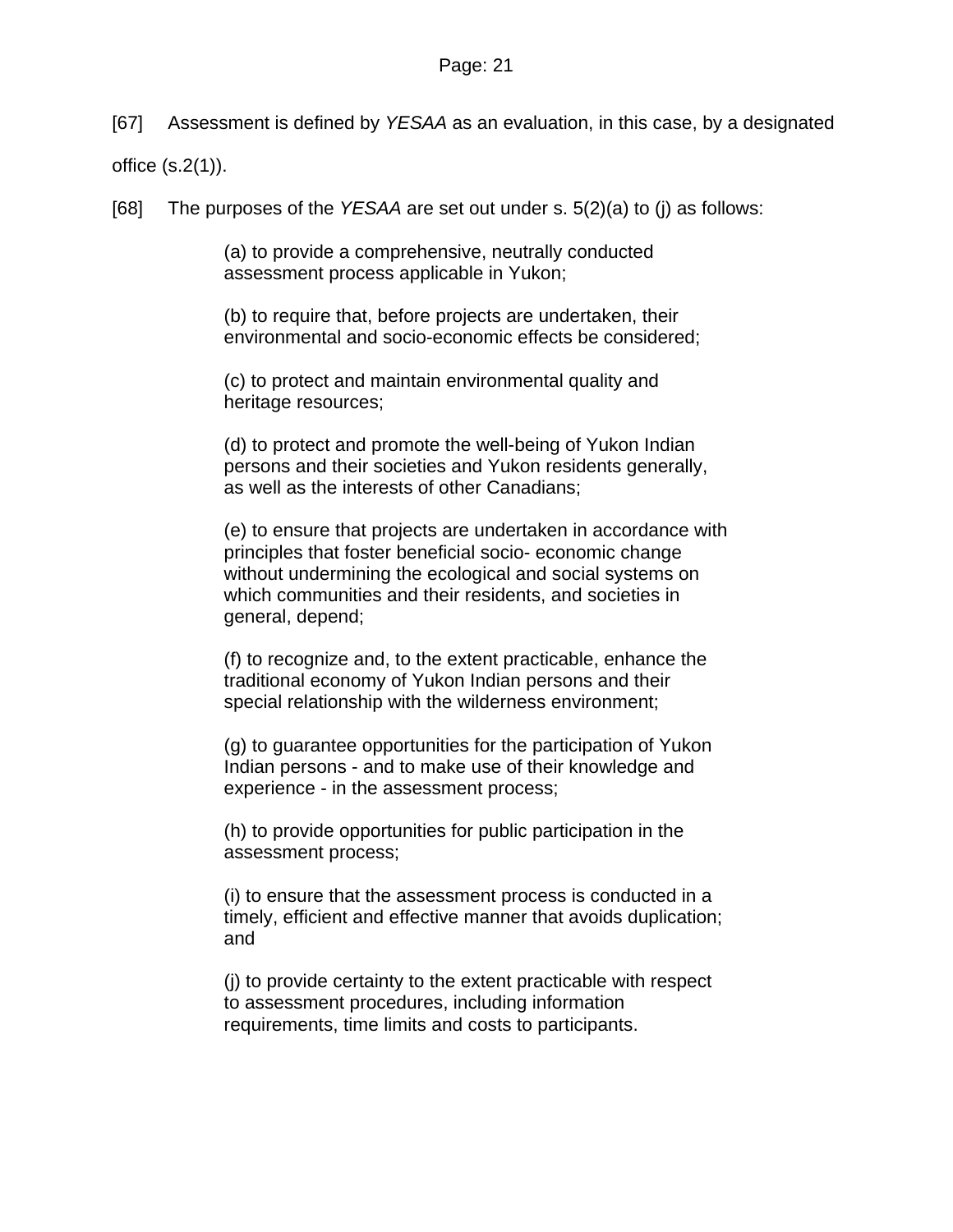[69] YESAB is comprised of an Executive Committee of three members and four other Board members. Three Board members, including one Executive Committee member, are appointed on the nomination of the Council of Yukon First Nations and three, including one Executive Committee member, by the nomination and appointment of the federal and territorial governments. The Chairperson of the Board, who is also a member of the Executive Committee, is appointed by the federal minister, after consultation with the other two Executive Committee members.

[70] Yukon has been divided into six assessment districts with Designated Offices located in Dawson City, Mayo, Haines Junction, Teslin, Watson Lake and Whitehorse. The staff of each Designated Office is composed of employees of the Board assigned to that office.

[71] Project proposals subject to assessment under *YESAA* are submitted to a Designated Office or to the Executive Committee, depending on the activities proposed.

[72] Section 39 of *YESAA* sets out the general requirement that a Designated Office "shall give full and fair consideration to scientific information, traditional knowledge and other information provided to it or obtained by it under this *Act*."

[73] Pursuant to s. 42(1) of *YESAA*, a Designated Office "shall take the following matters into consideration":

(a) the purpose of the project or existing project;

(b) all stages of the project or existing project;

(c) the significance of any environmental or socio-economic effects of the project or existing project that have occurred or might occur in or outside Yukon, including the effects of malfunctions or accidents;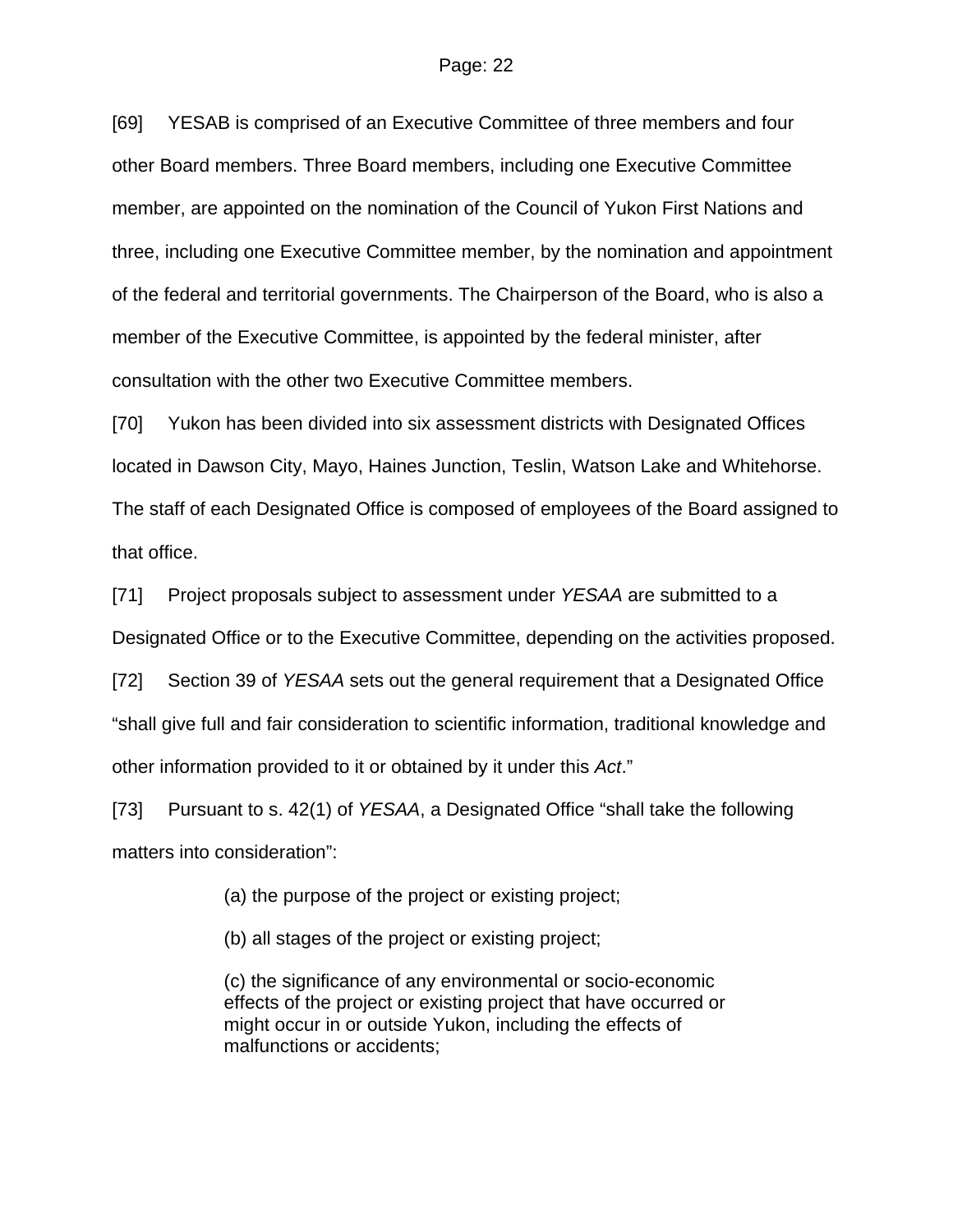(d) the significance of any adverse cumulative environmental or socio-economic effects that have occurred or might occur in connection with the project or existing project in combination with the effects of

(i) other projects for which proposals have been submitted under subsection 50(1), or

(ii) other existing or proposed activities in or outside Yukon that are known to the designated office, executive committee or panel of the Board from information provided to it or obtained by it under this Act;

(e) alternatives to the project or existing project, or alternative ways of undertaking or operating it, that would avoid or minimize any significant adverse environmental or socio-economic effects;

(f) mitigative measures and measures to compensate for any significant adverse environmental or socio-economic effects;

(g) the need to protect the rights of Yukon Indian persons under final agreements, the special relationship between Yukon Indian persons and the wilderness environment of Yukon, and the cultures, traditions, health and lifestyles of Yukon Indian persons and other residents of Yukon;

(h) the interests of residents of Yukon and of Canadian residents outside Yukon;

(i) any matter that a decision body has asked it to take into consideration; and

(j) any matter specified by the regulations.

[74] To this point in *YESAA*, the statute has used the word "consideration" in both

ss. 39. and 42 to describe the mandatory tasks of the Designated Office. In ss. 55 and

56, the words "evaluation" and "determination" are introduced:

Evaluation of Projects by Designated Offices

55. (1) Where a proposal for a project is submitted to a designated office under paragraph 50(1)(b), the designated office shall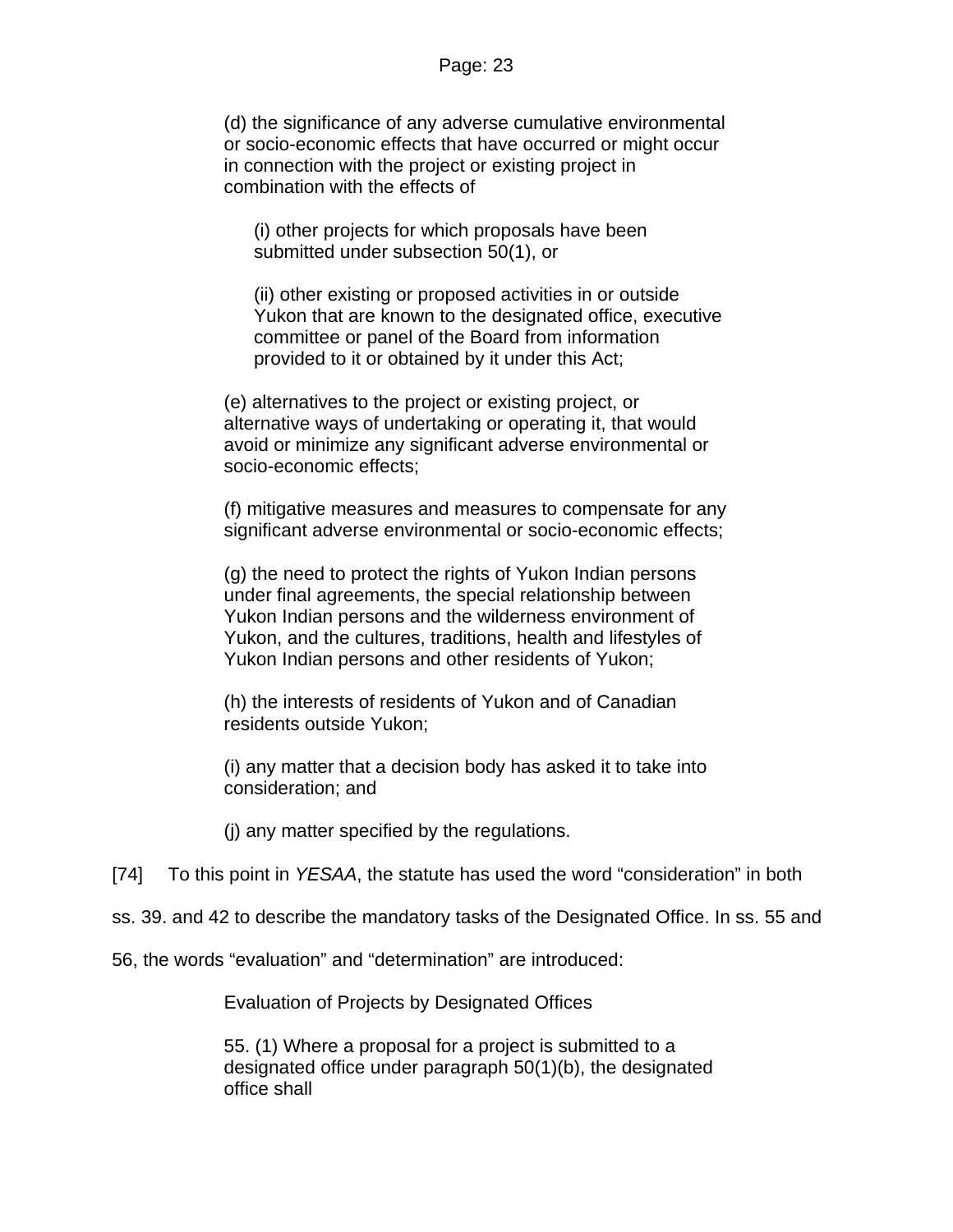(a) consider whether the applicable rules have, in its opinion, been complied with and notify the proponent accordingly; and

(b) determine whether the project will be located, or might have significant environmental or socioeconomic effects, in the territory of a first nation.

(2) A designated office shall commence the evaluation of a project as soon as possible after it notifies the proponent affirmatively under paragraph (1)(a).

(3) A designated office may seek any information or views that it believes relevant to its evaluation.

(4) Before making a recommendation under any of paragraphs 56(1)(a) to (c), a designated office shall seek views about the project, and information that it believes relevant to the evaluation, from any first nation identified under paragraph (1)(b) and from any government agency, independent regulatory agency or first nation that has notified the designated office of its interest in the project or in projects of that kind.

56. (1) At the conclusion of its evaluation, a designated office shall

> (a) recommend to the decision bodies for the project that the project be allowed to proceed, if it determines that the project will not have significant adverse environmental or socio-economic effects in or outside Yukon;

(b) recommend to those decision bodies that the project be allowed to proceed, subject to specified terms and conditions, if it determines that the project will have significant adverse environmental or socioeconomic effects in or outside Yukon that can be mitigated by those terms and conditions;

(c) recommend to those decision bodies that the project not be allowed to proceed, if it determines that the project will have significant adverse environmental or socio-economic effects in or outside Yukon that cannot be mitigated; or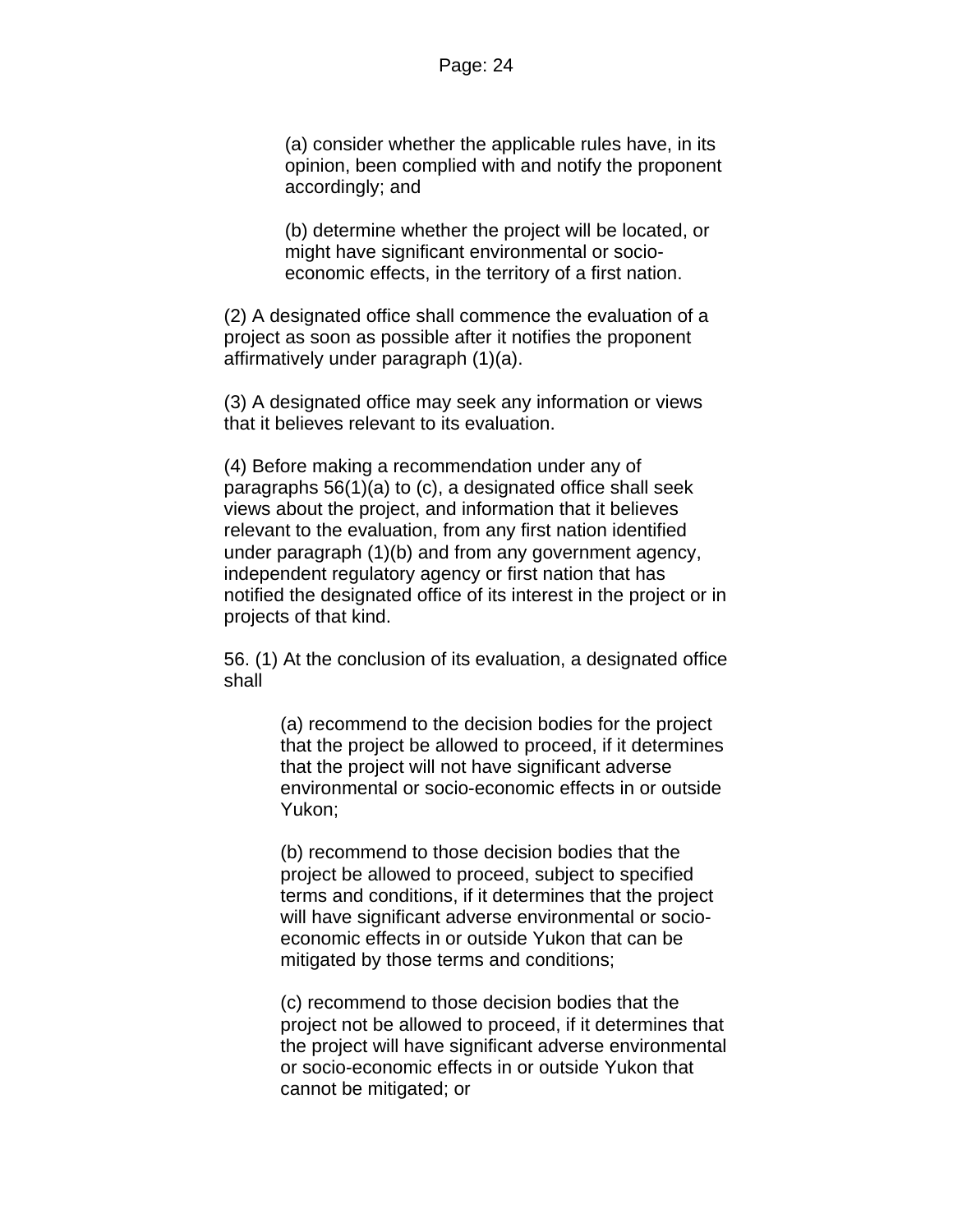(d) refer the project to the executive committee for a screening if, after taking into account any mitigative measures included in the project proposal, it cannot determine whether the project will have significant adverse environmental or socio-economic effects.

[75] I now turn to the role of a Decision Body when it receives a recommendation.

Section 74 of *YESAA* requires that a Decision Body "considering a recommendation in

respect of a project shall give full and fair consideration to scientific information,

traditional knowledge and other information that is provided with the recommendation."

[76] Further, *YESAA* sets out in s. 74(2):

A decision body considering a recommendation in respect of a project shall consult a first nation for which no final agreement is in effect if the project is to be located wholly or partly, or might have significant adverse environmental or socio-economic effects, in the first nation's territory.

[77] Section 3 defines consultation:

Where, in relation to any matter, a reference is made in this Act to consultation, the duty to consult shall be exercised

(a) by providing, to the party to be consulted,

(i) notice of the matter in sufficient form and detail to allow the party to prepare its views on the matter, (ii) a reasonable period for the party to prepare its views, and

(iii) an opportunity to present its views to the party having the duty to consult; and

(b) by considering, fully and fairly, any views so presented.

[78] Section 75 requires a Decision Body to issue a Decision Document within the

prescribed period, set as 37 days by SOR/2005-380.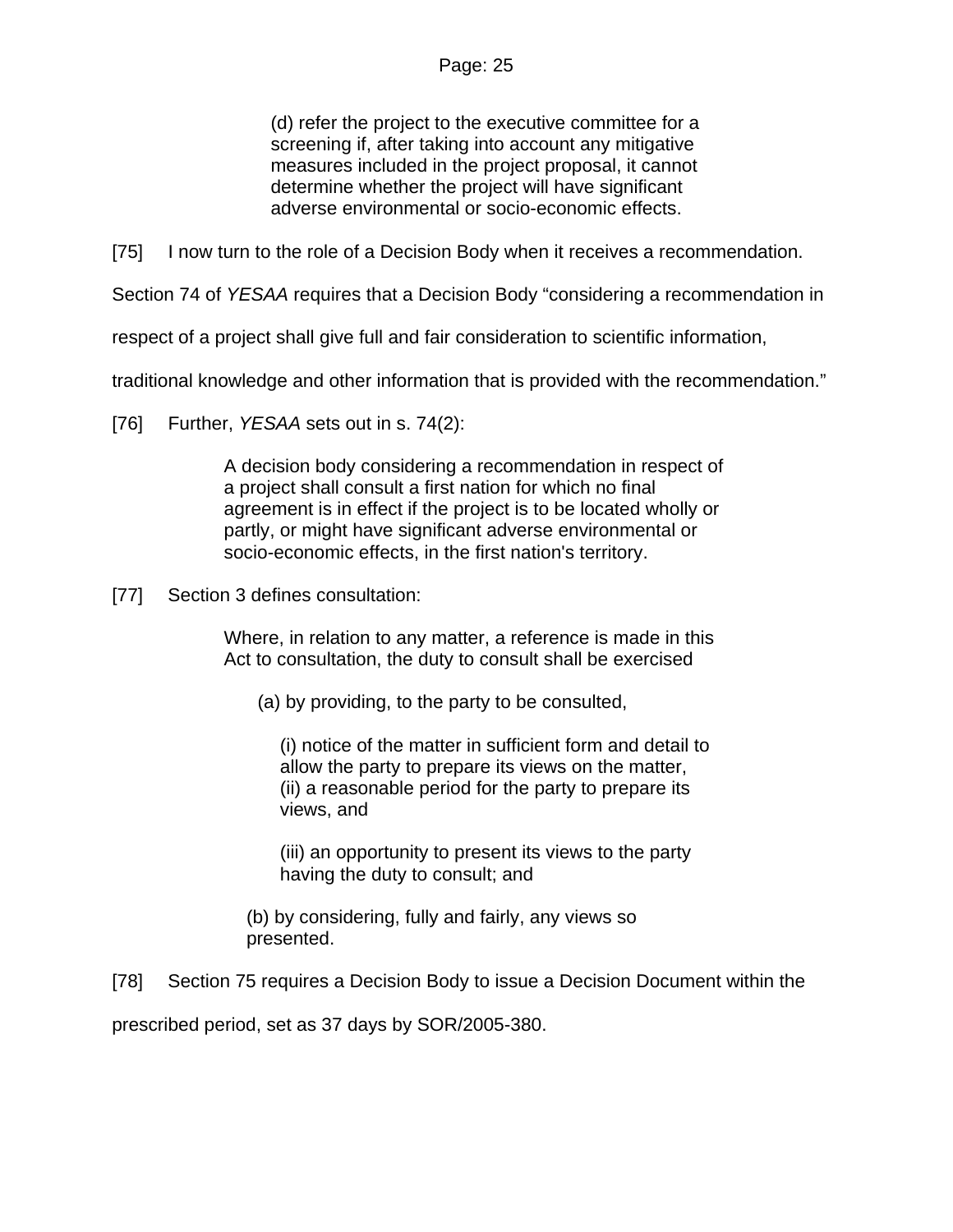[79] As set out in s. 83(2), the Decision Document "shall be implemented" by a

territorial agency, such as the Yukon Water Board, taking any action that enables a

project to be undertaken.

[80] The relationship between a Decision Document and a regulatory body like the

Yukon Water Board was considered by this Court in *Western Copper Corporation v.* 

*Yukon Water Board*. At para. 119, I stated:

... the development assessment process prescribed by YESAA is a planning tool that precedes the more technical regulatory licensing process under the Waters Act and the QMA. The development assessment process in YESAA is not for licensing or permitting projects but rather a process that ends with a decision document that accepts [varies or rejects] a recommendation and, in the wording of YESAA in s. 5(2), requires the consideration of environmental and socio-economic effects before projects are undertaken. The decision document is not a licence or permit for the project to be undertaken but a document allowing the project to proceed to the licensing application pursuant to YESAA.

[81] Pursuant to s. 86(b), the Yukon Water Board may not set terms of a licence that

conflict with a decision document.

## **THE STANDARD OF REVIEW**

**Issue 1: What is the appropriate standard of review to be applied by the court in reviewing the Evaluation Report, the Decision Document, the duty to consult and the duty of fairness?** 

[82] I have concluded that reasonableness is the appropriate standard of review for

each of the Evaluation Report, the Decision Document, the duty to consult and the duty

of fairness. In *Dunsmuir v. New Brunswick*, 2008 SCC 9, the Supreme Court of Canada

concluded that there are only two standards of review, correctness and reasonableness.

That decision makes it clear that the previous "two variants of reasonableness" have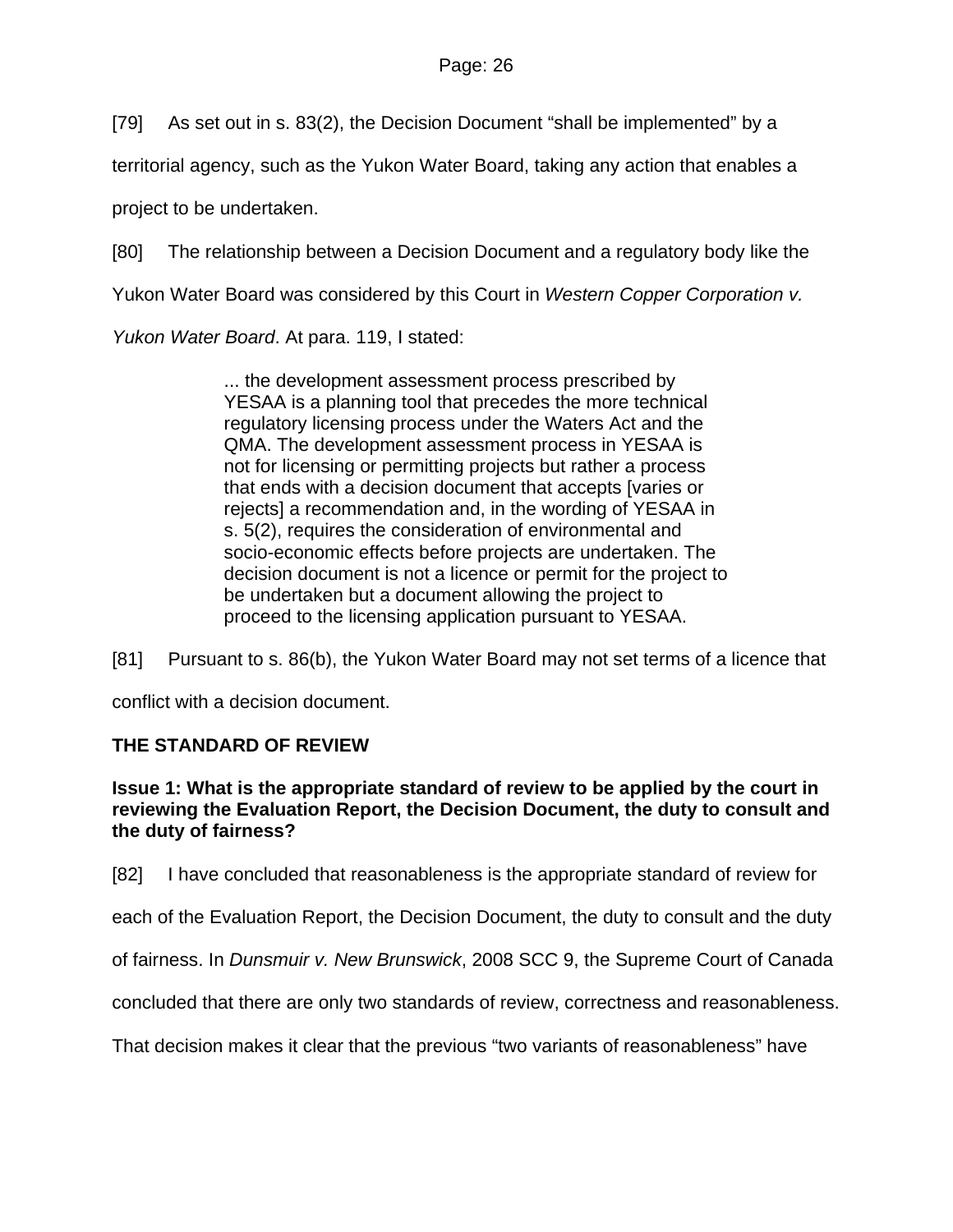been collapsed into a single reasonableness (para. 45). As Binnie J. put it at para. 144, the standard of reasonableness is a "big tent".

[83] *Dunsmuir* (paras. 51 – 55) set out the following factors to determine the standard of review:

- (a) questions of fact, discretion and policy as well as situations where the legal issues cannot easily be separated from the factual issues will generally attract a standard of reasonableness;
- (b) the existence of a privative clause is an indicator that the standard of review is reasonableness;
- (c) the existing case law can be relied on, with the result that reasonableness will generally be applied where a tribunal is interpreting its own statute or has developed a particular expertise;
- (d) questions of law that are of central importance to the legal system will attract the correctness standard but reasonableness may be applied for questions that do not rise to that level, depending on the context.
- [84] At para. 62, the Court in *Dunsmuir* summarized the following steps:
	- 1. determine whether previous jurisprudence has already determined the appropriate standard of review; and
	- 2. if further analysis is required, the above factors must be considered.
- [85] I am satisfied that the standard of reasonableness should be applied.

[86] I rely on the jurisprudence in *British Columbia (Ministry of Environment, Lands and Parks, Wildlife Branch, Deputy Director) v. British Columbia (Environmental Appeal Board)* (1998), 108 B.C.A.C. 50; *Inverhuron & District Ratepayers' Association v.*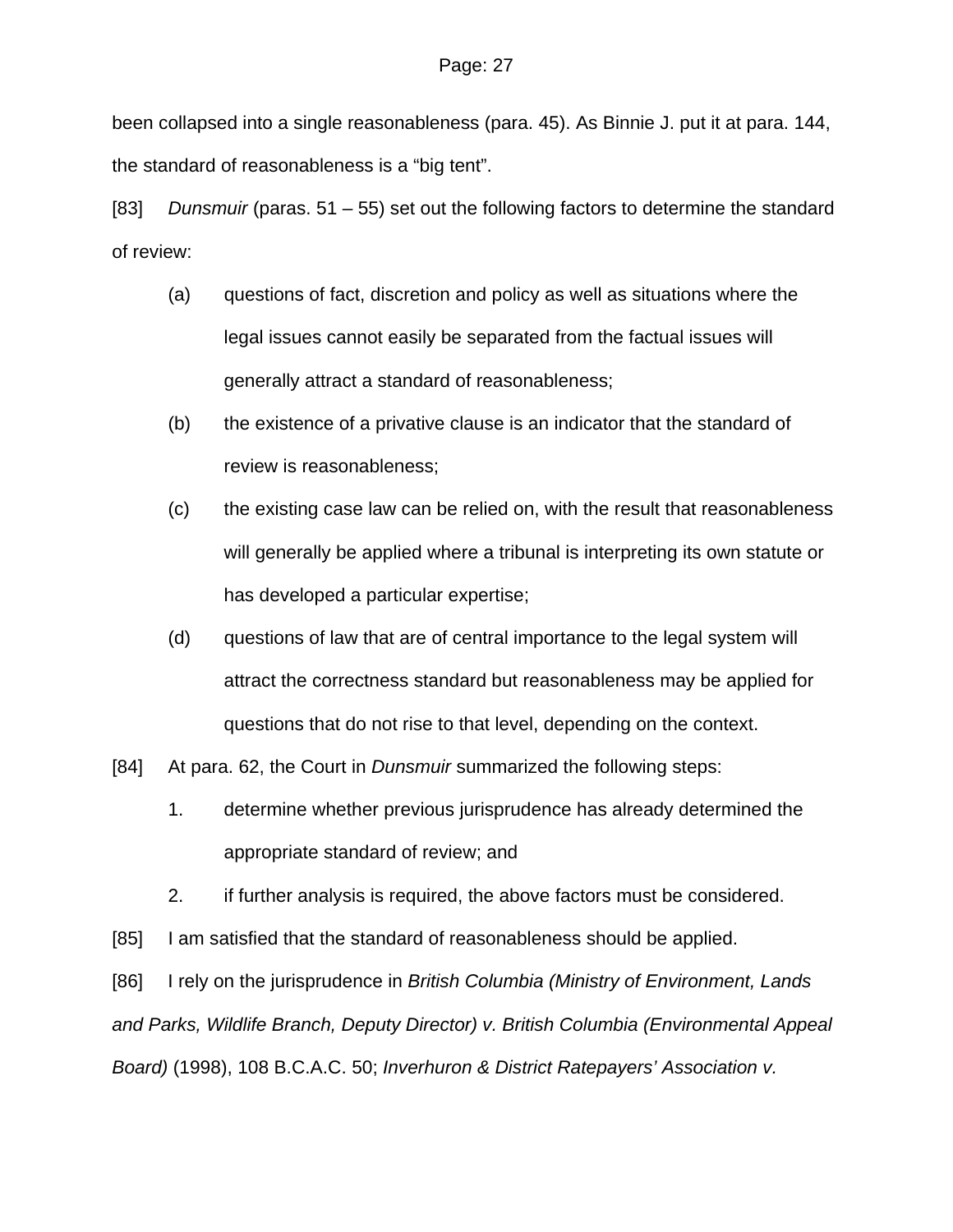*Canada (Minister of the Environment)*, 2001 FCA 203; and *South Etobicoke Residents* 

*& Ratepayers Association Inc. v. Ontario Realty Corp.* (2005), 75 O.R. (3d) 641 (C.A.).

[87] I will quote only from the *Inverhuron* case as the comments are particularly apt

for the case at bar.

[88] Sexton J., in applying the standard of reasonableness to the decision of a

responsible authority upon receipt of a screening level environmental assessment,

stated at paras. 36 and 38:

This Court has recognized that policy concerns militate in favour of a more deferential standard of review. The environmental assessment process is already a long and arduous one, both for proponents and opponents of a project. To turn the reviewing Court into an "academy of science" -- to use a phrase coined by my colleague Strayer J. (as he then was) in *Vancouver Island Peace Society v. Canada* -- would be both inefficient and contrary to the scheme of the Act. ...

This does not mean, however, that the Court's approach to reviewing the Minister's decision ought to be so deferential as to exclude all inquiry into the substantive adequacy of the environmental assessment. To adopt this approach would risk turning the right to judicial review of her decision into a hollow one.

...

[89] There is no doubt that both YESAB and the Director have considerable expertise

in environmental matters. The YESAB office is staffed by Assessment Officers with

appropriate credentials, environmental assessment experience and continuing

education. The Director is involved in all the mining related environmental assessments

and has departmental expertise as well as the resources to obtain outside expertise as

was done in this case.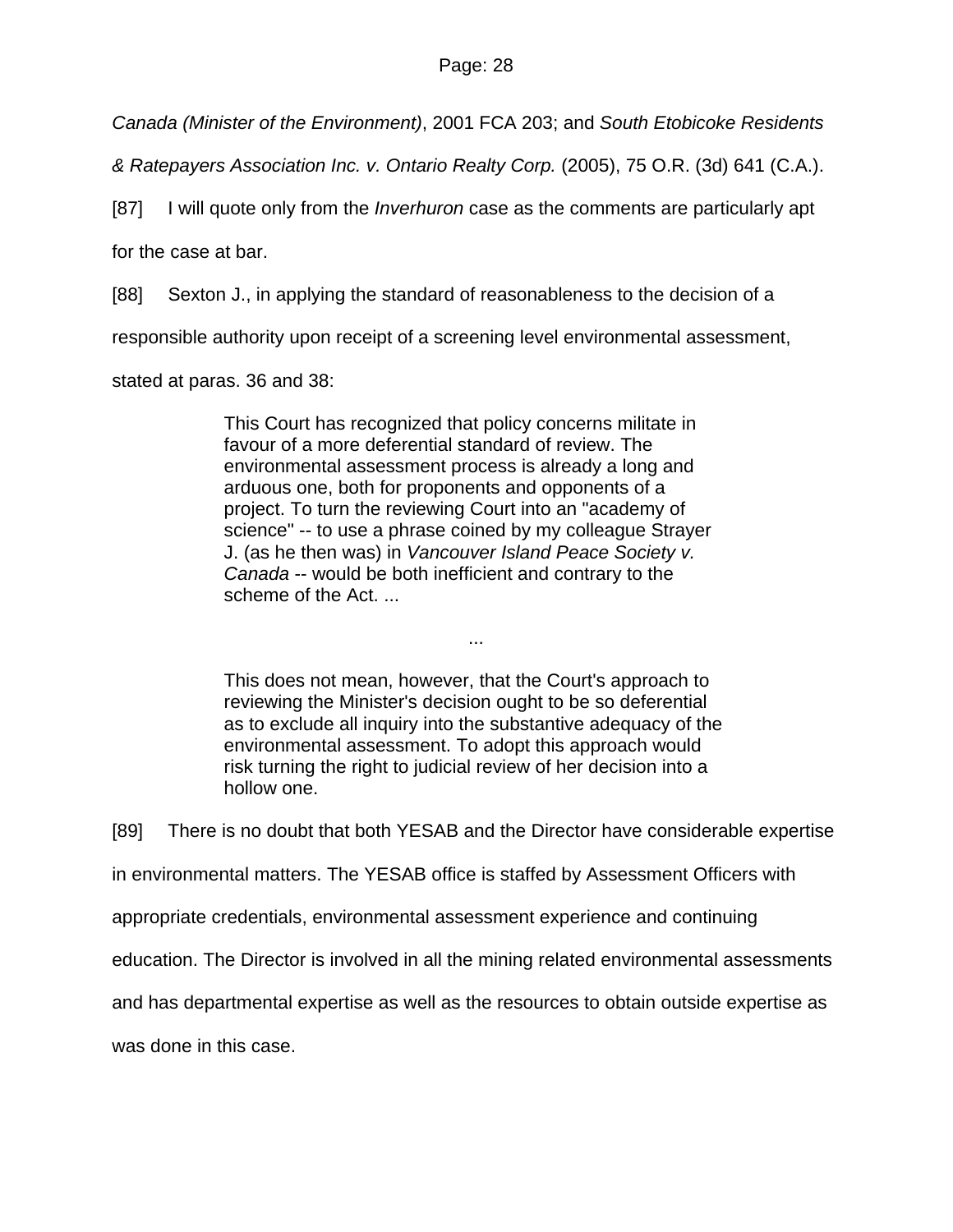[90] While there is no privative clause requiring deference, deference should be given

based on the questions of mixed fact and law raised in this application. There should

also be considerable discretion accorded to the Designated Office and the Decision

Body in applying the multitude of policy objectives raised by project assessments.

These policy objectives are sometimes contrary in their application and thus require a

balancing of policy objectives to which deference should be granted.

[91] I conclude with the *Dunsmuir* approach as follows from para. 47:

Reasonableness is a deferential standard animated by the principle that underlies the development of the two previous standards of reasonableness: certain questions that come before administrative tribunals do not lend themselves to one specific, particular result. Instead, they may give rise to a number of possible, reasonable conclusions. Tribunals have a margin of appreciation within the range of acceptable and rational solutions. A court conducting a review for reasonableness inquires into the qualities that make a decision reasonable, referring both to the process of articulating the reasons and to outcomes. In judicial review, reasonableness is concerned mostly with the existence of justification, transparency and intelligibility within the decision-making process. But it is also concerned with whether the decision falls within a range of possible, acceptable outcomes which are defensible in respect of the facts and law.

[92] As has been said many times before, the question for the court is not whether it

agrees with the recommendations or decisions made, but whether they are "within the

range of acceptable and rational solutions."

[93] With respect to the duty to consult and the duty of fairness, there has been no

disagreement that both these duties apply to the Yukon Government in these

circumstances. Because the issue is whether the duty has been met through the

process used, reasonableness is the appropriate standard of review.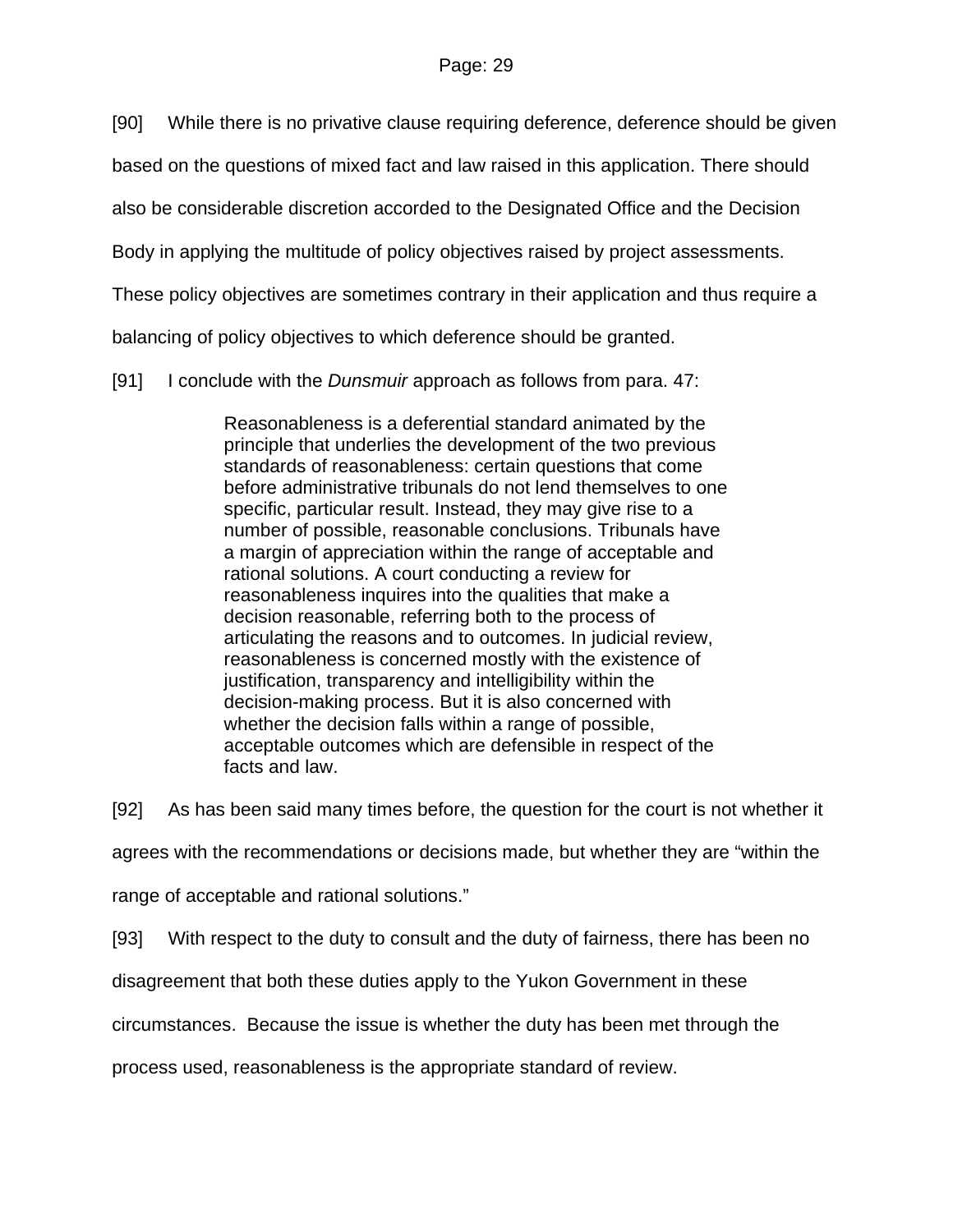## **Issue 2: Did the Designated Office in its Evaluation Report meet the statutory requirements of** *YESAA,* **and did it reasonably assess the environmental impacts of the Selwyn Project?**

[94] I have set out the salient statutory requirements of *YESAA* above. The purposes of the *Act* are set out in s. 5(2). While all the purposes must be borne in mind during an assessment, at its root, an assessment is a comprehensive and neutral consideration of the environmental and socio-economic effects of a project before it is undertaken. The assessment process must be timely, efficient and effective, and provide certainty for information requirements, time limits and costs. There will necessarily be conflicts among these objectives that will require trade-offs.

[95] In s. 42, under the heading "Matters to be considered", it is significant that the designated office "shall take into consideration" the significance of any environmental effects of the project that have occurred or might occur (s. 42(1)(c)).

[96] The operative word is "consider". *YESAA* does not use words like "resolve" or "determine" in s. 42. Again, s. 39 of *YESAA* requires that a designated office "shall give full and fair consideration" to scientific information, traditional knowledge and other information provided to it.

[97] In the case of *De Beers v. Mackenzie Valley Environmental Impact Review Board,* 2007 NWTSC 24, Charbonneau J. interpreted the word "consideration" in a very similar context at para. 38 as follows:

> In my view, the ordinary meaning of the word "consideration" does not imply a requirement for an exhaustive review of the subject matters listed at Paragraphs 117(2)(a) to (e), nor a requirement that findings be made on all those topics.

[98] In that case, the statute required that the assessor make a "determination" of the scope of the project. The trial judge went on to say at para. 39: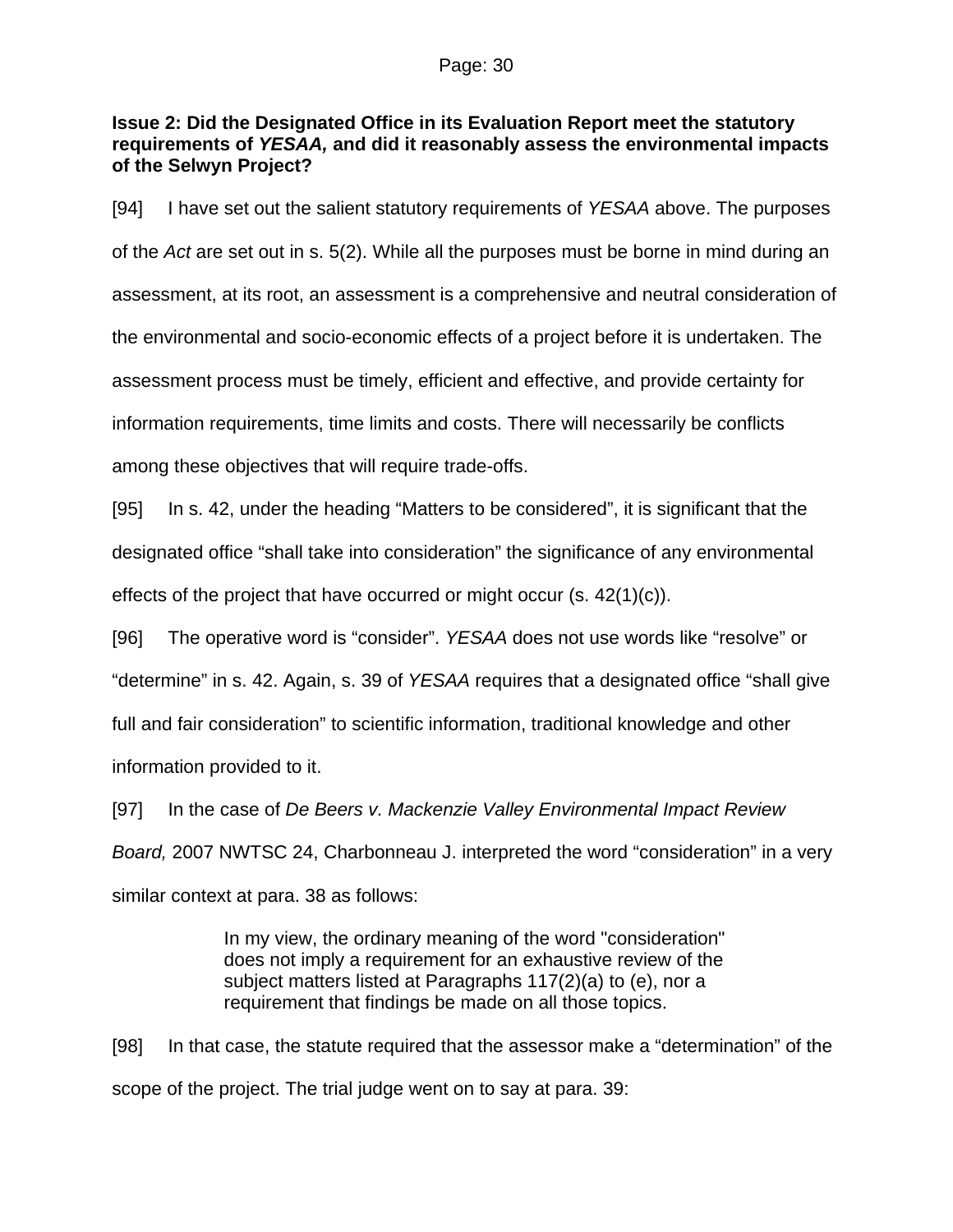I also find that the interpretation advanced by De Beers does not fit well with other provisions of the *Act*, particularly Subsection 117(1). I find it telling that Parliament used the word "determination" in Subsection 117(1) of the *Act* and the word "consideration" in Subsection 117(2). Parliament must have intended different requirements under the two provisions. "Consideration" means something less than "determination". In my view the use of the word "consideration" in Subsection 117(2) simply means that the Review Board's obligation is to take into account the factors or elements listed in the paragraphs that follow. It does not mean the Review Board has an obligation to make a determination about all of these elements.

I am in agreement that "consideration" means take into account but it does not require a resolution or a determination of the significance of the environmental effects.

[99] One of the main criticisms of Liard First Nation is that there was insufficient information or background data provided by Selwyn Chihong and that the Designated Office could not make an evidentiary finding. As I indicated in the *Western Copper* case, the environmental assessment process is not a permitting or regulatory process but rather a planning one to ensure that environmental recommendations are taken into consideration before projects are undertaken. With respect to the Selwyn Project, I am satisfied that most of the environmental concerns raised by the Liard First Nation were considered by the Designated Office in its Evaluation Report. In the opinion of the Designated Office, its consideration did not require further scientific evidence. That is not to say that the views expressed in Slater Reports # 1 and # 2 do not have validity, but rather that the planning process does not require finality at this stage. It is my view that the Evaluation Report is a planning tool that balances the objectives of protecting and maintaining environmental quality at the same time as conducting an assessment process in a timely, efficient and effective manner. I have no doubt that more research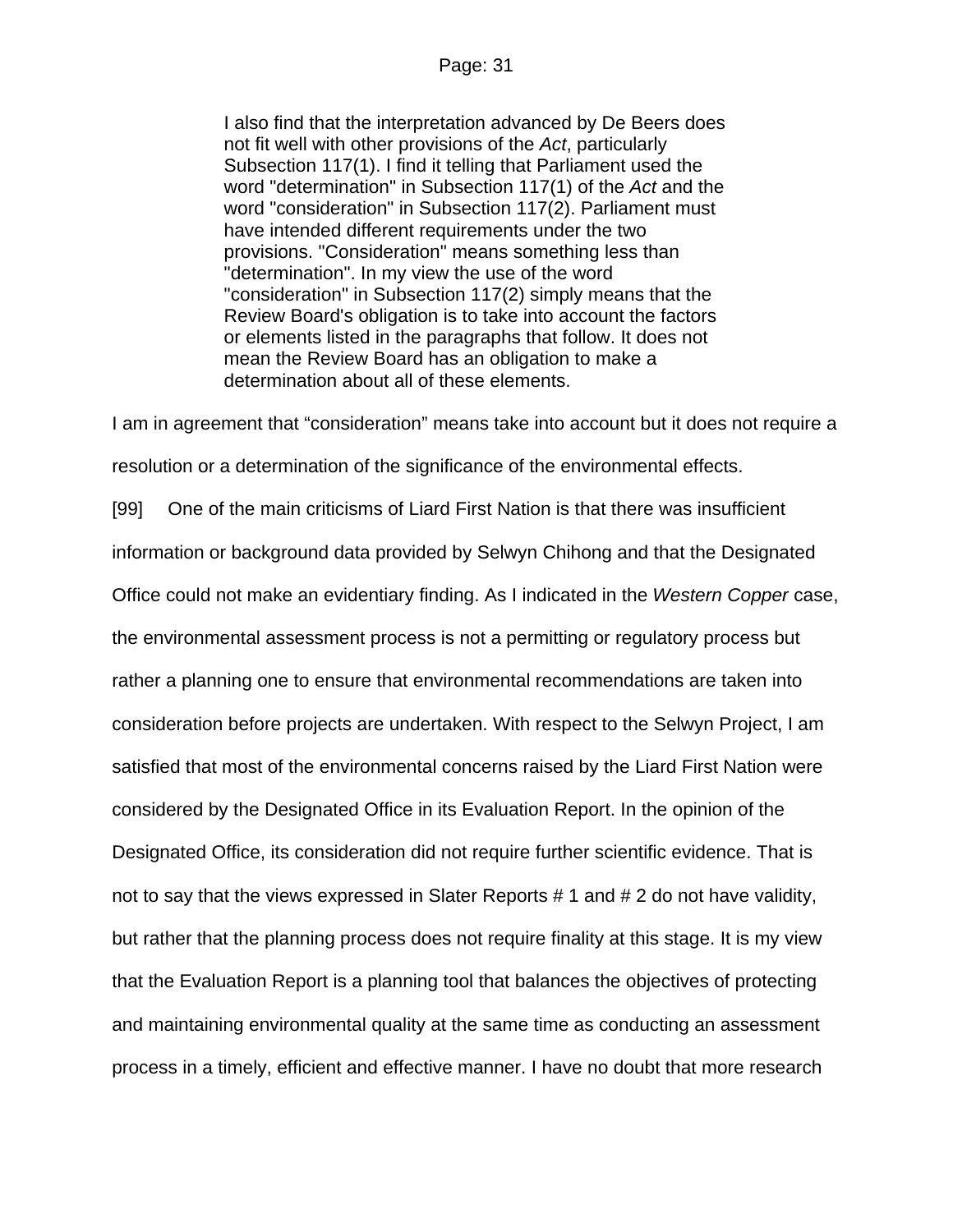could be done and indeed may be ordered by the Water Board, but that does not render the Evaluation Report insufficient.

[100] On the other hand the word "determined" connotes the meaning of making a finding, deciding or resolving. In the context of s. 55(1)(b), this would mean finding that the project was located in a particular traditional territory or "might have significant environmental ... effects." Similarly, in s. 56(1), the determination would be whether the project will have significant adverse environmental effects that can or cannot be mitigated. The word "mitigate" means to make less intense or severe. Another word would be "moderate".

[101] In its Evaluation Report, the Designated Office determined that the Selwyn Project will have significant adverse effects on aquatic resources as well as wildlife and environmental quality. It also determined that the significant adverse environmental effects can be mitigated. The position of Liard First Nation and its experts is that such a determination could not have been made without further research and background data. If the requirement is that the Designated Office's determination be made to a scientific certainty, then arguably that certainty has not been established. But neither has the Evaluation Report claimed such a certainty. It stated in its Summary:

> "... We have recommended mitigation measures that will adequately eliminate, reduce or control these significant adverse effects so that they are no longer considered significant. The project is recommended to proceed on this basis."

[102] The fundamental objection of Liard First Nation is based upon the alleged failure of failure of YESAB to resolve uncertainties, as expressed in the Slater Report # 2 at page 3: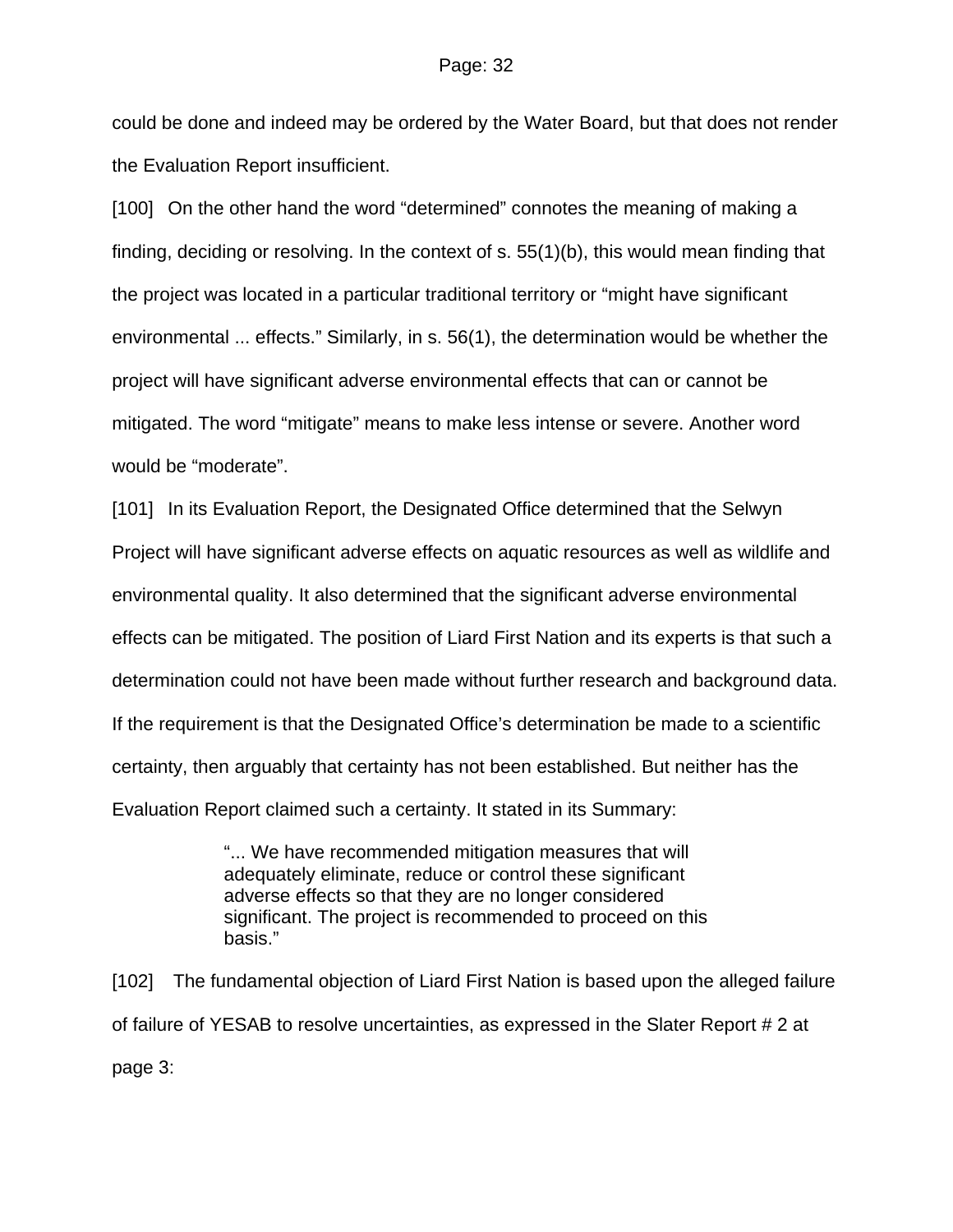YESAB has taken the position that there are uncertainties that can be resolved during the project's operation. In our view, such a conclusion is premature and cannot be reached because there is not a thorough understanding of potential effects and the expected performance of proposed mitigation measures. If the project proceeds under these circumstances, there is a high risk that the site will have unacceptable drainage in the long-term, and that impacts to fish values in lower Don Creek and below will accrue. Allowing the project to proceed under these conditions poses unquantified and potentially significant risk to fish and fishing in the affected waters.

[103] And further at page 5:

Completing a defensible assessment will require additional work by the company to characterize potential effects and demonstrate how mitigation measures will perform. This information, when available, could be the subject of a future assessment and would allow assessors and regulators to determine whether the proposed project warrants a positive YESAA recommendation and decision.

[104] The Stater Report # 2 challenged the Evaluation Report in two ways. Firstly, it

stated that the uncertainties arise from lack of sufficient data and research and could

not readily be resolved. Secondly, because of the uncertainties, there was no basis on

which to determine how the proposed mitigation measures could perform.

[105] In my view of *YESAA*, the Evaluation Report does not have to provide finality and

resolve all uncertainty prior to the regulatory procedure. The Evaluation Report is not a

licensing or regulatory decision but rather a recommendation that the project can

proceed to the Yukon Government for a Decision Document and, if the recommendation

is accepted, proceed to the regulatory phase with the Water Board and the Mining

Branch. The Water Board, which has greater expertise in water matters, has the power

to refuse to issue a licence. This was precisely what occurred in the *Western Copper* 

case, where the Water Board would not issue a water licence despite the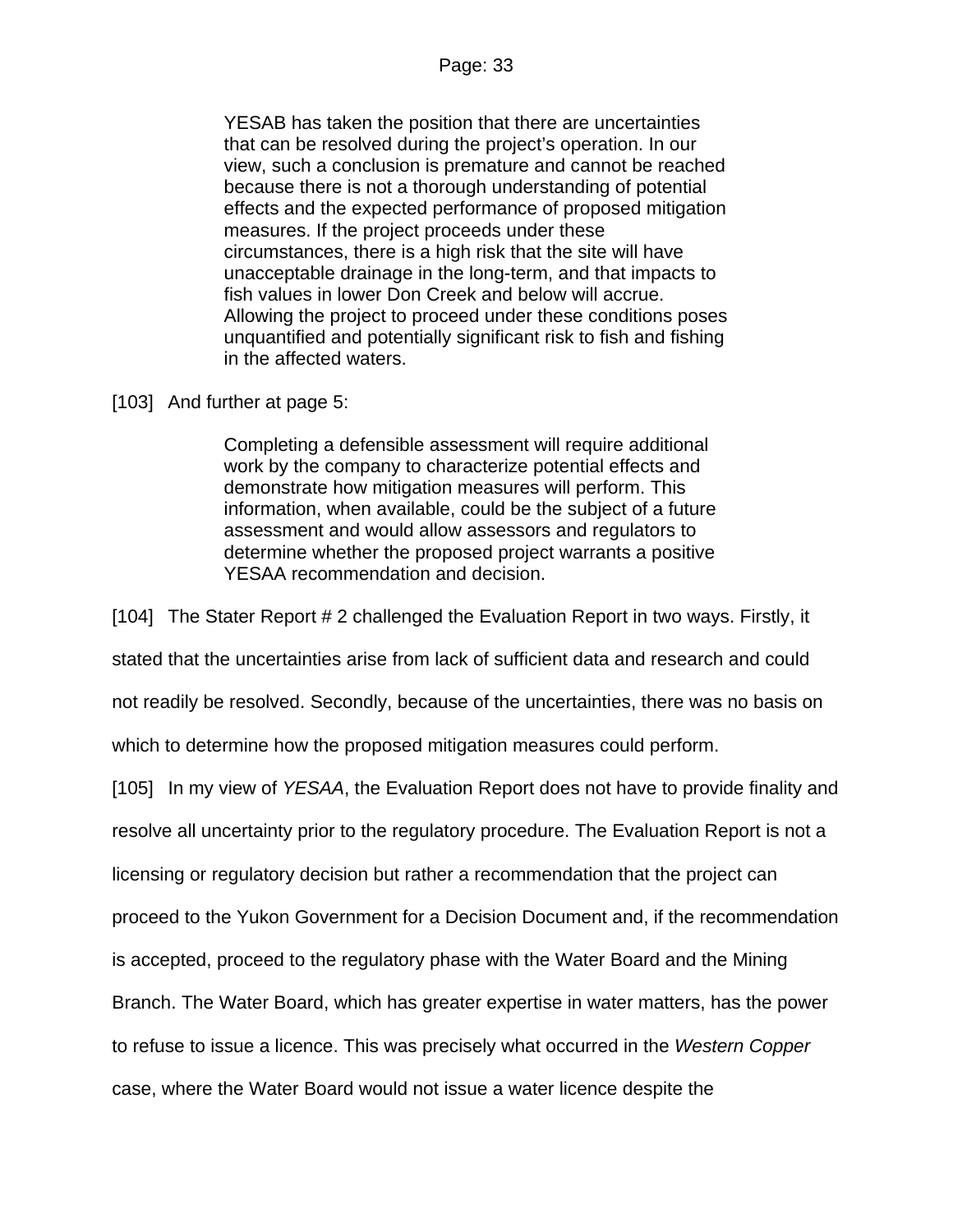recommendation of the Evaluation Report and Decision Document. The Water Board has the obligation under s. 12(14) of the *Waters Act* to not issue a licence unless it is satisfied that the project "would not adversely affect" the use of waters. In addition, the Water Board must be satisfied that any waste will be treated and disposed of in a manner that will maintain water quality standards prescribed. As stated in *Western Copper* at para. 126:

> I conclude that the development assessment process of *YESAA* is a planning tool that reviews a proposal for a project with a consideration of its broad environmental and socio-economic consequences. This is a different mandate than that of the Water Board, which decides whether an application can be licensed. The discretion of the Water Board to not issue a licence exists even after the issuance of a positive decision document under *YESAA*. ...

[106] I am also satisfied that the Evaluation Report provides adequate transparency and intelligibility in its recommendation. Liard First Nation was given the opportunity to participate in a transparent process where its concerns were considered, although not necessarily resolved to its liking. Nevertheless, the Evaluation Report states clearly why it recommended the Selwyn Project proceed.

[107] I conclude that the Evaluation Report reasonably considers the significance of the environmental effects of the Selwyn Project. Based upon its consideration, the Designated Office determined that the project will have significant adverse environmental effects that can be mitigated by terms and conditions. However, the Designated Office did not determine that its terms and conditions would address every potential uncertainty and unquantified risk as proposed by Mr. Slater. The word "mitigate" does not require elimination but can also include reduce and control, which is the approach taken by the Designated Office. It is possible that Mr. Slater and the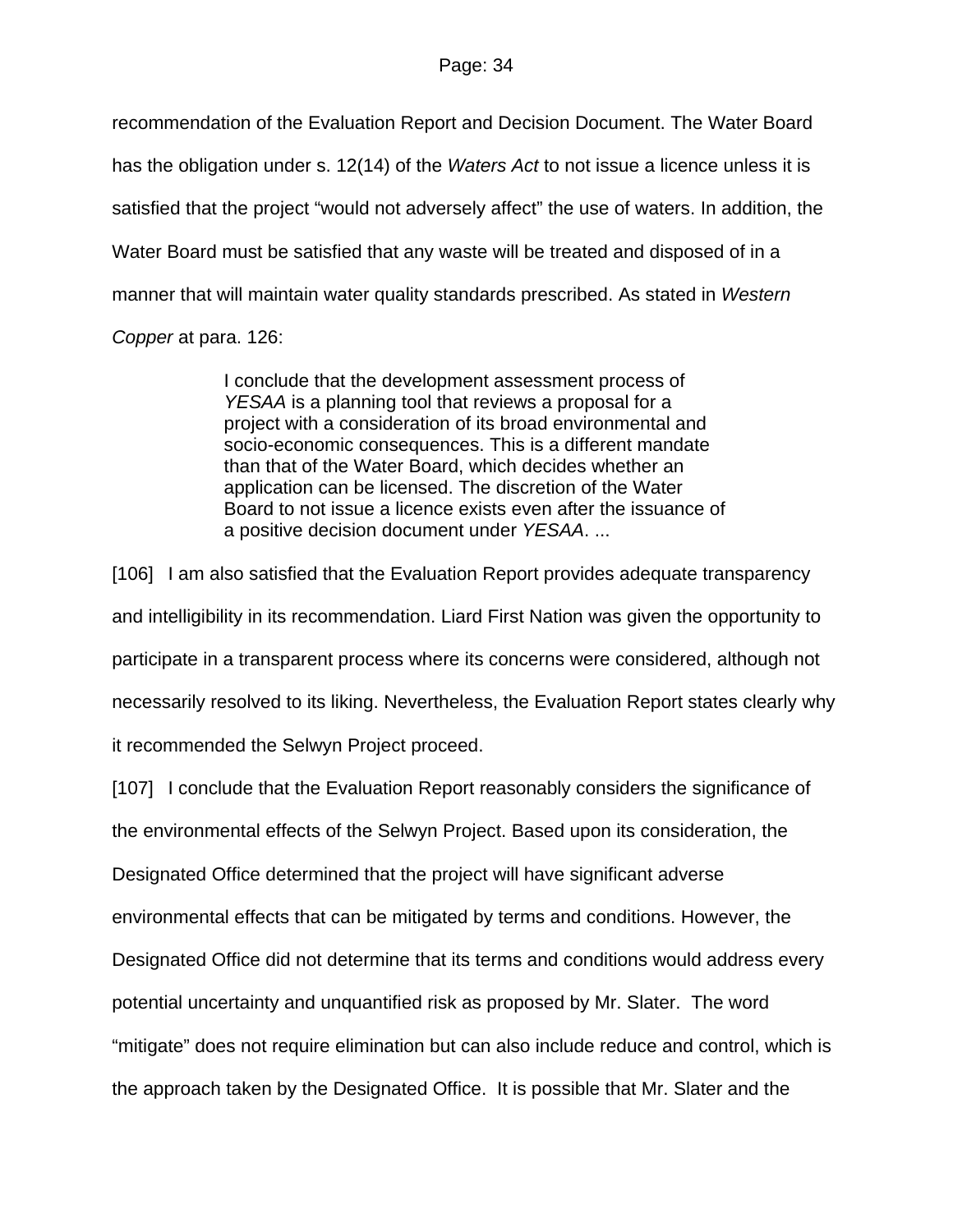Designated Office would never agree that sufficient research had been completed to ensure that the terms and conditions would meet all potential uncertainties. This is not the standard that this court should impose on the Designated Office. The standard of review is whether the terms and conditions are within the range of acceptable and rational solutions. In my view, they meet that standard and properly moved forward for consideration by the Decision Body.

## **Issue 3: Did the Decision Document of the Director of Mineral Resources meet the statutory requirements of** *YESAA,* **and did it reasonably accept, reject or vary the recommendations?**

[108] The Decision Body here is the Director of Mineral Resources of the Yukon Government. Pursuant to s. 74(1) of *YESAA*, the Decision Body was required to give "full and fair consideration to scientific information, traditional knowledge and other information that is provided with the recommendation." I will address the duty to consult in s. 74(2) separately.

[109] Section 75(1) simply states that the decision body "shall issue a decision document … accepting, rejecting or varying the recommendation." Under s. 80, "a decision body shall include in a decision document the reasons for which it rejected or varied any recommendation."

[110] I note that the Decision Body in this case was an active participant in the process conducted by the Designated Office. This participation is contemplated by ss. 55(4) and 74(1) of *YESAA* and by the Designated Office Rules. In my view, the Decision Body must consider the submissions and reports submitted to the Designated Office to comply with its statutory obligation to give "full and fair consideration." Without the participation of the Decision Body in the early stages of the *YESAA* process, it would be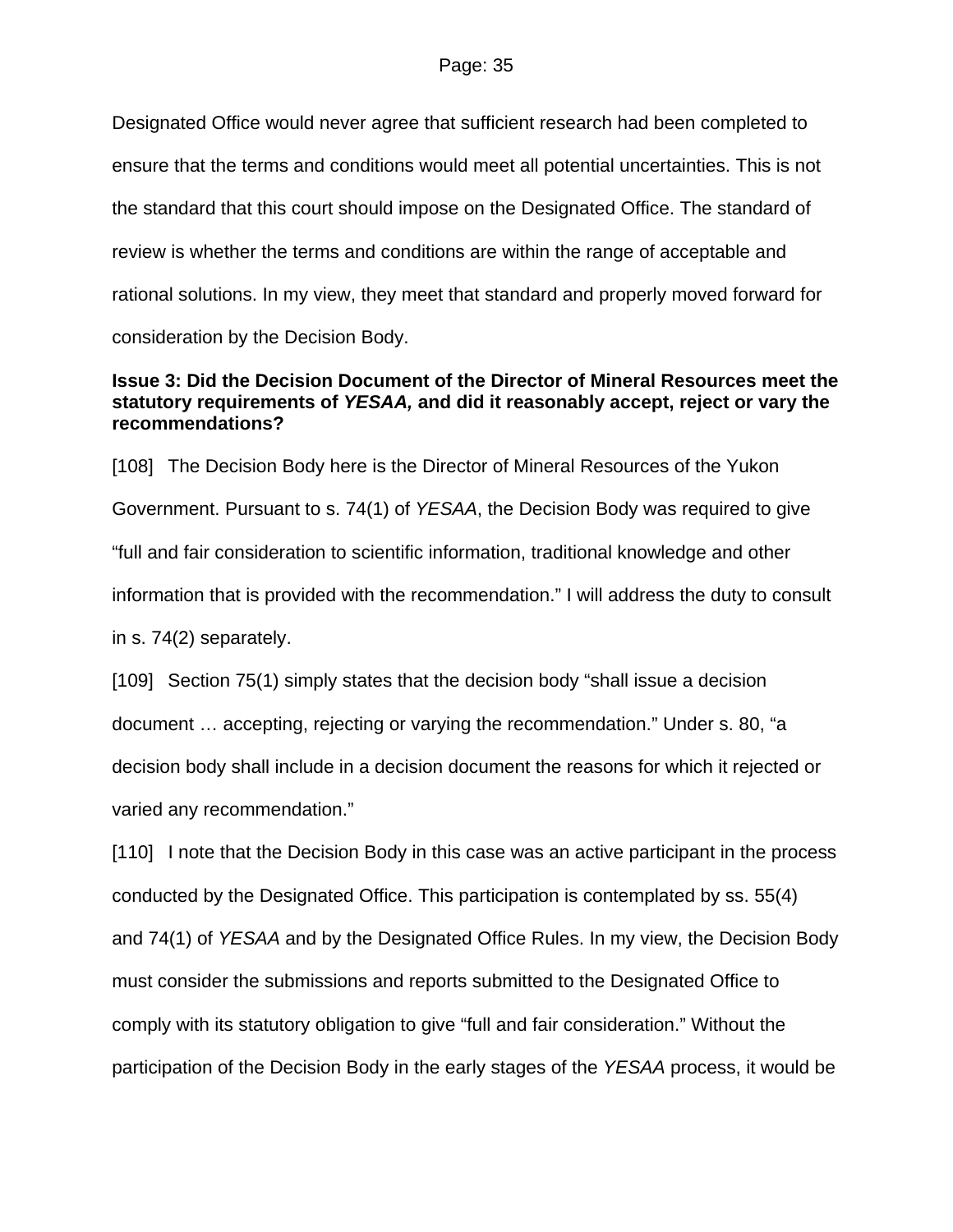extremely difficult to meet the tight timeline to issue a Decision Document and comply with s. 74(1). I do not find that the Decision Body must review every document submitted to the Designated Office. Nevertheless, it cannot give "full and fair consideration" to scientific information and traditional knowledge without an awareness of the information provided to the Designated Office. The Decision Body cannot fail to consider important scientific information on the grounds that it was not specifically appended to the Evaluation Report.

[111] The Decision Body must give full and fair consideration to the scientific information and traditional knowledge presented to the Designated Office. But it does not have the obligation to prepare a further assessment or evaluation. Rather the Decision Body accepts, rejects or varies the recommendations made by the Designated Office, and in the latter case must give reasons. In my view, a Decision Body should reject the recommendation of an Evaluation Report if it found the evaluation wanting or insufficient in failing to consider significant concerns raised by a First Nation, Yukon or Canada.

[112] However, this is not such a case, and the Decision Body accepted the recommendation that the Selwyn Project proceed. In some limited circumstances, the Decision Body varied the terms and conditions to defer to the role and responsibility of the Water Board which does not offend the planning process but recognizes the distinct role and expertise of the Water Board. I should point out that both the Water Board and YESAB are independent of the Yukon Government and under no obligation to recommend or licence projects.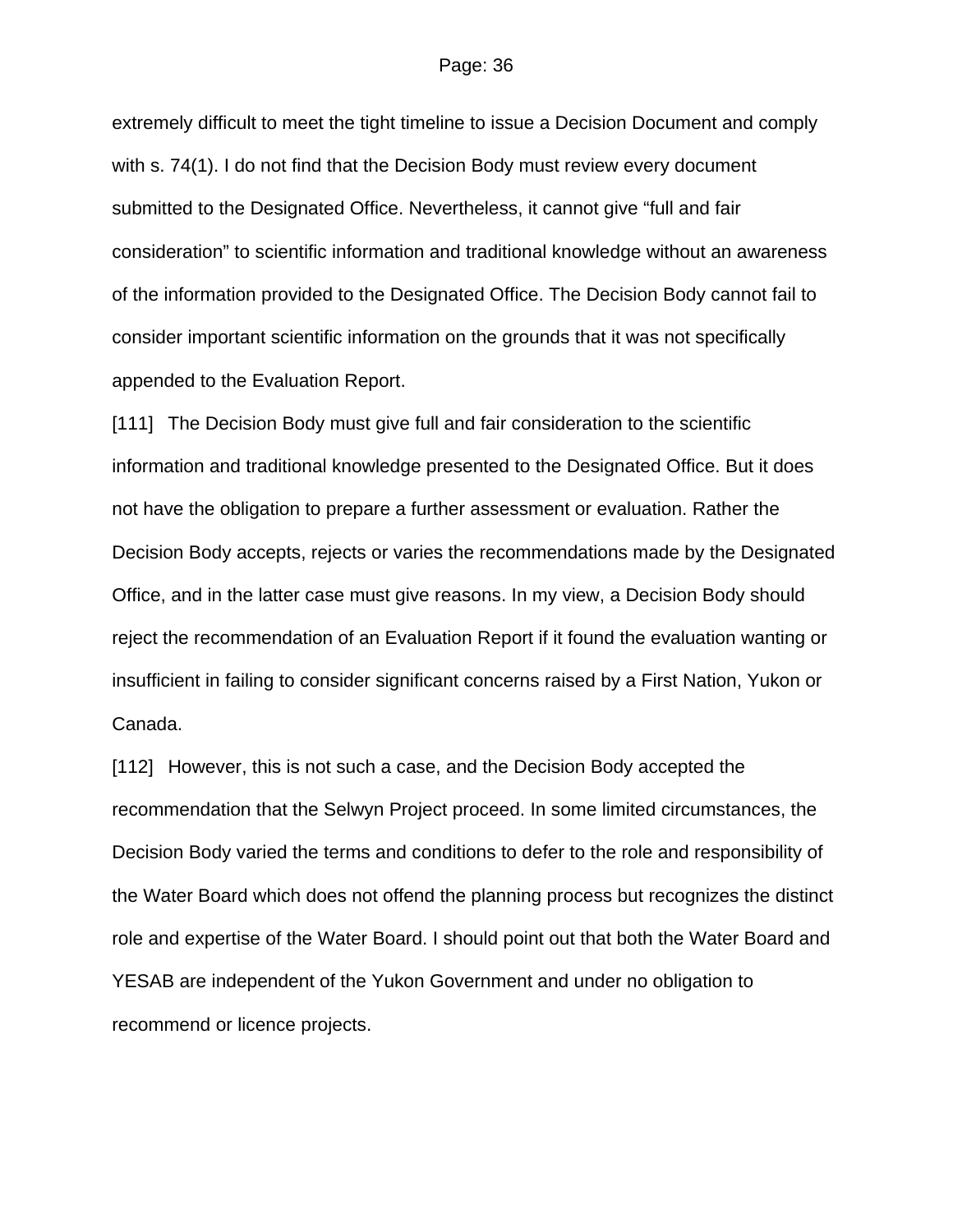## **Issue 4: Did the Yukon Government breach its duty to consult, consider and respond to Liard First Nation's concerns as required by** *YESAA,* **the Constitution and the common law?**

[113] Although the duty to consult is legislated in s. 74(2) and s. 3 of *YESAA*, its genesis is tracked in the Supreme Court of Canada's judgments in *Haida Nation v. British Columbia (Minister of Forests)*, 2004 SCC 73, *Taku River Tlinglit First Nation v. British Columbia (Project Assessment Director)*, 2004 SCC 74 and *Mikisew Cree First Nation v. Canada (Minister of Canadian Heritage)*, 2005 SCC 69. These principles were refined more recently in the *Beckman v. Little Salmon/Carmacks First Nation*, 2010

SCC 53, where Binnie J. said:

- 1. The honour of the Crown and its obligation to deal honourably with Aboriginal peoples is a constitutional principle (para. 42);
- 2. The concept of the duty to consult is a valuable adjunct to the honour of the Crown in a supporting role and not independent of its purpose (para. 44);
- 3. Reconciliation between Aboriginals and non-Aboriginals is not an accomplished fact but a work in progress (para. 52);
- 4. The duty in *Little Salmon/Carmacks First Nation* was at the lower end of the spectrum and not burdensome because there was a treaty in place and also a relatively low potential for infringement of a claimed right. This is unlike the *Haida Nation* case where a duty to consult and (if appropriate) accommodate existed because the proposed development might have significant impacts on Aboriginal rights (para. 53).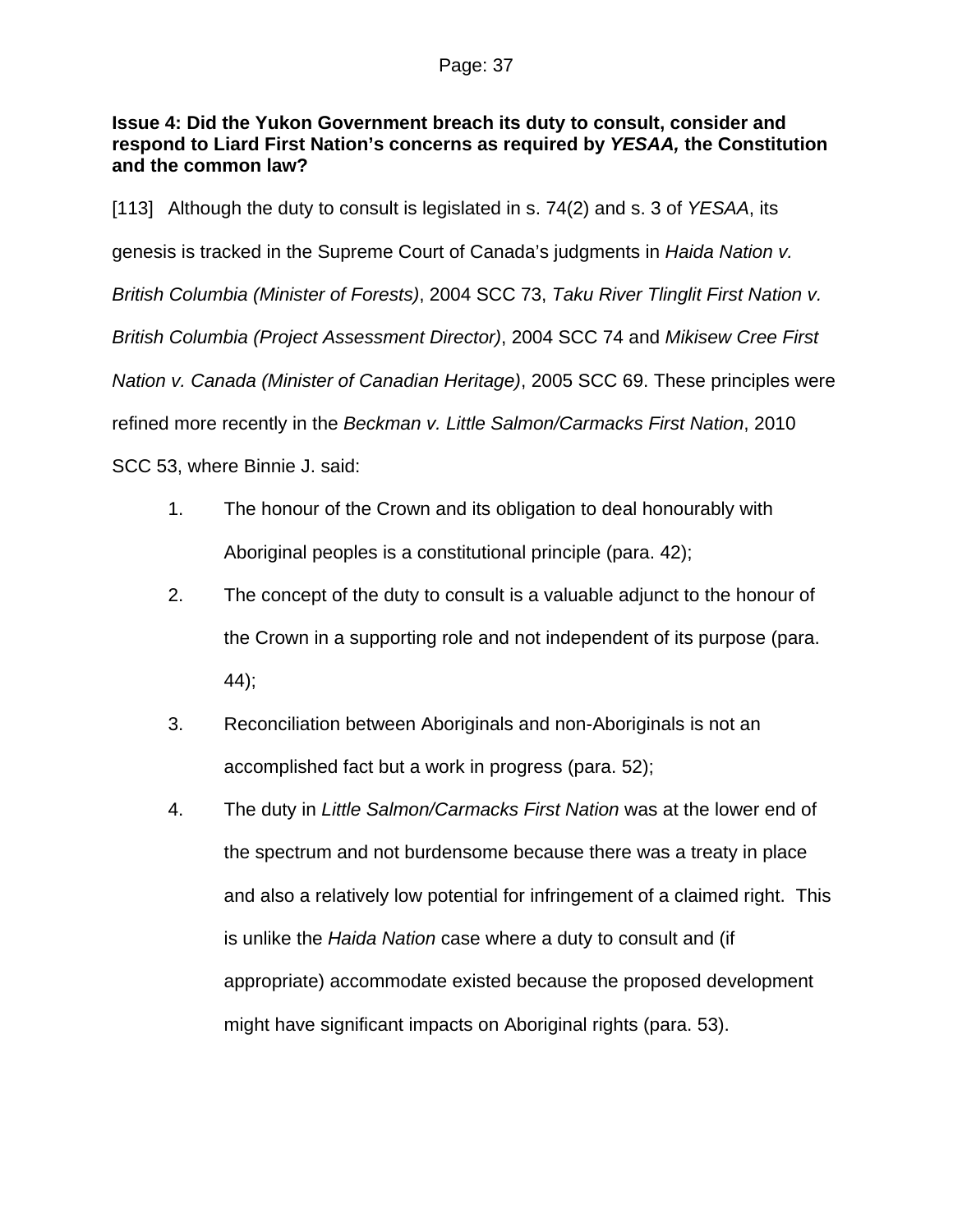[114] In the *Haida* case, McLachlin C.J. set the parameters for the scope and content of the duty to consult and accommodate in paras. 39 – 51. While those paragraphs should be read in full, I will attempt to encapsulate the scope and content in summary form:

- a) good faith is required on both sides and although there is no duty to agree, there must be a meaningful process of consultation (para. 42);
- b) applying the concept of a spectrum, where the claim to title is weak and the potential for infringement minor, the only duty may be to give notice, disclose information and discuss any issues raised in response to the notice (para. 43);
- c) where the right is strong and potential infringement is of high significance, deep consultation, aimed at finding a satisfactory interim solution, may be required. And I quote:

… While precise requirements will vary with the circumstances, the consultation required at this stage may entail the opportunity to make submissions for consideration, formal participation in the decisionmaking process, and provision of written reasons to show that Aboriginal concerns were considered and to reveal the impact they had on the decision. … (para. 44)

- d) each case must be approached individually and flexibly since the level of consultation required may change as the process goes on and new information comes to light (para. 45);
- e) the duty to accommodate may require consultation and negotiation to avoid irreparable harm or to minimize the effect of infringement (para. 47).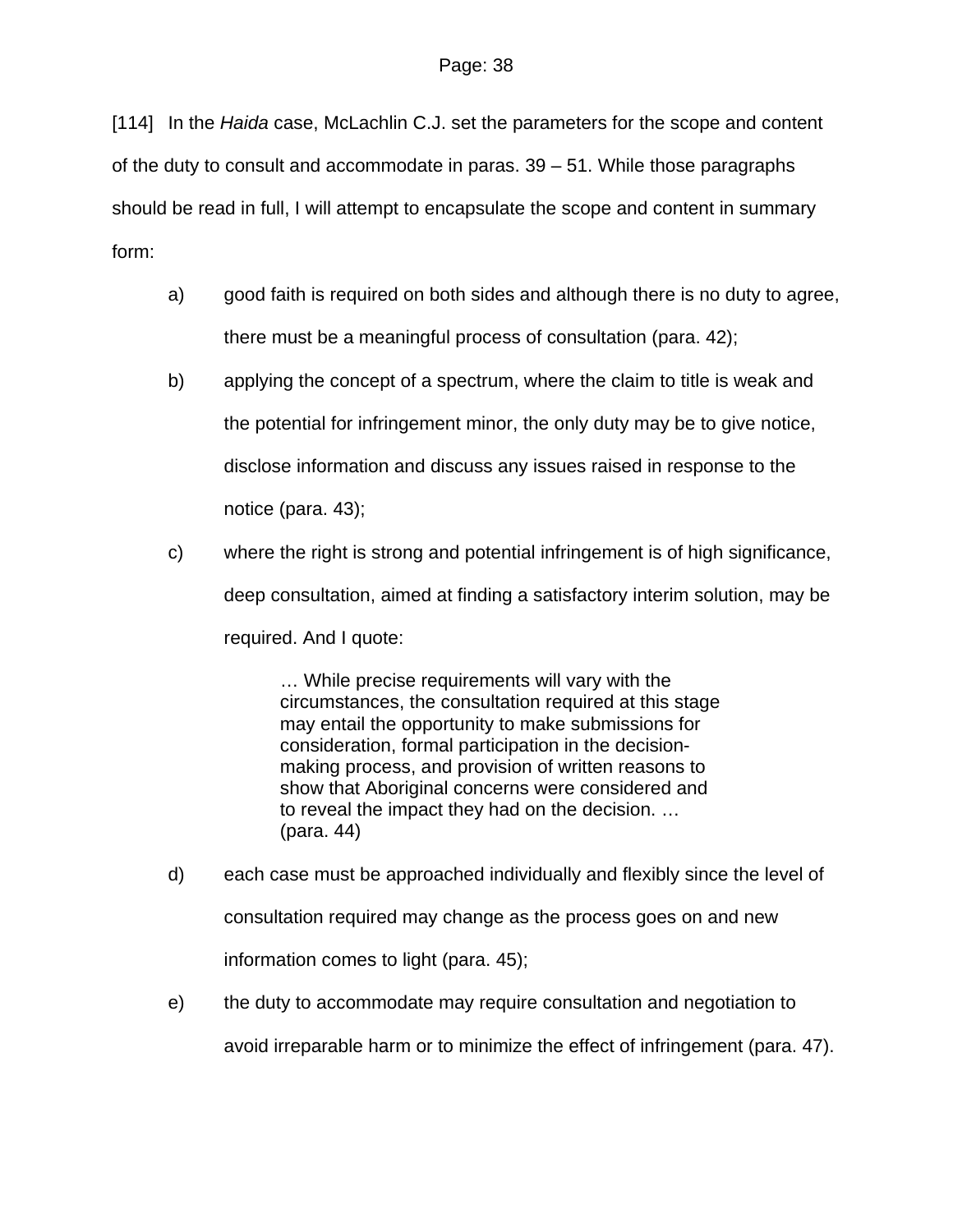[115] The Chief Justice concluded the scope and content discussion at para. 51, as

follows:

It is open to governments to set up regulatory schemes to address the procedural requirements appropriate to different problems at different stages, thereby strengthening the reconciliation process and reducing recourse to the courts.

[116] In the *Taku River Tlingit* case, the companion judgment to the *Haida* case, the

scope and content of the duty to consult and accommodate was summarized as follows,

at para. 32:

In summary, the TRTFN's claim is relatively strong, supported by a *prima facie* case, as attested to by its acceptance into the treaty negotiation process. The proposed road is to occupy only a small portion of the territory over which the TRTFN asserts title; however, the potential for negative derivative impacts on the TRTFN's claims is high. On the spectrum of consultation required by the honour of the Crown, the TRTFN was entitled to more than the minimum receipt of notice, disclosure of information, and ensuing discussion. While it is impossible to provide a prospective checklist of the level of consultation required, it is apparent that the TRTFN was entitled to something significantly deeper than minimum consultation under the circumstances, and to a level of responsiveness to its concerns that can be characterized as accommodation.

[117] I should add that third parties have no duty to consult and accommodate (paras.

52 – 56 of *Haida*). Here, some discussion has taken place between Selwyn Chihong

and representatives of Liard First Nation but no funding or Socio-Economic Participation

Agreement has been negotiated.

[118] It must be understood at the outset that the very existence of duty to consult and

accommodate is not disputed in any way. However, the scope and content of the duty

to consult and accommodate in the case at bar is quite distinct from the *Taku River* 

*Tlingit* case. The Liard First Nation has a strong *prima facie* case for a land claim as it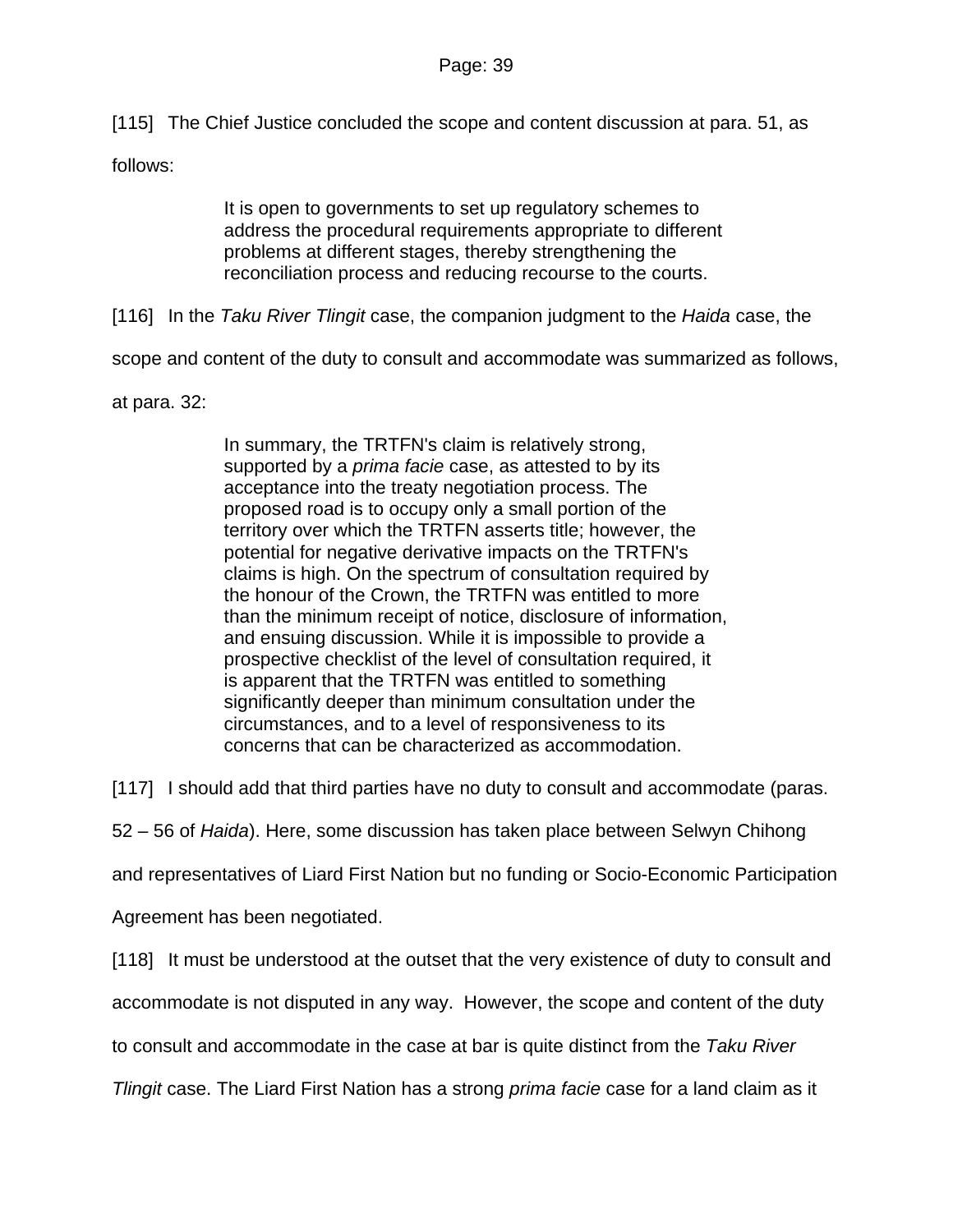has been involved in negotiations with Yukon and Canada for some years, although without successful conclusion. The Selwyn Project is not an operating mine but nonetheless has potential for significant negative impacts on the Liard First Nation's claim. Liard First Nation is certainly entitled to more than the minimum receipt of notice, disclosure of information and discussion. Indeed, the language of s. 3 of *YESAA* requires full and fair consideration of their views. At the very least, Liard First Nation is entitled to consultation "significantly deeper" than the minimum, and accommodation where possible. While I have no difficulty with the statutory definition of the duty to consult, it is my understanding of the constitutional nature of the duty that each situation or context may require a different response or depth of consultation, depending on the matter in issue. Simply meeting the procedural requirements may not always be sufficient.

[119] The Yukon Government explicitly recognized in its letter dated March 22, 2010, that it has a duty to consult Liard First Nation about potential impacts on its asserted aboriginal rights from the Selwyn Project in addition to its s. 74(2) duty to consult under *YESAA*. This is consistent with the ongoing nature of the duty to consult as expressed in *Haida* (paras. 27 and 76) and *Taku River* (para. 46). The continuing duty to consult has also been explicitly recognized by the Decision Body.

[120] The first question is whether the First Nation received notice in sufficient form and detail to review the Decision Document. The context in which the Decision Document was prepared is important here. Liard First Nation had notice of the Selwyn Project since December 2009. There was sufficient time to prepare its submission by May 30, 2010, which included valuable expert opinion in the form of the Bill Slater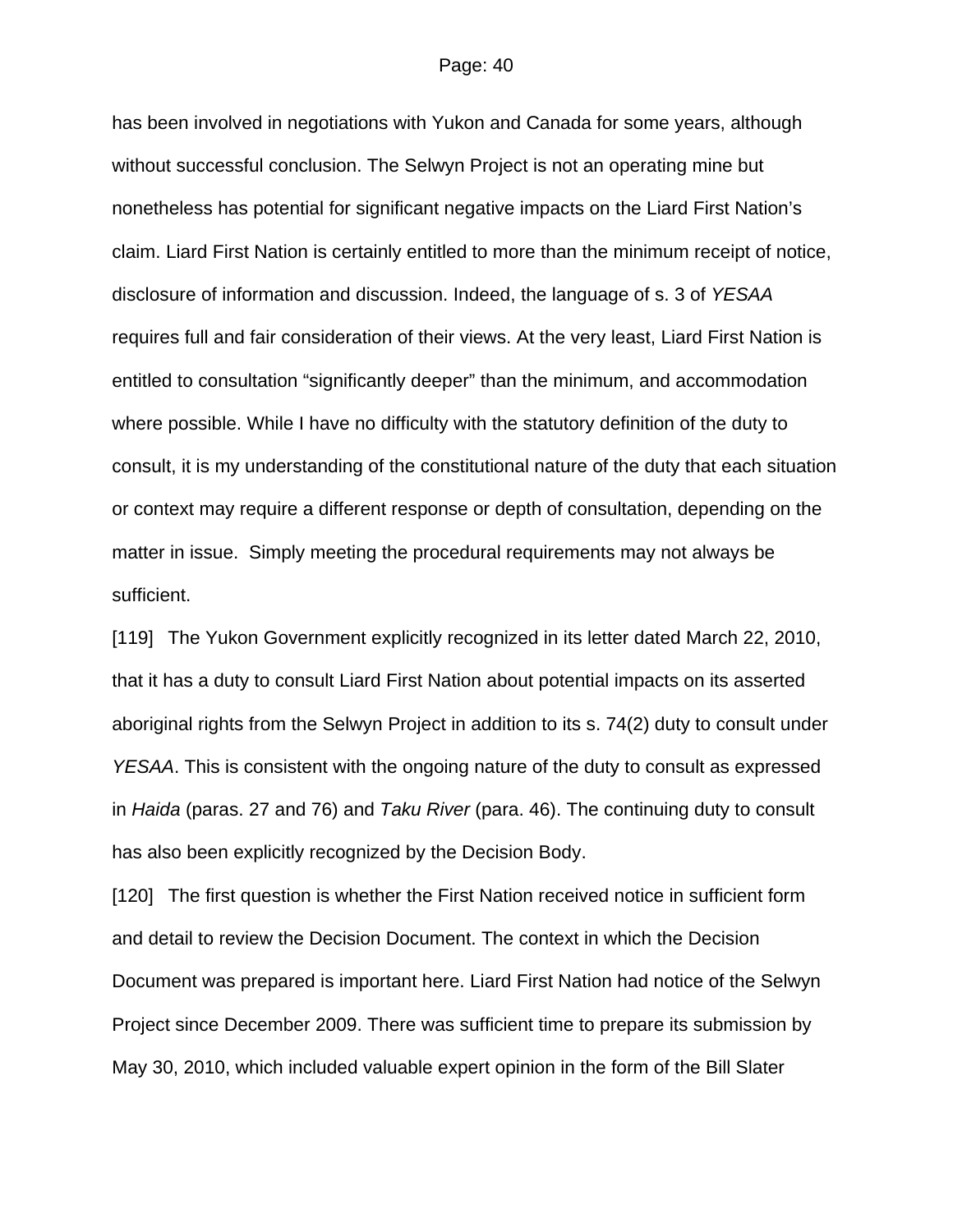Report # 1. I should add at this point that Liard First Nation has provided significant input concerning risks and uncertainties about the Selwyn Project that have been considered at this stage and should be addressed by the Water Board as well. The First Nation is not alone in its concerns, as indicated in the SLR Report dated April 22, 2010.

[121] The First Nation also received a copy of the Evaluation Report in sufficient time to have Bill Slater Report # 2 prepared and presented to the decision body. While I recognize that the time frame of 35 days between the date of the Evaluation Report and the date of the Final Decision Document is tight, it was manageable in this case. While it is not part of this judicial review, it would be useful for the parties to the Umbrella Final Agreement to consider extending this time frame. Although I am satisfied that the Yukon Government was aware of Liard First Nation's views in Slater Report # 1, I understand the concern that meeting one day and issuing the final Decision Document the next raises questions about "considering, fully and fairly, any views so presented." Nevertheless, the consultation in this case was full and fair to the extent that eleven government employees knowledgeable about both the evaluation process and the scientific information met for the better part of a day with members of the First Nation and their consultants to consider each other's view. It is undoubtedly a considerable improvement from the consultation in *Little Salmon/Carmacks First Nation*.

[122] Although I have made no specific finding on the timelines, I do recognize that the timeline for environmental assessment of projects and the funding available for meaningful participation must be assessed from time to time based upon the size and frequency of large projects like the Selwyn Project. It will be a challenge for First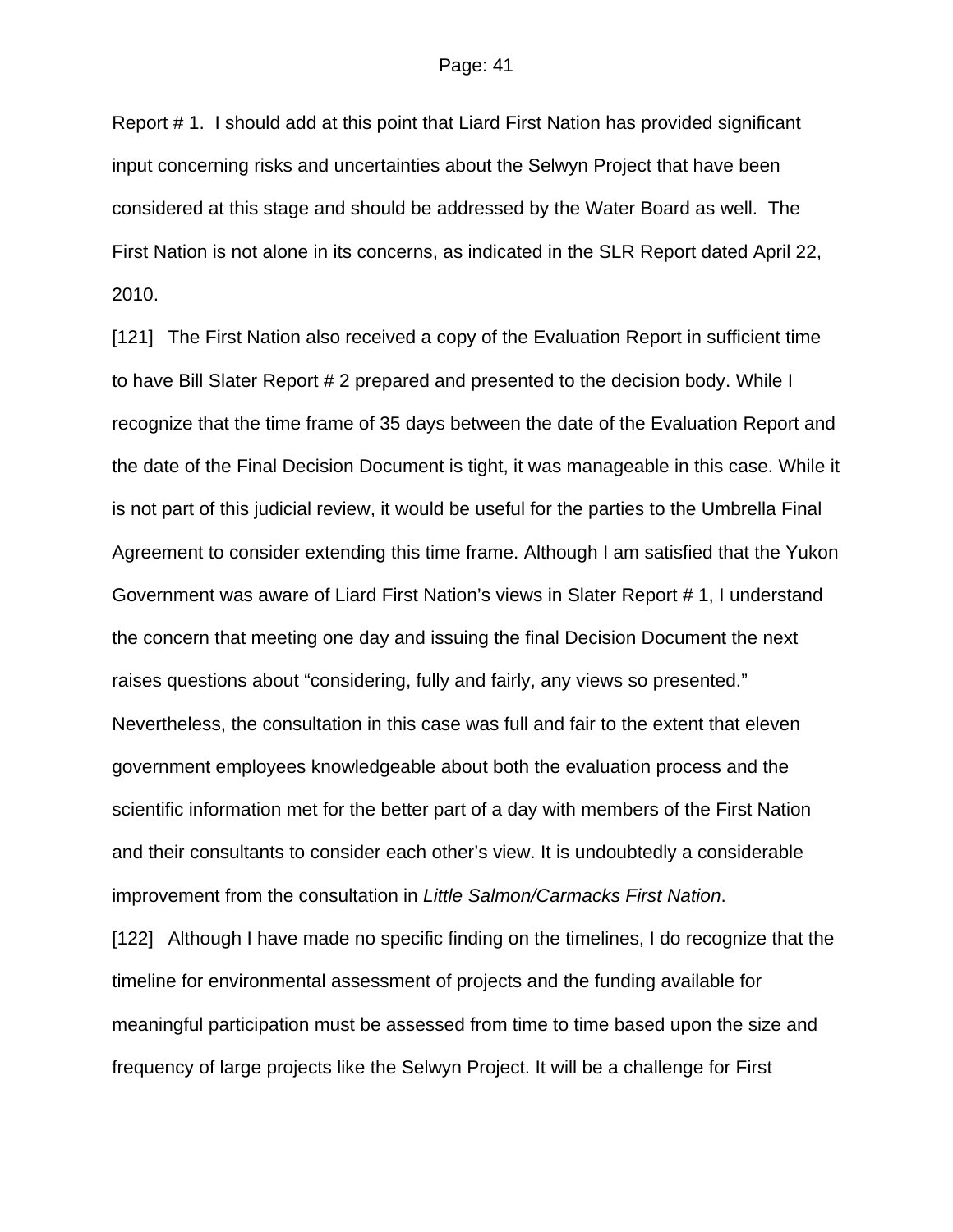Nations to participate when the development of mining claims is proceeding at a fast pace. It is notable that the application for the Selwyn Project had to be withdrawn and refiled in order to ensure the assessment process was a meaningful one.

[123] Arguably, the Selwyn Project will have a significant impact on the Aboriginal rights of Liard First Nation to the extent that a resource will be extracted with significant potential impacts to their claimed land. On the other hand, the Liard First Nation has the benefit of the assessment process negotiated by other Yukon First Nations, although as non-signatory to a Final Agreement, Liard First Nation may not consider the process to be adequate. However, from the standpoint of this Court reviewing the reasonableness of the duty to consult, and where appropriate to accommodate, I am satisfied that the substantive duty has been met in this case. There is no obligation to reach agreement but there was an obligation to ensure that Liard First Nation had sufficient information to prepare its views, time to prepare them and an opportunity to present to the Director and his team of representatives. There has been accommodation in terms of the changes that were made as a result of the meeting on July 22 in Liard First Nation's community. I conclude as well that there was no breach of the duty of fairness to Liard First Nation.

[124] To summarize, the application to quash, suspend or stay the Decision Document is dismissed. Counsel may speak to costs at Case Management, if necessary.

VEALE J.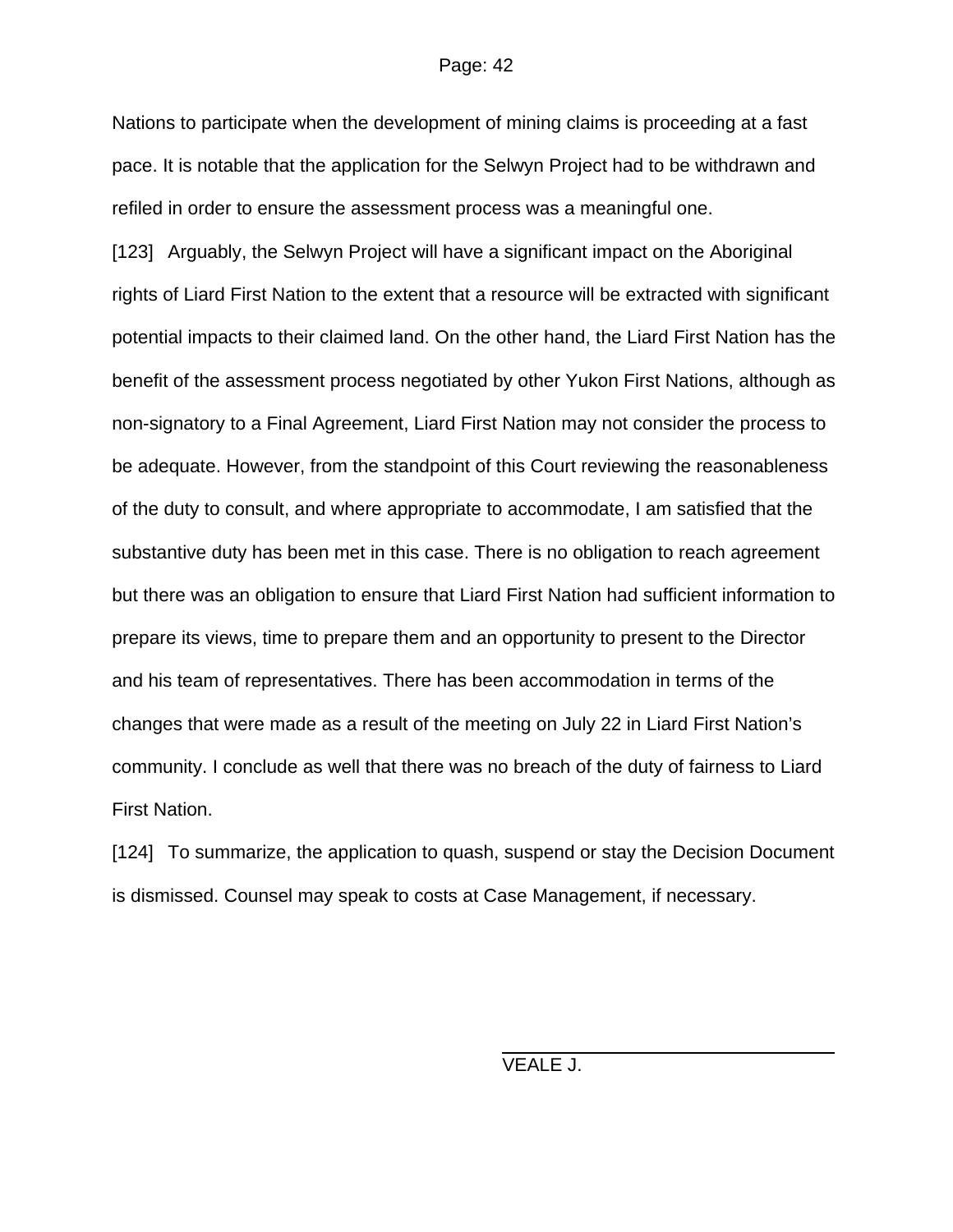| <b>SCHEDULE 1:</b><br>SUMMARY OF ISSUES IDENTIFIED BY LIARD FIRST NATION AND TRACKING OF CONSIDERATION OF                                                                                |                                                                                                                    |                                                                                            |                                                                                                           |                                                                                                                    |                                                                                                                                                                                                                                                                                                                        |  |  |  |
|------------------------------------------------------------------------------------------------------------------------------------------------------------------------------------------|--------------------------------------------------------------------------------------------------------------------|--------------------------------------------------------------------------------------------|-----------------------------------------------------------------------------------------------------------|--------------------------------------------------------------------------------------------------------------------|------------------------------------------------------------------------------------------------------------------------------------------------------------------------------------------------------------------------------------------------------------------------------------------------------------------------|--|--|--|
| THESE MATTERS IN THE<br>EVALUATION REPORT, THE DRAFT DECISION DOCUMENT, REVIEW REPORT # 2 AND THE DECISION<br><b>DOCUMENT ISSUED BY THE DIRECTOR</b>                                     |                                                                                                                    |                                                                                            |                                                                                                           |                                                                                                                    |                                                                                                                                                                                                                                                                                                                        |  |  |  |
| <b>Column One:</b><br><b>Issue identified</b><br>by Liard First<br><b>Nation</b>                                                                                                         | Column<br>Two:<br><b>Where</b><br><b>Identified</b><br>by LFN                                                      | <b>Column Three:</b><br>Where the Issue is<br>Addressed in the<br><b>Evaluation Report</b> | <b>Column Four:</b><br>Where the Issue is<br><b>Addressed in draft</b><br># 2 Decision<br><b>Document</b> | Column<br><u>Five:</u><br><b>Issue</b><br><b>Identified</b><br>by LFN<br>(Slater) in<br><b>Review</b><br>Report #2 | <b>Column Six:</b><br><b>Issue as</b><br>Addressed in the<br><b>Decision</b><br>Document <sup>1</sup>                                                                                                                                                                                                                  |  |  |  |
| adverse impacts<br>on caribou                                                                                                                                                            | $Petition -$<br>para. 17(a)<br>Outline -<br>Para, 34                                                               | Pages 28-29, 94-98,<br>129-30<br>Recommendations<br>#27, 28, 29, 20                        | Recommendations<br>#27, 28, 30                                                                            | Page 4<br>(indirectly)                                                                                             | Recommendations<br>#27, 28, 29 (re-<br>inserted with<br>note that<br>mitigation<br>intended to<br>protect woodland<br>caribou), 30                                                                                                                                                                                     |  |  |  |
| Inappropriate<br>location (W10)<br>to model<br>downstream<br>impacts; some<br>concentrations<br>will not meet<br>downstream<br>water quality<br>objectives in<br>lower Don Creek<br>(W5) | Petition $-$<br>para.<br>17(b)/(d)<br>Outline $-$<br>paras<br>$33(a), 40-$<br>41<br>Review<br>Report #1<br>Page 21 | Pages 67-70, 71-72,<br>80, 82, 84-85<br>Recommendations<br>#7, 15, 16                      | Recommendations<br>#7, 15, 16                                                                             | Pages 2-4                                                                                                          | Recommendations<br>#7 (varied with<br>specific<br>reference to<br>protection of<br>aquatic<br>resources<br>downstream,<br>including at<br>station W5, and<br>with broader<br>language to<br>better reflect the<br>role of the Water<br><b>Board in</b><br>determining<br>appropriate<br>discharge<br>criteria), 15, 16 |  |  |  |
| Uncertainty<br>about<br>groundwater<br>flows beneath<br>site and volumes<br>of water to flow<br>from the site                                                                            | Petition $-$<br>para.<br>$17(c)$ , (d)<br>Outline -<br>Para.<br>33(b)<br>Review<br>Report #1<br>Page 22            | Pages 56-59, 62-63,<br>75, 78, 82, 83, 125<br><b>Recommendations</b><br>#1, 2, 3, 9, 12    | Recommendations<br>#1, 2, 3, 9, 12                                                                        | Pages 2-3                                                                                                          | Recommendations<br>#1, $2$ (noting<br>expectation that<br>proponent will<br>work<br>collaboratively<br>with regulator in<br>designing the<br>monitoring<br>program), 3, 9, 12                                                                                                                                          |  |  |  |

<span id="page-42-0"></span><sup>————————————————————&</sup>lt;br><sup>1</sup> Bold text in this column indicates a change made to the Decision Document as a result of consultation with Liard First Nation held pursuant to s.74(2) of YESAA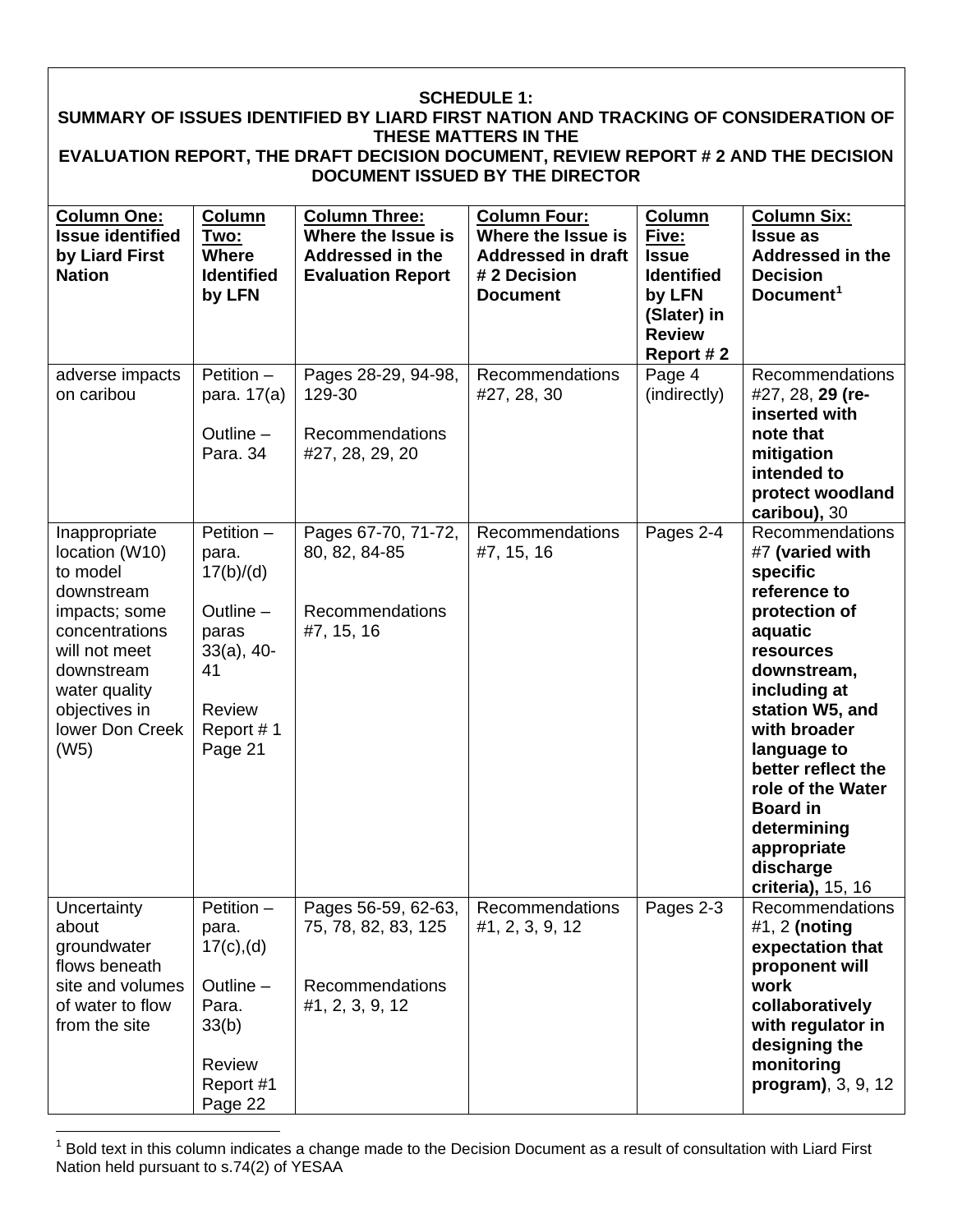#### **SCHEDULE 1: SUMMARY OF ISSUES IDENTIFIED BY LIARD FIRST NATION AND TRACKING OF CONSIDERATION OF THESE MATTERS IN THE EVALUATION REPORT, THE DRAFT DECISION DOCUMENT, REVIEW REPORT #2 AND THE DECISION DOCUMENT ISSUED BY THE DIRECTOR Column One: Issue identified Column Two: Column Three: Where the Issue is Column Four: Where the Issue is Column Five: Column Six: Issue as**

| issue iuentineu<br>by Liard First<br><b>Nation</b>                                | IWU.<br><b>Where</b><br><b>Identified</b><br>by LFN                                                                          | <b>SUBJER LITE ISSUE IS</b><br>Addressed in the<br><b>Evaluation Report</b> | <b>SUBJER LITE ISSUE IS</b><br><b>Addressed in draft</b><br>#2 Decision<br><b>Document</b>                       | <u>гіуе.</u><br><b>Issue</b><br><b>Identified</b><br>by LFN<br>(Slater) in<br><b>Review</b><br>Report #2 | issue as<br><b>Addressed in the</b><br><b>Decision</b><br><b>Document</b>                                           |
|-----------------------------------------------------------------------------------|------------------------------------------------------------------------------------------------------------------------------|-----------------------------------------------------------------------------|------------------------------------------------------------------------------------------------------------------|----------------------------------------------------------------------------------------------------------|---------------------------------------------------------------------------------------------------------------------|
| Uncertainty<br>about<br>effectiveness of<br>proposed water<br>treatment plant     | Petition $-$<br>Para.<br>17(d), (e)<br>Outline $-$<br>para.<br>$33(c)$ , 42<br><b>Review</b><br>Report #1<br>Pages 22-<br>23 | Pages 77-78, 83<br>Recommendations<br>#8, 9                                 | <b>Recommendations</b><br>#8, 9                                                                                  | Pages 1,2                                                                                                | <b>Recommendations</b><br>#8, 9                                                                                     |
| Acid generation<br>and metal<br>concentrations<br>in downstream<br>waters         | Petition -<br>para. 17(b)<br>Outline<br>Para.<br>33(d)<br>Review<br>Report #1<br>Pages 25-<br>26                             | Pages 60, 63-64,<br>88, 92, 113-16<br>Recommendations<br>#46-49             | Recommendations<br>#46-49                                                                                        | <b>Not</b><br>identified                                                                                 | Recommendations<br>#46-49                                                                                           |
| Inadequate<br>characterization<br>of drainage from<br>waste rock<br>storage piles | Petition<br>Para.17(c),<br>(d)<br>Outline -<br>Para.<br>33(e)<br>Review<br>Report #1<br>pages 25-<br>26                      | Page 63-66, 73, 79,<br>82, 83, 88-91, 124<br>Recommendations<br>#4,10,23,24 | Recommendations<br>#4, 10, 23<br>(removing<br>requirement to<br>monitor seepage<br>prior to<br>construction), 24 | Page 2<br>(indirectly)                                                                                   | Recommendations<br>#4,10, 23 (re-<br>inserted<br>requirement to<br>monitor seepage<br>prior to<br>construction), 24 |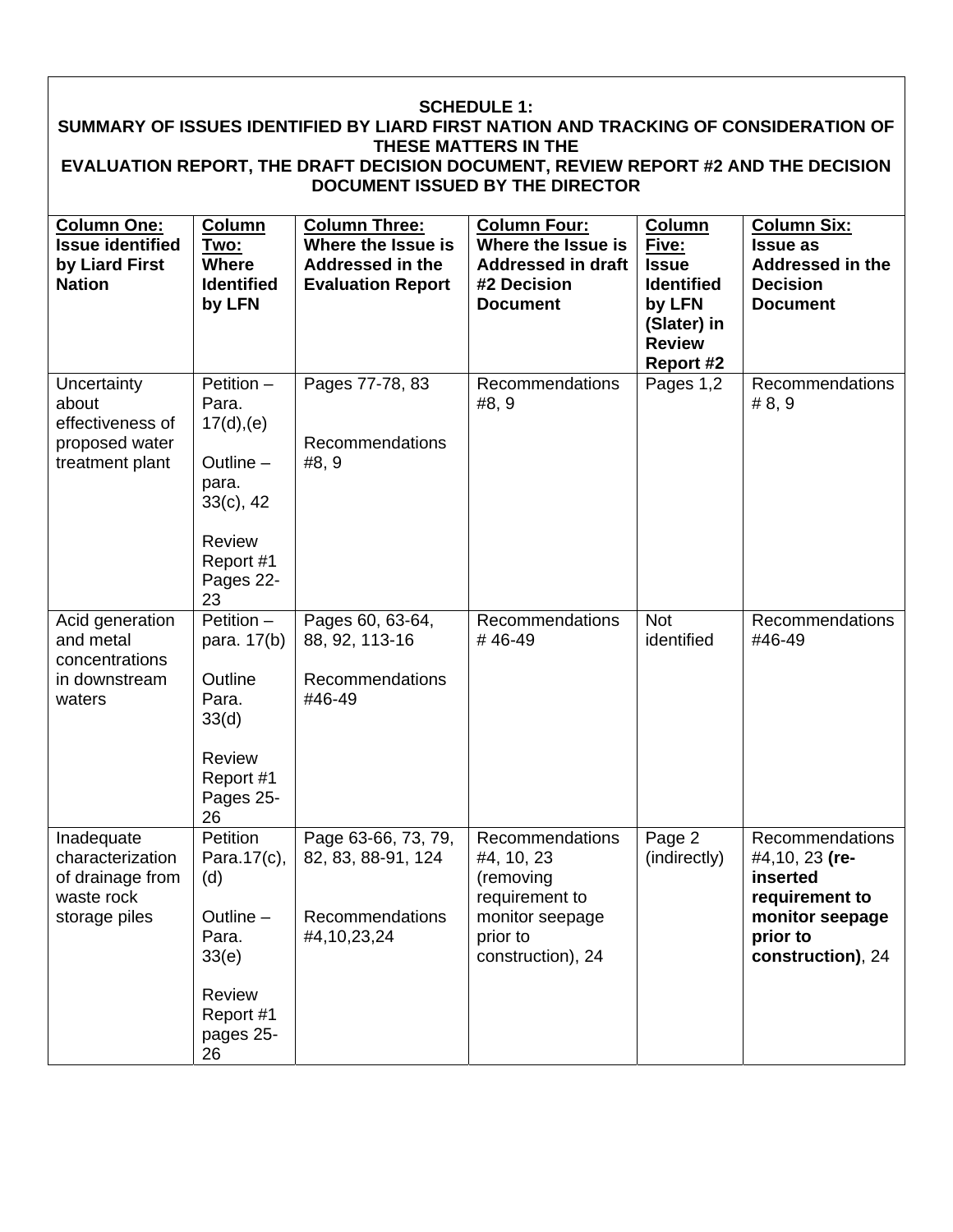#### **SCHEDULE 1: SUMMARY OF ISSUES IDENTIFIED BY LIARD FIRST NATION AND TRACKING OF CONSIDERATION OF THESE MATTERS IN THE EVALUATION REPORT, THE DRAFT DECISION DOCUMENT, REVIEW REPORT #2 AND THE DECISION DOCUMENT ISSUED BY THE DIRECTOR Column One: Issue identified by Liard First Nation Column Two: Where Identified by LFN Column Three: Where the Issue is Addressed in the Evaluation Report Column Four: Where the Issue is Addressed in draft #2 Decision Document Column Five: Issue Identified by LFN (Slater) in Review Report #2 Column Six: Issue as Addressed in the Decision Document**  Basis for water quality objectives not following standard protocols Petition – para. 17(b) Outline – para. 40 Review Report #1 Page 21 Pages 45-46, 67-69, 71 Not Addressed | Page 2 | Recommendation #7 (as varied in Decision Document draft #2) **Contingency** storage for contaminated water may not be adequate Petition – para. 17(c) Review Report #1 page 24 Pages 58-59, 63, 74-75, 84 Recommendations #3, 12, 13 Recommendations #3, 12, 13 Not identified Recommendations #3, 12, 13 Monitoring required for broader range of parameters Not Identified Pages 79-80, 83 Recommendation #11 (Recommendation #11 removed to allow Water Board to determine appropriate timing for monitoring) Page 4 **Recommendation #11 (re-inserted but noting that Water Board may determine if monitoring should be done even more frequently)**  Analysis required for all licensed parameters Not Identified Pages 79, 84 Recommendation #14 Recommendation #14 (removed requirement for onside analysis of all licensed parameters due to inconsistency with recommendation #6, which required analysis at accredited laboratories) Page 4 **Recommendation #14 (re-inserted as set out by YESAB, noting on-side analysis would be done in addition to sampling at accredited laboratory)**